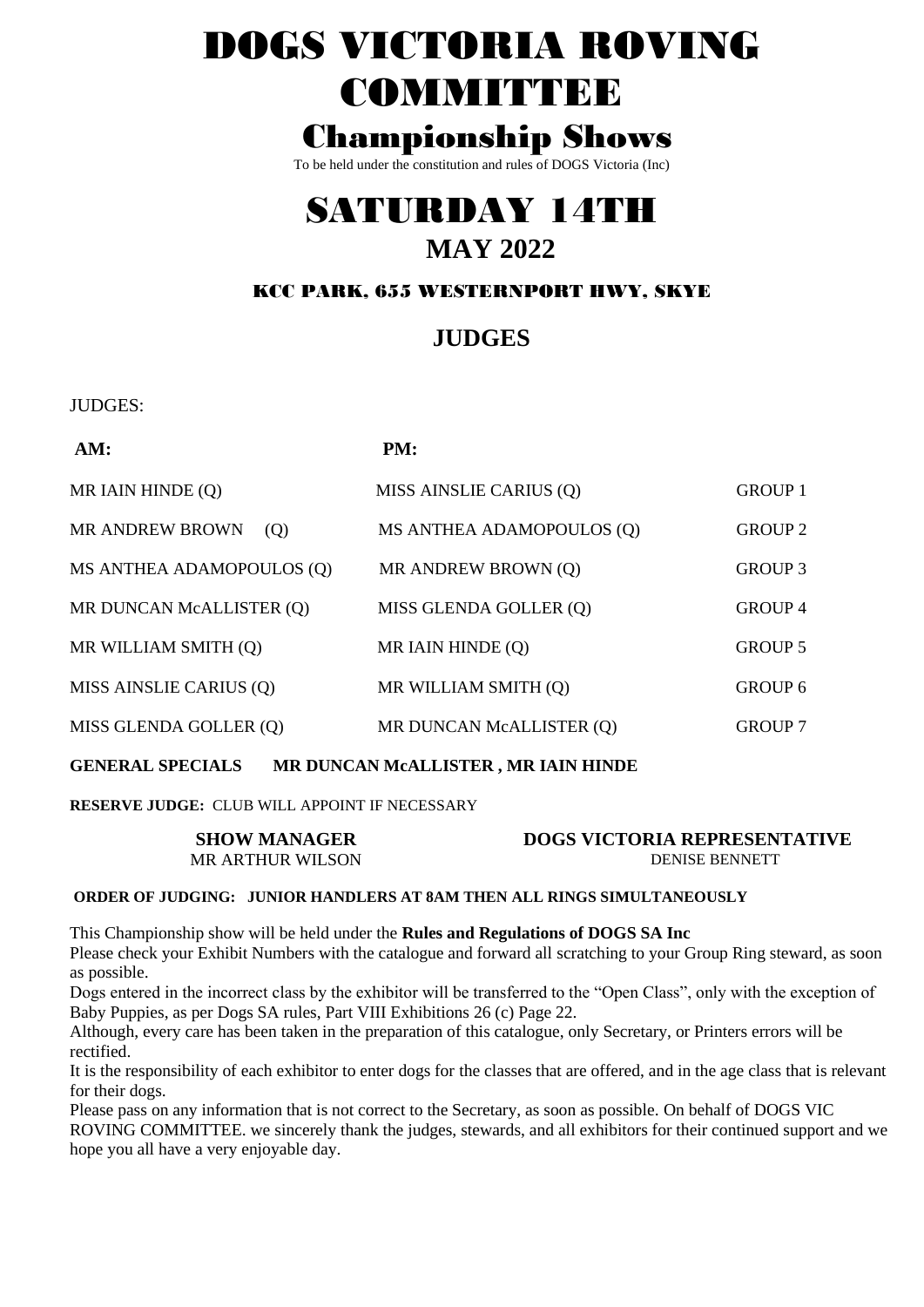## **DOGS VICTORIA ROVING COMMITTEE**

**MR ARTHUR WILSON MRS BEV WILSON MRS RHONDA SHEARER**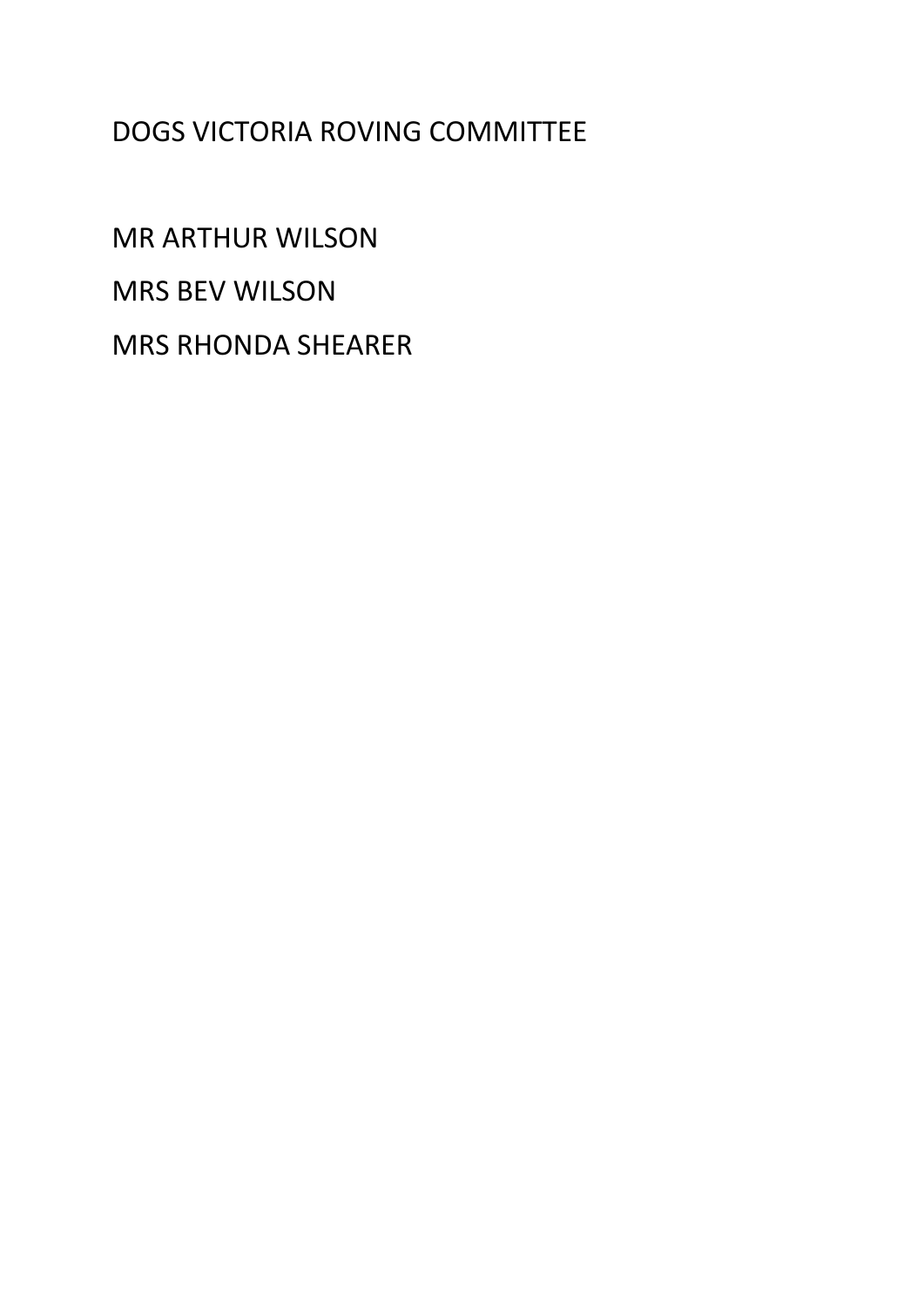| <b>Group 1 - Toy Group</b>                                                                                                                                                     | <b>Class 10 - Australian Bred Dog</b>                                                                                                                                                |  |  |
|--------------------------------------------------------------------------------------------------------------------------------------------------------------------------------|--------------------------------------------------------------------------------------------------------------------------------------------------------------------------------------|--|--|
| Miss Ainslie Carius (QLD)                                                                                                                                                      | 22<br>Karen McCabe: CH.HOLLYCHI BALLYBRANOK 30-11-2018 Bred<br>By: Karen McCabe S: Kfinch Smokey N The Bandit D: Ch.                                                                 |  |  |
| <b>Start Time:</b>                                                                                                                                                             | Hollychi Celtic Lassie                                                                                                                                                               |  |  |
|                                                                                                                                                                                | Ch Pts Res<br>Class 1a - Baby Puppy Bitch                                                                                                                                            |  |  |
| <b>Affenpinscher</b>                                                                                                                                                           | 23<br>Mrs L Edwards & Mrs J Watt: WACHOWA TIME FOR A PARTI                                                                                                                           |  |  |
| Class 5a - Intermediate Bitch<br>1<br>Kerry McKinnon: THYME WILL TELL AT SWAYD 29-06-2019<br>Bred By: Kerry McKinnon S: Nz Ch Swayd Don'T Feed After                           | 09-01-2022 Bred By: Mrs J Watt S: Aust Ch Wachowa 00 Seven<br>D: Wachowa Penelope Brown                                                                                              |  |  |
| Midnight (Imp Aust) D: Celavie Hop To It (Imp Aust)                                                                                                                            | 24<br>Ms Kerry Allison: ADORACHI HEAVENS SENT 14-01-2022 Bred<br>By: Ms Kerry Allison S: Ch Hollychi Ballybranok D: Ch Elspeth<br>Gordie                                             |  |  |
|                                                                                                                                                                                | Class 2a - Minor Puppy Bitch                                                                                                                                                         |  |  |
| <b>Bichon Frise</b><br>Class 5 - Intermediate Dog<br>2<br>Mrs Karen Taylor: H.K. CH. ETERNAL MIRACLE MASTERS                                                                   | 25<br>Karen McCabe: HOLLYCHI BRING ME MARIGOLDS 22-08-2021<br>Bred By: Karen McCabe S: Ch.Hollychi Bring Heaven To U D:<br>Ch.Hollychi Sweet Magnolia                                |  |  |
| APPRENTICE (IMP HKG) 29-05-2020 Bred By: Ms P Chan S:                                                                                                                          | Class 5a - Intermediate Bitch                                                                                                                                                        |  |  |
| Marqualis Giant Lover (Hkg) D: Eternal Barbie (Hkg)<br>Class 11 - Open Dog                                                                                                     | 29<br>Mrs Yolanda Krznaric: YOLLIECHI LILY IN WONDERLAND 24-07-<br>2020 Bred By: Yolanda Krznaric S: Ch.Hollychi Ballybranok D:                                                      |  |  |
| 3<br>Mrs K Taylor: CH. CHARHARRA PERFECT CHOICE (AI) 14-08-<br>2020 Bred By: EXH S: Ch. Ame Jumelle Eyvor (Imp Arg) D: Ch.                                                     | Ellielanne Reba In Wonderland                                                                                                                                                        |  |  |
| <b>Charharra I Wear The Pants</b>                                                                                                                                              |                                                                                                                                                                                      |  |  |
| en and Pts Pts Res<br>Ch                                                                                                                                                       | Class 18 - Neuter Dog                                                                                                                                                                |  |  |
| Class 3a - Puppy Bitch                                                                                                                                                         | 31<br>Jennifer Clancey: NEUT. CH. RAYVALE NAUGHTY LITTLE THING                                                                                                                       |  |  |
| $\overline{4}$<br>Mrs K Taylor: CHARHARRA SNAP CRACKLE N POP (AI) 18-07-<br>2021 Bred By: EXH S: Ch. Charharra Man Of Mystery D: Ch.<br><b>Charharra I Wear The Pants</b>      | RN 27-03-2019 Bred By: Ms V Morse S: Ch. Dazzles Texas<br>Tribute (Imp Usa) D: Espero Onceinalifetime                                                                                |  |  |
|                                                                                                                                                                                | Neuter Pts Pts                                                                                                                                                                       |  |  |
|                                                                                                                                                                                | Class 18a - Neuter Bitch                                                                                                                                                             |  |  |
| <b>Cavalier King Charles Spaniel</b>                                                                                                                                           | 32<br>Jennifer Clancey: NEUT. GRAND CH SPARKLCHI CHARLOTTE<br>HORNETS RN 14-12-2014 Bred By: Mrs S Sparkman S: Grand<br>Ch. Armanichi Battle Of Wills D: Dearchi Mistress O The Nite |  |  |
| Class 10 - Australian Bred Dog<br>$\overline{7}$<br>Miss C Taylor: KASADECAV WHISKY TANGO FOXTROT 02-03-                                                                       | Neuter Pts                                                                                                                                                                           |  |  |
| 2020 Bred By: EXH S: Nld Ch. Nld Jr Ch. Whatever Of An<br>Excellent Choice (Imp Nld) D: Kasadecav Resistance Is Futile                                                         |                                                                                                                                                                                      |  |  |
| Class 11 - Open Dog                                                                                                                                                            | <b>Chihuahua (Smooth Coat)</b>                                                                                                                                                       |  |  |
| 9<br>Mr R M Mayor: CH.COLOORA LA CARRERA 05-11-2019 Bred<br>By: L.Morris S: Kingdomravello Love From Spain (Imp Esp) D:<br>Aksmadas Calista (Imp Pol)                          | Class 3 - Puppy Dog<br>34<br>Ms Kerry Allison: SALINACRUZ MEANT TO BE 14-06-2021 Bred<br>By: Ms Yvonne Tester S: Nz Ch Misty Meadows Boston-Pc D: Nz<br>Ch Salinacruz Alexandra Blu  |  |  |
| Ch                                                                                                                                                                             | Ch<br>Pts $\qquad \qquad \qquad$                                                                                                                                                     |  |  |
| Class 2a - Minor Puppy Bitch                                                                                                                                                   | Class 1a - Baby Puppy Bitch                                                                                                                                                          |  |  |
| 12<br>Roxann Eddy: CAVSROC ICE CREAM SUNDAE 06-10-2021 Bred<br>By: Exhibitor S: Matmor Pomp And Circumstance D: Cavsroc<br>Lolli Gobble Blissbomb                              | 35<br>Karen A McCabe: HOLLYCHI DRESSED IN MIRACLES 08-12-2021<br>Bred By: Karen A McCabe S: Ch. Salinacruz Dressed To<br>Kill(Impnzl) D: Ch. Hollychi Diamond Delight                |  |  |
| 13<br>Bethany Murdoch: BRIMARVAN EMERALD EYES 30-10-2021<br>Bred By: Brimarvan Kennels S: Am. Grand Ch. Aust. Supreme Ch.                                                      |                                                                                                                                                                                      |  |  |
| Sheeba Althof Red Is Back. (Imp. Usa) D: Brimarvan Garden Of<br>Eden                                                                                                           | Class 3a - Puppy Bitch<br>37<br>L.E.Gunnell: SALINACRUZ FRENCH CONXON (IMPNZL) 14-06-<br>2021 Bred By: Ms Y Tester S: Nz Ch Misty Meadows Boston-Pc                                  |  |  |
| Class 3a - Puppy Bitch                                                                                                                                                         | D: Nz Ch Salinacruz Alexandra Blu                                                                                                                                                    |  |  |
| 15<br>Ms D Petersen: DAPSEN WHATEVER IT TAKES 23-09-2021 Bred<br>By: EXH S: Nld Ch. Nld Jr. Ch. Whatever Of An Excellent Choice<br>(Imp Nld) D: Ch. Dapsen Theres No Foolin Me | Class 4a - Junior Bitch<br>38<br>Mrs Allison Rhodes: REYNOSA BLOSSUM DEARIE 08-03-2021<br>Bred By: Mrs Allison Rhodes S: Gr Ch Reynosa Calling Home D:                               |  |  |
|                                                                                                                                                                                | Ch Reynosa Cherry Blossom                                                                                                                                                            |  |  |
|                                                                                                                                                                                |                                                                                                                                                                                      |  |  |
| <b>Chihuahua (Long Coat)</b>                                                                                                                                                   |                                                                                                                                                                                      |  |  |
| Class 1 - Baby Puppy Dog                                                                                                                                                       | Class 18a - Neuter Bitch                                                                                                                                                             |  |  |
| Ms Kerry Allison: ADORACHI HEAVENS IMAGE 14-01-2022<br>18<br>Bred By: Ms Kerry Allison S: Ch Hollychi Ballybranok D: Ch                                                        | 40<br>Karen McCabe: NEUTER CH.GRAND CH.HOLLYCHI WHITE<br>DIAMOND 23-06-2010 Bred By: Hollychi Kennels S: Dearchi<br>Chad Chipperfield D: Hollychi Irish Crystal                      |  |  |
| Elspeth Gordie                                                                                                                                                                 | Karen McCabe: NEUTER CH.HOLLYCHI RHAPSODY IN BLUE 14-<br>41                                                                                                                          |  |  |

- **Class 5 - Intermediate Dog**
- 21 Ms Kerry Allison: **YOLLIECHI BLUE BAYOU** 24-07-2020 **Bred By:** Yolanda Krznaric **S:** Ch Hollychi Ballybranok **D:** Ellielane Reba In Wonderland

Charlie **D:** Ch.Hollychi Lady Antebellum BNOB Pts Pts R/Up-Res

08-2016 **Bred By:** Karen McCabe **S:** Ch.Hollychi Right Royal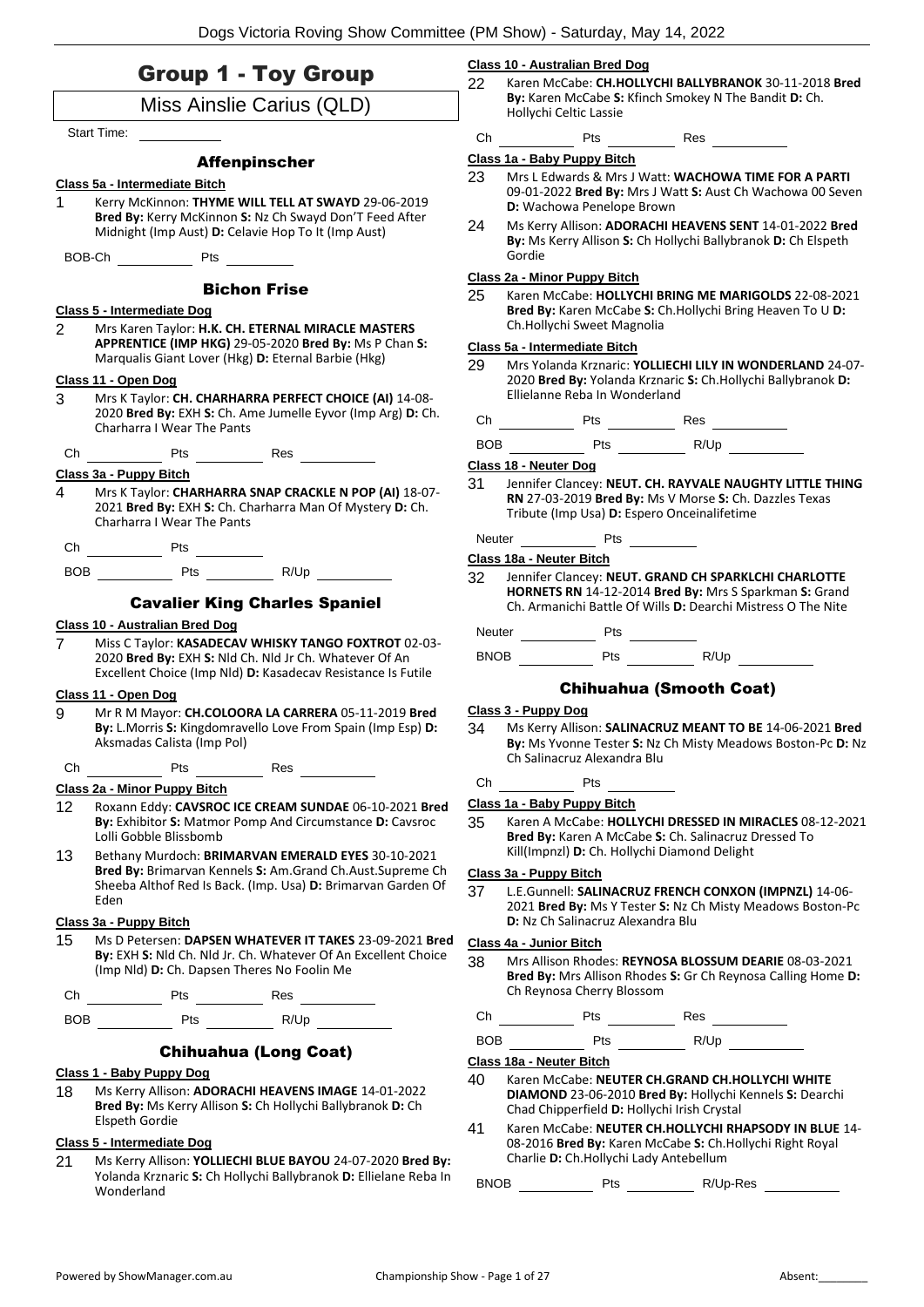## **Class 2 - Minor Puppy Dog**

- 43 Ms P Saunders: **YURRUGAR LONE STAR INVINCIBLE** 25-09- 2021 **Bred By:** Ms P Saunders **S:** Ch Yurrugar Indiana Jones **D:**  Yurrugar Make Mine Magic
- Ch Pts

## **Class 5a - Intermediate Bitch**

- 44 Ms P Saunders: **CH YURRUGAR BROWN EYED GIRL** 01-11-2020 **Bred By:** Ms P Saunders **S:** Ch Yurrugar Lone Star Conquest **D:**  Yurrugar So Swish
- Ch Pts
- BOB Pts R/Up

## Griffon Bruxellois

### **Class 4 - Junior Dog**

- 45 Susan Appleton: **CLMBASU WILBUR** 12-03-2021 **Bred By:** Susan Appleton **S:** Azande The Custard Dragon **D:** Alwood Cosmopolitan
- 46 Kathy Grass: **CH. WOODOVER BATTRIES NOT INCLUDED** 18-12- 2020 **Bred By:** Mrs R Simpson **S:** Pendlview Smugglers Top **D:**  Woodover One Outta Th Box

## **Class 10 - Australian Bred Dog**

47 D Norman & M Huisman: **CH ALYNGA THE TERMINATOR** 28- 07-2019 **Bred By:** K & M Huisman **S:** Ch Donzeata Royal Star (Imp Uk) **D:** Alynga Ivy

Ch Pts Res

## **Class 5a - Intermediate Bitch**

- 48 Mrs R & Mr A Morse: **ARMORGRIF QUEEN ATHALIAH** 03-10- 2020 **Bred By:** Exh **S:** Sup Ch Armorgrif Asmodeus **D:** Ch Armorgrif Jezebel
- 49 Dr I T Mitchell: **CH GRIFFONSBURG SCARLETT VIVIEN** 04-09- 2020 **Bred By:** Dr I T Mitchell **S:** Gr Ch Tzani Neddie Seagoon **D:**  Ch Griffonsburg Venus Victorious
- 50 Sally Stewart: **AUST CH TROUBADOUR THISTLE DO** 27-10-2019 **Bred By:** Sally Stewart **S:** Uk Ch Ch Marquant The Lover (Imp Uk) **D:** Ch Troubadour Poison Ivy

#### **Class 11a - Open Bitch**

- 51 Dr I T Mitchell: **CH GRIFFONSBURG VENUS VICTORIOUS** 19-09- 2018 **Bred By:** Dr I T Mitchell **S:** Ch Witchgriff Bear Grylls **D:** Ch Griffonsburg Vespers Victory
- 52 Sally Stewart: **AUST CH TROUBADOUR RASPBERRY TART** 11- 12-2017 **Bred By:** Mrs SE Stewart **S:** Sup Ch Tzani Zazu Zodiak **D:** Ch Troubadour Poison Ivy

Ch Pts Res

BOB Pts R/Up

#### **Class 18a - Neuter Bitch**

53 Sally Stewart: **AUST CH NEUTER CH TROUBADOUR HOLLY GOLIGHTLY** 26-10-2015 **Bred By:** Exh **S:** Ch Tzani Tigger Brat Bunny **D:** Ch Troubadour Poison Ivy

BNOB Pts R/Up-Res

## Havanese

## **Class 1 - Baby Puppy Dog**

- 54 Rhumderry Kennels: **RHUMDERRY SECRET AGENT** 16-01-2022 **Bred By:** Rhumderry Kennels **S:** Rhumderry Keep The Secret **D:**  Ngalla Mathilda Battle Maiden
- 55 Cristine Henderson: **AUSKREST COMBINE EMOTION** 11-12- 2021 **Bred By:** C Henderson **S:** Hashki Levi Luscious **D:** Beljala Better Believe It

## **Class 10 - Australian Bred Dog**

57 Anne Lay: **ANANDA STARY KNIGHT** 18-03-2019 **Bred By:** MRS A L LAY **S:** Grand Ch Ananda Night Ov The Realm **D:** Ch Ananda Seventh Heaven

 $Ch$  Pts  $I$ 

## **Class 3a - Puppy Bitch**

58 Mrs A Lay: **ANANDA MATERIAL GIRL** 15-10-2021 **Bred By:** Mrs A Lay **S:** Ch. Ananda Stopdragnmyheartaround **D:** Ch. Ananda Karen From Finance

## **Class 10a - Australian Bred Bitch**

59 Mrs A Lay: **CH. ANANDA STARS ALIGNED** 18-03-2019 **Bred By:** Mrs A L Lay **S:** Grand Ch. Ananda Night Ov The Realm **D:** Ch. Ananda Seventh Heaven

Ch Pts Res

BOB Pts R/Up

#### **Class 18 - Neuter Dog**

60 Mrs A L Lay & Ms S A Lay: **GRAND CH. ANANDA NIGHT OV THE REALM** 18-03-2014 **Bred By:** Mrs A L Lay **S:** Grand Ch. Hashki Lord Ov The Realm **D:** Ch. Elguarda French Maiden

BNOB Pts R/Up-Res

## Italian Greyhound

#### **Class 1 - Baby Puppy Dog**

61 Mrs J Short & Mrs K Clay: **GREYLAG WHISPER OF CANDY MAN (AI)** 03-12-2021 **Bred By:** Mrs J Short & Mrs K Clay **S:** Am. Ch. Ch. Alura Willy Wonka To Oz (Imp Usa) **D:** Ch. Tahrae Secret Whispers

## **Class 1a - Baby Puppy Bitch**

- 62 E Monahan: **TAHRAE GEORGIES BLUE SAPPHIRE** 19-12-2021 **Bred By:** Ms E Monahan **S:** Am. Ch. Ch. Alura Willy Wonka To Oz (Imp Usa) **D:** Ch. Tahrae Georgie Girl
- 63 Mrs J Short & Mrs K Clay: **GREYLAG SECRET GOLDEN TICKET (AI)** 03-12-2021 **Bred By:** Mrs J Short & Mrs K Clay **S:** Am. Ch. Ch. Alura Willy Wonka To Oz (Imp Usa) **D:** Ch. Tahrae Secret Whispers

## **Class 4a - Junior Bitch**

64 Miss F Gilbert: **BELLOIGGY SECRET DANCER** 27-03-2021 **Bred By:** Exh **S:** Ch Xarnego Storm Dancer **D:** Ch Belloiggy Best Kept Secret Et

## **Class 10a - Australian Bred Bitch**

65 Ms R Eddy & Miss F Gilbert: **BELLOIGGY BACI DI CIOCCOLATO** 04-04-2018 **Bred By:** Miss F Gilbert **S:** Belloiggy Callisto Uno Et **D:** Ch. Vickma Surprise Surprise

## **Class 11a - Open Bitch**

- 67 E Dolling: **TAHRAE KENTUCKY RAIN** 08-01-2019 **Bred By:** E Monahan **S:** Ch. Tahrae Tucker Box **D:** Ch. Tahrae Georgie Girl
- BOB-Ch Pts R/Up-Res R

## **Class 18a - Neuter Bitch**

- 68 Miss F Gilbert: **CH NEUT AUST CH VICKMAR SURPRISE SURPRISE** 16-03-2011 **Bred By:** Mrs M Vickary **S:** Aust Ch Galig Tuscan Soul **D:** Ch Neut Ch Galig Ginger Twist
- BNOB Pts R/Up-Res

## Japanese Chin

#### **Class 10 - Australian Bred Dog**

69 MRS L MCARTHUR: **CH KISEKI TAKAYUKI** 18-05-2018 **Bred By:** Exhibitor **S:** Ch Sharlarna Has In (Imp Uk) **D:** Ch Kiseki Harikari

## BOB-Ch Pts

## Lowchen

## **Class 1a - Baby Puppy Bitch**

70 pia kirke: **TILCHA NO TIME TO DIE** 24-11-2021 **Bred By:** pia kirke **S:** A Ch Tilcha Just Keep Ya Distance Aiistance **D:** A Ch Tilcha Si Armani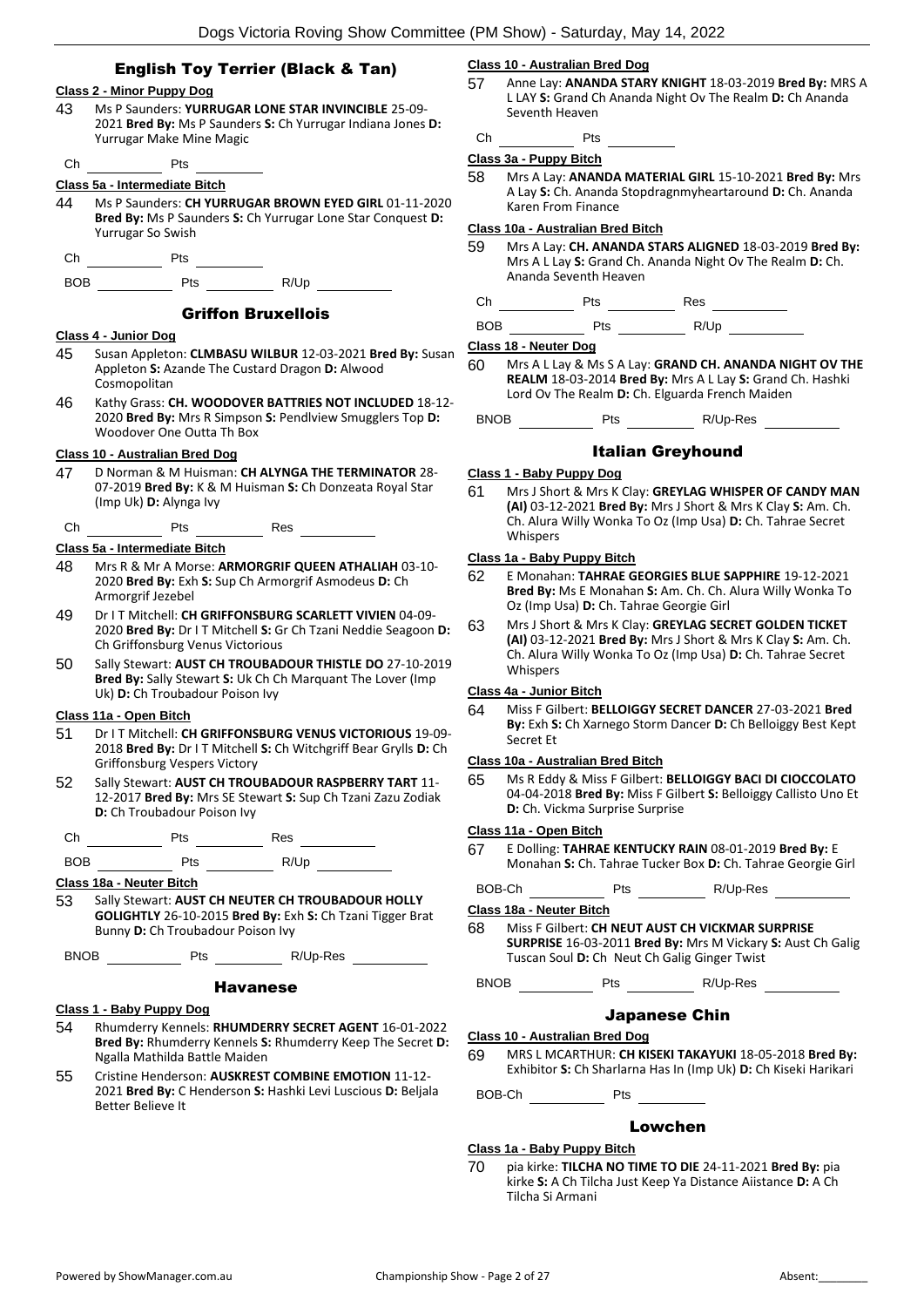#### **Class 2a - Minor Puppy Bitch**

- 71 N Millward & Miss K & Mrs C Harding: **KRISTARZ SPARKLE N SPRITZ AT SPARCHENS** 16-10-2021 **Bred By:** Kari Harding **S:** Ch. Goldbourne Jimmy Choo (Imp Uk) **D:** Ch. Kristarz No Fox Given At Chinaroad
- BOB-Ch Pts Pts R/Up-Res

#### **Class 18a - Neuter Bitch**

73 N Millward: **SPARCHENS HARLO QUIN** 26-06-2017 **Bred By:** Nicola Millward **S:** Ch. Paceaway Masko Zorro Ra Td Ad Jdx Spd Sd Htm.I Fs.A **D:** Ch. Tilcha Chanel T Impress Td

BNOB Pts R/Up-Res

## Miniature Pinscher

## **Class 1 - Baby Puppy Dog**

- 74 Diane Williams: **SUPACHARM TIME FUGITIVE** 10-01-2022 **Bred By:** Lisa Prior **S:** Ch. Leoricia You Never Say Never **D:** Supacharm Days Of Future Past
- 75 Miss Jamie Pendle: **MINARLI BURLINGTON BERTIE** 14-02-2022 **Bred By:** Miss Jamie Pendle **S:** Ch. Leoricia Quest For Gold **D:**  Ch. Minarli Fancy Pantz
- 76 Miss Jamie Pendle: **MINARLI REGGAE REGGIE** 14-02-2022 **Bred By:** Miss Jamie Pendle **S:** Ch. Leoricia Quest For Gold **D:** Ch. Minarli Fancy Pantz
- 77 Lisa Prior: **SUPACHARM DAY OF RECKONING** 10-01-2022 **Bred By:** Lisa Prior **S:** Ch. Leoricia You Never Say Never **D:** Ch. Supacharm Days Of Future Past

## **Class 5 - Intermediate Dog**

78 Lesley Wilson: **LEORICIA YOU NEVERSAY NEVER** 10-02-2020 **Bred By:** Lesley Wilson **S:** Ch. Leoricia Return The Favour **D:** Ch. Leoricia Vixen

## **Class 10 - Australian Bred Dog**

79 Mr M Hayes: **AUST CH MAJICJEWL DARK KNIGHT RN** 30-08- 2015 **Bred By:** Mrs P Ball **S:** Aust Ch Batpin Antz Pants **D:** I-Ama-Jewl Of Melka (Imp Nz)

## **Class 11 - Open Dog**

- 80 Miss J Morrey: **CH. MINARLI SOLO RHYTHM** 11-01-2018 **Bred By:** Miss J Pendle **S:** Ch. Minarli Jack Lives Here **D:** Ch. Minarli Classic Rhythm Td
- Ch Pts Res

## **Class 1a - Baby Puppy Bitch**

- 81 Lisa Prior: **SUPACHARM DEAL WITH THE DEVIL** 10-01-2022 **Bred By:** Lisa Prior **S:** Ch. Leoricia You Never Say Never **D:** Ch. Supacharm Days Of Future Past
- 82 Lisa Prior: **SUPACHARM OUT OF THE PAST** 10-01-2022 **Bred By:** Lisa Prior **S:** Ch. Leoricia You Never Say Never **D:** Ch. Supacharm Days Of Future Past
- 83 Lesley Wilson: **LEORICIA ALL TAILOR MADE** 27-01-2022 **Bred By:** Lesley Wilson **S:** Ch Leoricia You Neversay Never **D:** Ch Leoricia Xpression Tells All

#### **Class 10a - Australian Bred Bitch**

84 Lisa Prior: **CH. SUPACHARM HELLION** 10-09-2018 **Bred By:** Lisa Prior **S:** Ch. Leoricica Return The Favour **D:** Ch. Supacharm Days Of Future Past

| $\sim$ | $-$ |  |
|--------|-----|--|
|        |     |  |

BOB Pts R/Up

## **Class 18a - Neuter Bitch**

85 Lisa Prior: **CH. NEUTER CH. SUPACHARM THE EXORCIST** 02-08- 2007 **Bred By:** Lisa Prior **S:** Milano Th Devil Made Me Do It **D:**  Ch. Supacharm Cast A Spell

BNOB Pts R/Up-Res

## Papillon

#### **Class 1 - Baby Puppy Dog**

86 Mrs Pauline Scott: **FLYNTAHN WHATS IT ALL ABOUT** 06-02- 2022 **Bred By:** Exhibitor **S:** Jap.Ch.Grace Jp Wonderful Bongo (Imp Jap) **D:** Ch. Flyntahn Razzle Dazzle

## **Class 3 - Puppy Dog**

87 Ms M Sarif: **PINKLEE WHERE'S WALLY** 20-07-2021 **Bred By:** Ms M Sarif **S:** Grand.Ch.Pinklee Benjamin Franklin **D:** Ch.Pinklee Californian Dream

#### **Class 10 - Australian Bred Dog**

88 Ms Judith French: **WATERMILL FANCY FREDERICK AT BEAUCHIOT** 20-01-2019 **Bred By:** J K French **S:** Sup Ch Beauchiot Tuscana Dream **D:** Ch Watermill Lotus Blossum

## **Class 11 - Open Dog**

- 89 Ms M Sarif: **AUST CH. PINKLEE TIME FOR VICTORY** 08-02-2020 **Bred By:** Ms M Sarif **S:** Ch.Sailoz Xclusively Made **D:** Ch.Pinklee Californian Dream
- 90 S.R.Goodchild: **AM CH AUST CH CAN CH NANRICH TOPFLITE MYSTERY MAN** 07-06-2018 **Bred By:** Richard Lopaschuk, Nancy Lopaschuk & Sandra Schumacher **S:** Am Gch Can Gch Nanrich Valifyre Off The Radar **D:** Nanrich Topflite Sky'S The Limit

## Ch Pts Res

#### **Class 5a - Intermediate Bitch**

- 91 Ms Judith French: **WATERMILL TABATHA TIGER LILLY** 27-07- 2020 **Bred By:** Ms JK French **S:** Grace Jp Wonderful Bongo (Imp Jpn) **D:** Wtermill
- 92 Ms M Sarif: **AUST CH. PINKLEE SHES GOT SASS** 13-09-2020 **Bred By:** Ms M Sarif **S:** Am.Gr Ch.Sup.Ch Marron'S Tommy Hilfiger **D:** Ch.Pinklee Californian Dream

Ch Pts Res

| <b>BOB</b><br>--- | ີ<br>$ -$ | " In<br>$\cdot$ $\cdot$ |
|-------------------|-----------|-------------------------|
|                   |           |                         |

#### **Class 18 - Neuter Dog**

93 Carole Denehey: **T CH WAIWILTA RICCIARDO TSDX JD SPD** 12- 09-2014 **Bred By:** Mrs D & Mr E Crystal **S:** At Ch 200 Tri Ch (T)(A) Ts Grand Ch Waiwilta Woodstock Rn Adm7 Jdm7 Sdm Spdm **D:** Papco Kisses From Heaven

Neuter Pts

#### **Class 18a - Neuter Bitch**

94 Ms Judith French: **CH WATERMILL SIMPLY CLARISSA** 19-02- 2017 **Bred By:** J K French **S:** Ch Watermill Pablo **D:** Ch Valcore Isabella Star

Neuter Pts

BNOB Pts R/Up

## Pekingese

#### **Class 3 - Puppy Dog**

95 Mr F Menezes & Mr J Milford & Ms J Hellessey: **KHYLEINI TOP LOADER** 06-08-2021 **Bred By:** Mr F Menezes & Mr J Milford & Ms J Hellessey **S:** Ch. Frawai The Admiral At Khyleini **D:** Ch. Scottsdale Henrieta At Khyleini

## Pomeranian

#### **Class 10 - Australian Bred Dog**

- 96 Beaucliff Kennels: **BEAUCLIF TOM THUM** 12-10-2019 **Bred By:** beaucliff **S:** Ch Aristic Special Edition **D:** Ch Beaucliff Princess Leia
- $Ch$  Pts  $I$

## **Class 5a - Intermediate Bitch**

97 S O'Riordan: **BEAUCLIFF PANDORA** 10-11-2019 **Bred By:** beaucliff kennels **S:** Beaucliff Dark Varda **D:** Ch Beaucliff Bianca

 $Ch$  Pts

BOB Pts R/Up

## Pug

## **Class 2 - Minor Puppy Dog**

98 Rachel Downie: **HEADWICK FIRST CHOICE** 18-10-2021 **Bred By:** Headwick kennels **S:** Lecarne First Glance **D:** Willowvalley Primrose

BOB-Ch Pts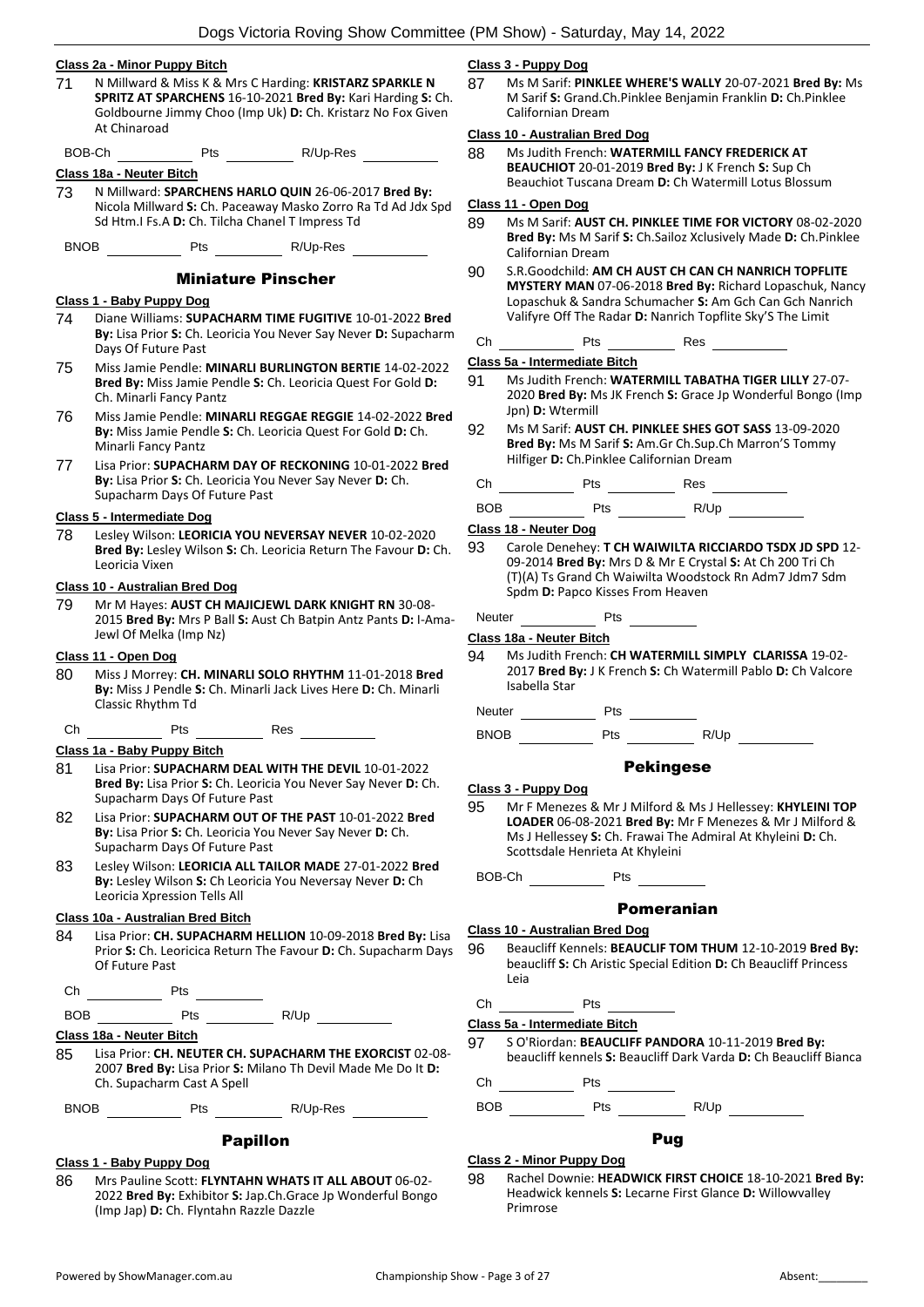|             |                                   |                                                         | Dogs Victoria Roving Show Committee                                                                                          |
|-------------|-----------------------------------|---------------------------------------------------------|------------------------------------------------------------------------------------------------------------------------------|
|             | Class 5 - Intermediate Dog        |                                                         |                                                                                                                              |
| 99          | In Disguise                       |                                                         | Rachel Downie: LECARNE FIRST GLANCE 13-06-2019 Bred By:<br>Mrs L Trotter S: Lecarne Stepping Out In Style D: Everlaine Devil |
|             |                                   |                                                         |                                                                                                                              |
|             | Class 1a - Baby Puppy Bitch       |                                                         |                                                                                                                              |
|             | Prettipaws Oops I Did It Again    | Bred By: Ms J Poynton S: Clarevale To Sire With Love D: | 100 Ms J Poynton: PRETTIPAWS ULTIMATE GLORY 26-11-2021                                                                       |
|             | Class 5a - Intermediate Bitch     |                                                         |                                                                                                                              |
| 101         | Andisa Ice Queen                  |                                                         | Mrs L A McGlashan: ANDISA PURPLE RAIN 25-05-2020 Bred<br>By: Mrs L A McGlashan S: Andisa Return Of Wolverine D:              |
|             | Class 10a - Australian Bred Bitch |                                                         |                                                                                                                              |
| 102         | <b>Everlaine Everlasting Love</b> |                                                         | Mrs Lorraine Neal: EVERLAINE WILD PASSION 03-04-2018 Bred<br>By: EVERLAINE KENNELS S: Ch. Troycole The Last Samurai D:       |
|             |                                   |                                                         |                                                                                                                              |
|             |                                   |                                                         |                                                                                                                              |
|             |                                   | <b>Tibetan Spaniel</b>                                  |                                                                                                                              |
|             |                                   |                                                         |                                                                                                                              |
|             | Class 5a - Intermediate Bitch     |                                                         |                                                                                                                              |
|             | Smuggler's Cast A Spell (Imp Swe) |                                                         |                                                                                                                              |
|             | BOB-Ch Pts                        |                                                         |                                                                                                                              |
|             |                                   |                                                         |                                                                                                                              |
| <b>Best</b> |                                   | <b>Group 1 - Specials</b><br>R/Up                       |                                                                                                                              |
| Baby        |                                   | Inter                                                   |                                                                                                                              |
| Minor       |                                   | Aus Br                                                  |                                                                                                                              |
| Puppy       |                                   | Open                                                    | 103 Pam Dunlop: CH TIBROCKNEY SPELLBOUND 22-09-2019 Bred                                                                     |
| Junior      |                                   |                                                         | By: Pam Dunlop S: Supreme Ch Aztlon Rioli (Imp Nz) D: Ch Old                                                                 |

## Group 2 - Terrier Group

Miss Anthea Adamopoulos (QLD)

Start Time:

## Airedale Terrier

## **Class 2a - Minor Puppy Bitch**

**Best R/Up**

Finish Absent

104 Wesley & Alison Avery: **ZEALLYAIRE PEACE ON EARTH** 30-10- 2021 **Bred By:** Zeallyaire **S:** Airewood Masquerade **D:** Zeallyaire Glory Of Love

## **Class 5a - Intermediate Bitch**

105 Wesley & Alison Avery: **ZEALLYAIRE GLORY OF LOVE** 18-06- 2019 **Bred By:** W. Avery & A. Heywood **S:** Airewood Penderyn **D:** Airewood I Love Lucy

BOB-Ch Pts R/Up-Res

## American Hairless Terrier

#### **Class 4 - Junior Dog**

106 Kay Holmes: **CH LILCRACKA NOTIN LIKE ME CEPT ME** 30-01- 2021 **Bred By:** Kay Holmes **S:** Lilcracka Master Of Whispers **D:**  Ch Rip It Up Cyclone Yasi @ Lilcracka Imp Usa

BOB-Ch Pts

## American Staffordshire Terrier

## **Class 3 - Puppy Dog**

- 107 Barry Wickers: **PAWTUCKET WHAT'S MY NAME (AI)** 18-07- 2021 **Bred By:** Pawtucket kennels **S:** Ch Goodhunting Gotham Blonde Prince Imp Hun **D:** Pawtucket Always On My Mind
- 108 G. Ward & B. Taylor: **FARFROMOVA THE GAMBLER (A.I)** 23-10- 2021 **Bred By:** G. Ward & B. Taylor **S:** Am. Ch. Am. Gr. Ch. Gd Alpine's Lbk Living On The Road (Usa) **D:** Ch. Farfromova Romance Is Dead

#### **Class 5 - Intermediate Dog**

109 Ryan Eddy: **RYDOC GOLD DUST OF DRAGON (AI)** 08-08-2020 **Bred By:** Ryan Eddy **S:** Am. Ch. Hrv. Ch. Sk. Jr Ch. Playmaker'S Cotton Dragon (Hrv) **D:** Ch. Party Breaker'S Arya Stark (Imp Srb)

## Ch Pts Res

## **Class 1a - Baby Puppy Bitch**

110 Barry Wickers: **PAWTUCKET FOR YOUR EYES ONLY** 21-12-2021 **Bred By:** Pawtucket kennels **S:** Ch Goodhunting Gotham Blonde Prince Imp Hun **D:** Pawtucket This Girl Is On Fire

## **Class 4a - Junior Bitch**

- 111 Tina Wells / Deb Heath: **JAKSONHILLS WINNING TICKET** 09-01- 2021 **Bred By:** Deb Heath **S:** Tremaine Champion Of Rings **D:**  Royal Courts Limited Edition
- 112 Mr Paolo Gibilisco: **SAINTSOLDIER ALL STAR** 21-05-2021 **Bred By:** Mr Paolo Gibilisco **S:** Buster Shining Field Long Step **D:** Ch. Amdominus Eye Of The Tiger

## **Class 10a - Australian Bred Bitch**

113 Ryan Eddy: **RYDOC DRAGONS LIL RED CORVETTE (AI)** 08-08- 2020 **Bred By:** Ryan Eddy **S:** Am. Ch. Hrv. Ch. Sk. Jr Ch Playmakers Cotton Dragon (Hrv) **D:** Ch. Party Breakers Arya Stark (Imp Srb)

#### **Class 11a - Open Bitch**

114 T Davis: **FOREVAPALS BLISSFUL QUEEN** 06-02-2019 **Bred By:** E Perry **S:** Ch Stonils Run Like The Wind (Imp Ndl) **D:** Ch Forevapals Arizona Desert Jc

| Сh         | Pts | Res  |
|------------|-----|------|
| <b>BOB</b> | Pts | R/Up |

#### **Class 18a - Neuter Bitch**

- 115 Miss C Virt: **CH. ANITEFIRE WINNER TAKES IT ALL JC.** 12-11- 2015 **Bred By:** Mrs C M Tschutura **S:** Ch. Anitefire Life Of The Party (Ai) **D:** Ch. Anitefire Miss Coco Chanel
- BNOB Pts R/Up-Res

## Australian Terrier

#### **Class 2 - Minor Puppy Dog**

116 Mrs Nicole Korczynski: **TERRAOZZI LEAPS AND BOUNDS** 02-09- 2021 **Bred By:** Mrs Nicole Korczynski **S:** Terraozzi Twilights Jasper **D:** Terraozzi Sheez On Fire

## **Class 3 - Puppy Dog**

- 117 Mrs Nicole zkorczynski: **TERRAOZZI MYSTIFIED** 02-09-2021 **Bred By:** Mrs Nicole Kprczynski **S:** Terraozzi Twilights Jasper **D:**  Terraozzi Sheez On Fire
- 118 Greg Bradshaw: **OZZIEAS CUDDLEPIE** 15-09-2021 **Bred By:** Greg Bradshaw **S:** Tryaterror Hunter **D:** Lemonlee Lex Singin D Blues

#### **Class 5 - Intermediate Dog**

119 Mr G Bradshaw: **AUST CH OZZIEAS CLANCYSGONEADROVIN** 31-05-2020 **Bred By:** Greg Bradshaw **S:** Tryaterror Hunter **D:**  Lemonlee Lex Singin D Blues

#### **Class 10 - Australian Bred Dog**

120 Molly Ford: **CH. TAINQUEST EXCEED AND EXCEL (AI)** 19-12- 2019 **Bred By:** Cerrie Gower **S:** Am Ch Am Gr Ch Dunham Lake Scouts Honor Usa **D:** Ch Tainquest Rich N Uff

## Ch Pts Res

#### **Class 1a - Baby Puppy Bitch**

121 Molly Ford: **GALTAMAC OCEAN MAGIC (AI)** 20-11-2021 **Bred By:** Molly White **S:** Ch. Tasdale Tie Dyed Trendsetter **D:**  Mittlesista Sweet N Sassy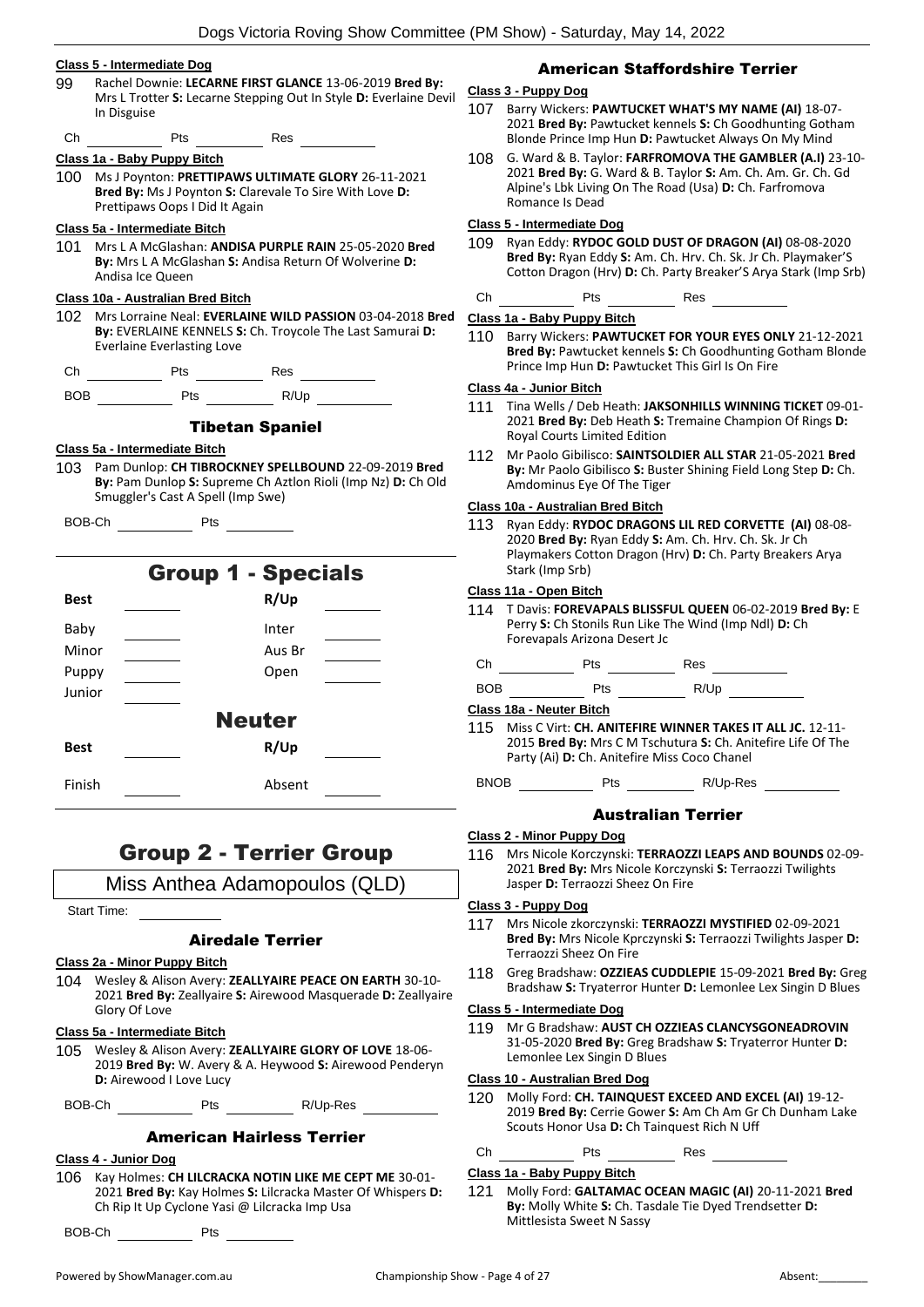#### **Class 4a - Junior Bitch**

- 122 Megan Scott: **MITTLESISTA DECISION MAID** 12-04-2021 **Bred By:** MittleSista **S:** Tainquest Exceed And Excel **D:** Mittlesista Sweet N Sassy
- Ch Pts

BOB Pts R/Up

## Border Terrier

## **Class 3 - Puppy Dog**

123 Carole Denehey: **GLENBOGLE COWBOY DREAMS** 21-08-2021 **Bred By:** Miss S Mewse **S:** Fernbrook Roderick Of Posh **D:** Ch Glenbogle Fallen Through Time Jc

## $\overline{\phantom{a}}$  Pts  $\overline{\phantom{a}}$

## **Class 2a - Minor Puppy Bitch**

124 Carole Denehey: **GLENBOGLE ROLL OF THE DICE** 21-08-2021 **Bred By:** Miss S Mewse **S:** Fernbrook Roderick Of Posh **D:** Ch Glenbogle Fallen Through Time Jc

## **Class 5a - Intermediate Bitch**

125 Celeste Meier: **STONEHEART NAUGHTY SECRET** 05-10-2020 **Bred By:** Celeste Meier **S:** Ch Stoneheart Scuttlebutt **D:**  Stoneheart Illicit Affair

## **Class 11a - Open Bitch**

126 Sue Mewse: **CH GLENBOGLE JUST RAISIN HELL JC** 23-05-2017 **Bred By:** Sue Mewse **S:** Ch Glebeheath Name That Tune (Imp Uk) **D:** Ch Dewton Fox Tracks Td Et

Ch Pts Res

BOB Pts R/Up

**Class 18a - Neuter Bitch**

127 Carole Denehey: **CH GLENBOGLE BETTER BE QUICK ET** 27-04- 2018 **Bred By:** Sue mewse **S:** Ch Fencho First N Foremost **D:** Ch Glenbogle Fallen Through Time Jc

BNOB Pts R/Up-Res

## Bull Terrier

#### **Class 3 - Puppy Dog**

128 Anastacia Charuvastra: **BALGAY FAT BOY HARLEY** 11-08-2021 **Bred By:** Mr RJ & Mrs R Eyers **S:** Shirvin Eldorado Man **D:**  Shirvin Dazz Razamataz

BOB-Ch Pts

## Bull Terrier (Miniature)

## **Class 10 - Australian Bred Dog**

129 T Woff and D Cuthbert: **MAOLHMIN ROLL WITH IT** 25-11-2020 **Bred By:** D Cuthbert **S:** Sup Ch Bullpatchy Riderof Leon **D:** Ch Maolmhin Love Spell

## Ch Pts

## **Class 4a - Junior Bitch**

130 Alcaneeka Kennels: **AUST CH: ALCANEEKA GOLD N DESIGN (AI)** 23-04-2021 **Bred By:** Alcaneeka Kennels **S:** Aust Ch: Stardom Up Boyz **D:** Aust Ch: Alcaneeka Gold N Tigress

| -r<br>---<br>__ | -- |  |
|-----------------|----|--|
|                 |    |  |

BOB Pts R/Up

## Cairn Terrier

## **Class 3 - Puppy Dog**

131 Sophie Malek: **AYLADEE ROCKET MAN** 19-05-2021 **Bred By:** Mrs Donna Robinson **S:** Ch Joymont The Dark Knight **D:** Ch Ayladee African Queen

## **Class 4 - Junior Dog**

131 Sophie Malek: **AYLADEE ROCKET MAN** 19-05-2021 **Bred By:** Mrs Donna Robinson **S:** Ch Joymont The Dark Knight **D:** Ch Ayladee African Queen

#### **Class 5 - Intermediate Dog**

132 Cathy Scotton: **CH JOYMONT RED ADAIR** 11-06-2020 **Bred By:** Cathy Scotton **S:** Am Ch Rottriver'S Show Me The Money **D:** Ch Joymont Kiss And Tell

## **Class 10 - Australian Bred Dog**

- 133 Mrs C Wittick: **CH JOYMONT PICTURE IN MOTION** 19-01-2017 **Bred By:** Mrs C Scotton **S:** Ch Joymont Great Scott **D:** Joymont Katy Perry
- Ch Pts Res

**Class 1a - Baby Puppy Bitch**

134 Cathy Scotton: **JOYMONT ONE FOR THE MONEY** 20-11-2021 **Bred By:** Cathy Scotton **S:** Ch And Am Ch Rottriver's Show Me The Money **D:** Joymont Georgina

## **Class 10a - Australian Bred Bitch**

- 136 Cathy Scotton: **CH JOYMONT ANGELS ENVY** 30-04-2019 **Bred By:** Cathy Scotton **S:** Joymont Henrik Stenson **D:** Joymont Everybodys Talking
- Ch Pts
- BOB Pts R/Up

## Fox Terrier (Smooth)

#### **Class 4 - Junior Dog**

137 Graebrook Kennels: **WYNINEBAH WICKED WAYS (AI)** 18-04- 2021 **Bred By:** Mr N & Mrs L Rushforth **S:** Bluestone Copyright (Usa) **D:** Wyninebah Fultilt

## **Class 11 - Open Dog**

- 138 Ms R Price-Killeen: **SUPREME CHAMPION ECIRP SALUTE TO KEVIN** 04-01-2017 **Bred By:** Ms R & Mr K A Price **S:** Supreme Ch Triplefun Noble Vision **D:** Ch Ecirp Eternity
- Ch Pts Res

## **Class 3a - Puppy Bitch**

139 Ms R Price-Killeen: **ECIRP EXPIALIDOCIOUS** 16-05-2021 **Bred By:** Ms R Price-Killeen **S:** Supreme Ch. Ecirp Salute To Kevin **D:**  Supreme Ch. Ecirp Fantastique

Ch Pts

BOB Pts R/Up

## Fox Terrier (Wire)

#### **Class 11 - Open Dog**

140 Graebrook Kennels: **SUPREME CH.GRAEBROOK ADRENALINE JUNKIE** 27-06-2017 **Bred By:** Graebrook Kennels **S:** Sup Ch. Eskwyre Strikes Back (Imp Uk) **D:** Supreme Ch Graebrook The Colour Of Money

BOB-Ch Pts

## Jack Russell Terrier

## **Class 1 - Baby Puppy Dog**

141 Ms B McDonough: **BENMEIGLE PANACHE** 11-12-2021 **Bred By:** Ms B McDonough **S:** Whatajack Fire Storm **D:** Whatajack Rough Diamond

## **Class 2a - Minor Puppy Bitch**

142 Ms B McDonough: **BENMEIGLE MYTH** 12-11-2021 **Bred By:** Ms B McDonough **S:** Ch Whatajack Raven **D:** Inverbrae Mahogany Elisabetta

BOB-Ch Pts

## Manchester Terrier

#### **Class 1 - Baby Puppy Dog**

143 Mrs. A. Shevchenko: **CATHASAIGH MUSIC MAESTRO** 20-12- 2021 **Bred By:** L J Saxton **S:** Ch Cathasaigh Coopers The Man **D:**  Ch Dogct Pink Panda Of Music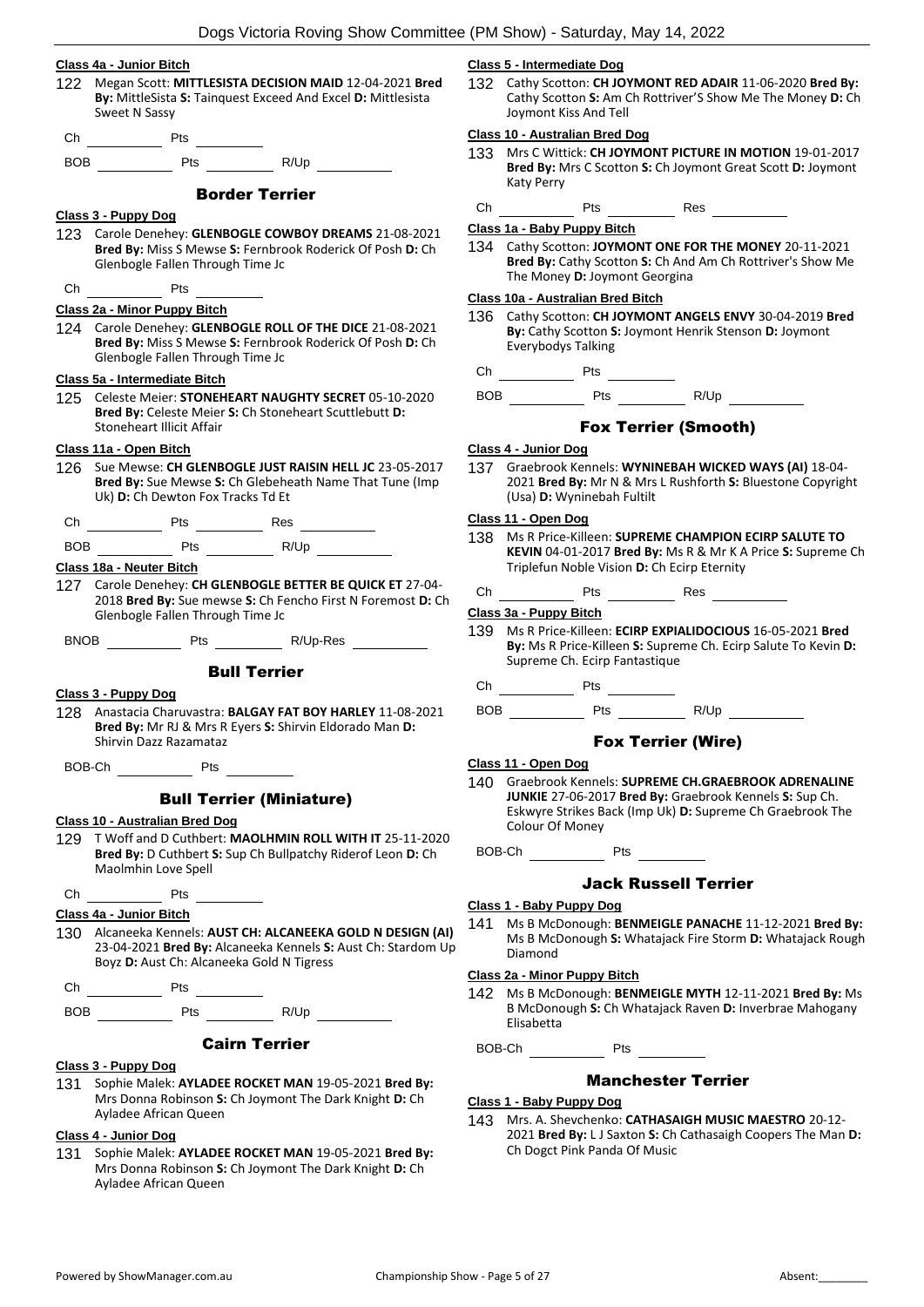## **Class 11 - Open Dog**

- 144 Mrs J Bromley: **CORDUROY'S UNDISPUTED (IMP NLD)** 05-11- 2018 **Bred By:** W.P.C. Van Vessem **S:** Corduroy's Sir Nolan **D:**  Blg.Ch. Int.Ch. Nld.Ch. Vdh.Ch. Velvet Looks Amazing Magic April
- Ch Pts

#### **Class 1a - Baby Puppy Bitch**

145 Mrs J Bromley: **GLOSTERS BE MY DESTINY** 01-02-2022 **Bred By:** Mrs J Bromley **S:** Corduroy'S Undisputed (Imp Nld) **D:** Aust Ch. Glosters Drama Queen

## **Class 3a - Puppy Bitch**

146 Mrs. A. Shevchenko: **CATHASAIGH PETUNIA PETAL AT DOGCT (AI)** 05-10-2021 **Bred By:** L J Saxton **S:** Castlecairn Fair And Square (Imp Nz) **D:** Ch. Dogct Shadow O Shadows

## **Class 5a - Intermediate Bitch**

147 Mrs. A. Shevchenko: **CATHASAIGH BLOSSOMING FAITH (AI)** 31-10-2020 **Bred By:** L J Saxton **S:** Dogct Green Garnet **D:** Ch. Windypark Annies Wild Ride

#### **Class 10a - Australian Bred Bitch**

148 Mrs J Bromley: **AUST CH. GLOSTERS DRAMA QUEEN** 24-03- 2019 **Bred By:** Mrs J Bromley **S:** Windypark Bossy Bandit **D:** Ch Dogct Musical Echoes

| C<br>.n<br>$\cdot$ |  | RAS<br>__ |  |
|--------------------|--|-----------|--|
|                    |  |           |  |

| ROR<br>____ | 'ts<br>$-$ | $R/1$ In<br>$\cdot$ v $\sim$ $\cdot$ |  |
|-------------|------------|--------------------------------------|--|
|             |            |                                      |  |

## Norfolk Terrier

## **Class 10 - Australian Bred Dog**

- 149 M CONNEL & M BERG: **GR. CH. MAZBERG ZIGGY STARDUST** 08-01-2017 **Bred By:** MS M E BERG **S:** Red King's Lynn Pretzel (Imp Esp) **D:** Ch. Mazberg Malificent
- $ch$  Pts

## **Class 4a - Junior Bitch**

- 150 FJ & KM Hogan: **TARAM THE THORN AND THE ROSE** 20-04- 2021 **Bred By:** Fj & km hogan **S:** Gr. Ch. Mazberg Ziggy Stardust **D:** Ch Roslein Aus Der Rheinprovinz Imp Deu
- $Ch$  Pts  $I$
- BOB Pts R/Up

## Scottish Terrier

## **Class 5 - Intermediate Dog**

- 151 Melinda Bryant: **HARGERT WINSTON** 21-05-2020 **Bred By:** Dorothy Mitchell **S:** Carisco Take A Chance On Me (Imp Uk) **D:**  Ch Hargert Wee Bridget
- 152 R Jealous: **CHAMPION TARTANCREST FERGUSON BLACK BOY** 26-07-2019 **Bred By:** TARTANCREST KENNELS **S:** Dounreay Logan Brae Bell **D:** Tartancrest Young Scarlett
- 153 Stacey Sullivan: **CH SHORTBLAK SON OF ANARCHY** 22-08-2020 **Bred By:** Stacey Sullivan **S:** Ch Shortblak Tank Man **D:** Sup Ch Argowan The Sassenach
- $Ch$   $N_{\text{R}}$  Pts  $\frac{1}{1-\frac{1}{2}}$  Res

#### **Class 10a - Australian Bred Bitch**

154 Miss S Kellie: **UPYRKILT SHE ROCKS** 16-10-2020 **Bred By:** Miss S L Kellie **S:** Ch Upyrkilt Ready To Rumble **D:** Ch Upyrkilt Elektra

#### **Class 11a - Open Bitch**

155 Dorothy Mitchell: **CH HARGERT BEITRIS MC PHERSON** 21-05- 2020 **Bred By:** Dorothy Mitchell **S:** Crisco Take A Chance On Me (Imp Uk) **D:** Ch Hargert Wee Bridget

Ch Pts Res

BOB Pts R/Up

## Soft Coated Wheaten Terrier

## **Class 2 - Minor Puppy Dog**

156 Sarah Lowe: **SHANECA WRITTEN IN THE STARS** 23-09-2021 **Bred By:** Sarah Lowe **S:** Am Ch Ch Avalon Ridgie Didge Jam Tart From Kolohe (Imp Usa) **D:** Ch Shaneca Burning Red Ca

## **Class 11 - Open Dog**

- 157 Sarah Lowe: **SHANECA SPARKS FLY** 22-04-2017 **Bred By:** Sarah Lowe **S:** Larnook Ned Kelly **D:** Ch Shaneca Burning Red
- Ch Pts Res

```
Class 5a - Intermediate Bitch
```
- 158 Mr I Bradbeer: **BRADBERRY'S LOVE HER TO THE MOON AND BACK** 28-06-2019 **Bred By:** Deb Van De Ven **S:** Am. Gr. Ch. Bradberry's Divine Fitzpatrick (Usa) **D:** Am. Ch. Bradberry's Vision Of Love (Usa)
- Ch Pts

BOB Pts R/Up

## **Class 18a - Neuter Bitch**

159 Sarah Lowe: **CH SHANECA BURNING RED** 26-01-2014 **Bred By:** Sarah Lowe **S:** Ch. Druidsglen Silverchair **D:** Ch. Larnook Tea For Two

```
BNOB Pts R/Up-Res
```
## Staffordshire Bull Terrier

#### **Class 1 - Baby Puppy Dog**

160 Mr T Emmerson: **WINTRODAN THE DIVIL RETURNS** 08-02-2022 **Bred By:** Mr T Emmerson **S:** Wintrodan Artful Dodger **D:** Ch Wintrodan Even Flow

## **Class 2 - Minor Puppy Dog**

161 Debra Radcliffe: **BORSTAFF JACK NONE REACHER** 01-10-2021 **Bred By:** Mrs L Szirer& Ms S Lugg **S:** Boldhart Best Kept Secret **D:** Borstaff Sheza Firekrakour

## **Class 3 - Puppy Dog**

- 162 Mr S Coad: **GRAYLEIGH DEVILS APPRENTICE** 06-07-2021 **Bred By:** Mrs L Knights **S:** Ch Grayleigh Just Wing It **D:** Grayleigh Angel Ov Bruno
- 163 S Lambert: **CH WOOLOOSTAFF DEVILS UNDENIABLE** 31-05- 2021 **Bred By:** S Lambert **S:** Trojanstaff Looking Up **D:** Ch Wooloostaff Got It Flaunt It (Jc)
- 164 Mr N May: **KIMBASTAFF CREATING KAOS** 12-08-2021 **Bred By:** D. Treadwell **S:** Calojo The Big Bang **D:** Ch Kimbastaff Doo It With Style
- 165 David and Bronwen Livingstone: **LIKALOT I'M A BAD BOY (AI)** 01-09-2021 **Bred By:** David and Bronwen Livingstone **S:**  Rayonnoire The Nomad **D:** Ch Likalot Kingdoms Protector

## **Class 4 - Junior Dog**

166 KOENDIDDA KENNELS: **KOENDIDDA DOCTOR WHO (AI)** 26-11- 2020 **Bred By:** KOENDIDDA KENNELS **S:** Pridesdale The Guv'nor (Imp Uk) **D:** Koendidda Dilly Dally Rn Jc

## **Class 10 - Australian Bred Dog**

- 168 Emma Lay: **CH. KIMBASTAFF DOO YOU BELIEVE** 21-10-2016 **Bred By:** Donna treadwel **S:** Ch. Skybreaker Electric Haze **D:** Ch. Keelford Genesis
- 169 Mrs N & Mr G Stephen: **CHEVHART WHITE GIGALO JC** 30-05- 2019 **Bred By:** Mrs N & Mr G Stephen **S:** Ch Usherin Sacre Bleu **D:** Ch Mokoiastaff Strike A Pose Jc
- 170 Mr SP & Mrs TM Henderson: **CALOJO THE BIG BANG (AI)** 06- 07-2020 **Bred By:** T & S Henderson **S:** Neut. Ch. Calojo Crash Bang Wwpd **D:** Citzstarstaff Sweet Like Sugar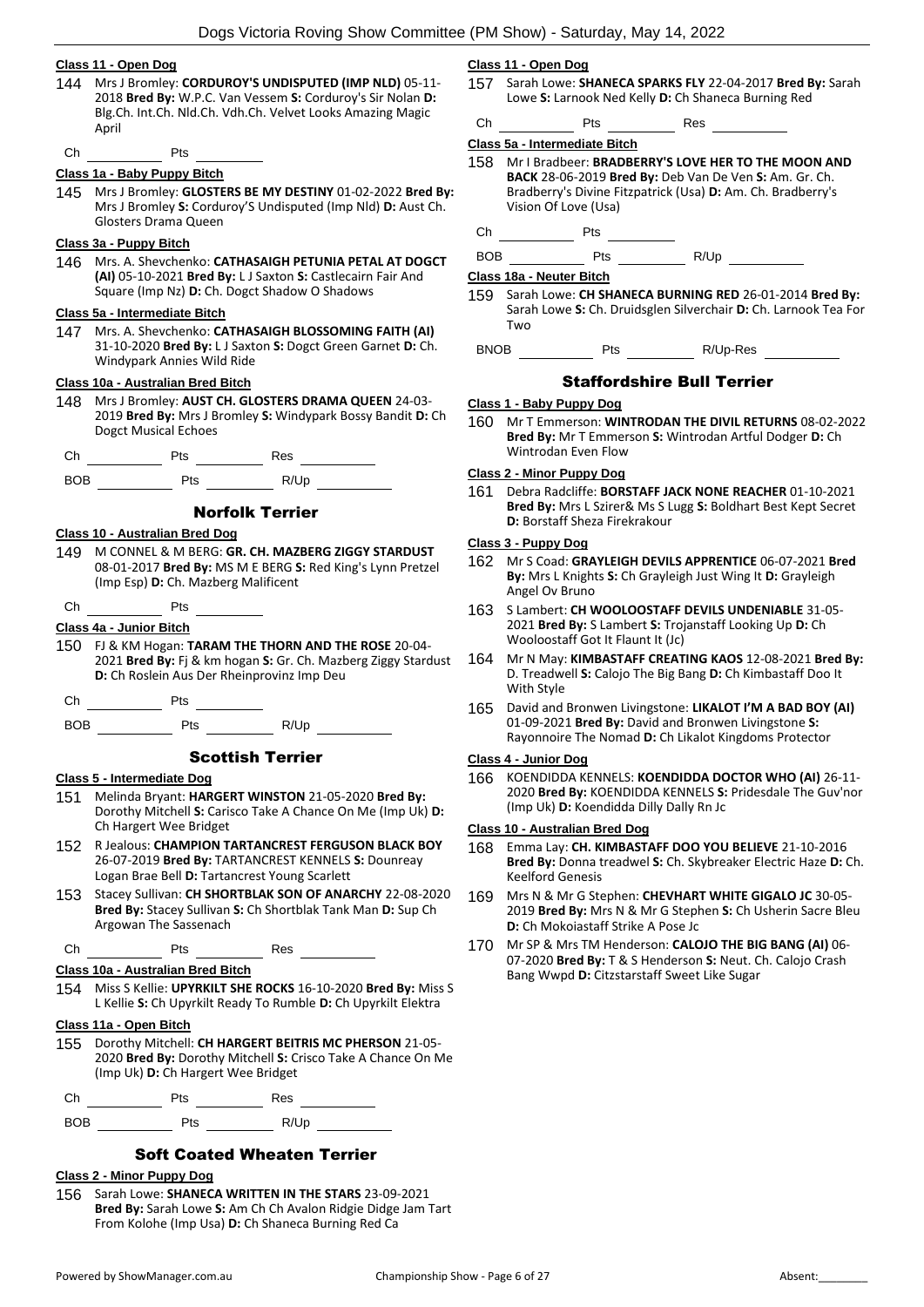## **Class 11 - Open Dog**

- 171 Linda Szirer: **CH. BORSTAFF THUNDER MAKER** 27-06-2017 **Bred By:** exhibitor **S:** Ch. Warbydog Jakuta Jak **D:** Borstaff Hey Heather Hunee
- 172 POWERPAWS KENNELS: **CH SHARRAZAR FIRST STRIKE (IMP ZAF)** 04-05-2018 **Bred By:** Mrs T Austen **S:** Stapphire Edge Of Reason **D:** Larumo Rose Espanola Of Sharrazar
- 173 John & Josephine Piccinin: **STAFFLEX HESKEYS JOURNEY** 24- 04-2019 **Bred By:** Andrew Ireland **S:** Ch Brohez Clash Of Kings **D:** Ch Neworder Heart Beat
- Ch Pts Res

## **Class 1a - Baby Puppy Bitch**

- 174 Emma Lay: **OSLEYA CALM BEFORE THE STORM** 04-02-2022 **Bred By:** Emma Lay **S:** Ch Borstaff Thunder Maker **D:** Wintrodan Looks Are Decieving
- 175 Emma Lay: **OSLEYA LUNAR ECLIPSE** 04-02-2022 **Bred By:** Emma Lay **S:** Ch Borstaff Thunder Maker **D:** Wintrodan Looks Are Decieving
- 176 Mr T Emmerson: **WINTRODAN DE VILS DESIRE** 08-02-2022 **Bred By:** Mr T Emmerson **S:** Wintrodan Artful Dodger **D:** Ch Wintrodan Even Flow
- 178 KOENDIDDA KENNELS: **JONTHILL BUCKLE UP BUTTERCUP (AI)** 24-11-2021 **Bred By:** Mr D & Mrs K Crumpton **S:** Ch Helstaff Mr Kramer **D:** Redlabal Betty Bonfire Rn

#### **Class 2a - Minor Puppy Bitch**

- 179 Linda Szirer & S. Lugg: **BORSTAFF MISS PIKKLES** 01-10-2021 **Bred By:** L.Szirer & S. Lugg **S:** Boldhart Best Kept Secret **D:**  Borstaff Sheza Firekrakour
- 180 Mrs Joan Morse: **ANVILHART KISSING COUSINS** 11-11-2021 **Bred By:** Anvilhart Kennels **S:** Supchbustabones Wot Do Monsters Eat Et **D:** Ch Anvilhart Cant You See My Halo
- 181 Mr SP & Mrs TM Henderson: **CALOJO MORE BANG FOR YA BUCK (AI)** 29-10-2021 **Bred By:** SP & TM Henderson **S:** Angelic Staff Bang Bang Boogie (Den) **D:** Cizstarstaff Sweet Like Sugar
- 182 David and Bronwen Livingstone: **LIKALOT BOOM BOOM BOOM (AI)** 01-09-2021 **Bred By:** David and Bronwen Livingstone **S:**  Rayonnoire The Nomad **D:** Ch Likalot Kingdoms Protector

## **Class 3a - Puppy Bitch**

- 184 POWERPAWS KENNELS: **KIMBASTAFF JAZZ IT UP AT POWERPAWS** 12-08-2021 **Bred By:** MRS D TREADWELL **S:**  Calojo The Big Bang **D:** Ch Kimbastaff Doo It With Style
- 185 David and Bronwen Livingstone: **WOOLOOSTAFF DEVILS REIGN (AI)** 31-05-2021 **Bred By:** Sue Lambert **S:** Trojanstaff Looking Up (Imp Nor) **D:** Ch Wooloostaff Got It Flaunt It

#### **Class 4a - Junior Bitch**

- 186 Emma Lay: **OSLEYA DIRTY LAUNDRY** 07-02-2021 **Bred By:** Emma lay **S:** Ch. Grayleigh Just Wing N It **D:** Wintrodan Looks Are Decieving
- 187 Ms F McBride: **BROHEZ QUEENS GAMBIT (AI)** 18-02-2021 **Bred By:** Ms F McBride **S:** Uk. Ch. Kyraloebis Italian Gigalo (Jw) (Shcm) (Uk) **D:** Brohez Flashback
- 188 Mrs A Dean & Mr G Bator: **HANDPIKD MISS BOMBAY** 15-11- 2020 **Bred By:** Handpikd **S:** Ch Westrova Stoic Makers Mark **D:**  Ch Handpikd Queen Of Diamonds
- 189 David and Bronwen Livingstone: **LIKALOT LICENSE TO PARTY** 18-05-2021 **Bred By:** David and Bronwen Livingstone **S:** Ch Ourgang The Greatest Showman (Ai) **D:** Likalot In The Groove

## **Class 10a - Australian Bred Bitch**

- 191 S Lambert: **WOOLOOSTAFF THE DEVILS LOOKING** 31-05-2021 **Bred By:** S Lambert **S:** Trojanstaff Looking Up **D:** Ch Wooloostaff Got It Flaunt It (Jc)
- 192 Mrs A Dean & Mr G Bator: **CH HANDPIKD QUEEN OF DIAMONDS** 07-09-2016 **Bred By:** Mrs A Dean & Mr G Bator **S:**  Sup Ch Costalot Captain Calico Jack **D:** Gr Ch Neworder Never Dark
- 193 Mr T Emmerson: **CH WINTRODAN DEVILS IN THE DETAIL** 16- 03-2021 **Bred By:** Troy Emmerson **S:** Ch Sookalott All Fired Up **D:** Ch Wintrodan Mademoiselle De Vil
- 194 Andrew Ireland: **STAFFLEX OUR BABY BELLA** 24-04-2019 **Bred By:** Andrew ireland **S:** Ch Brohez Clash Of Kings **D:** Ch Neworder Heart Beat

## **Class 11a - Open Bitch**

- 195 Ms F McBride: **CH. BROHEZ SATIN DOLL (AI)** 28-03-2020 **Bred By:** Ms F McBride **S:** Uk Ch. Be Aware V.D. Betuws Glorie (Imp Nld) **D:** Ch. Brohez Now You See Me (Ai)
- 196 Mrs N & Mr G Stephen: **CHEVHART SWEET BUT PSYCHO JC** 30- 05-2019 **Bred By:** Mrs N & Mr G Stephen **S:** Ch Usherin Sacre Bleu **D:** Ch Mokoiastaff Strike A Pose Jc
- 197 Linda Szirer: **BORSTAFF SHEZA FIREKRAKOUR** 12-08-2019 **Bred By:** S.Lugg **S:** Ch Linwest Thunder Bird **D:** Borstaff Huneesukl Rose

Ch Pts Res

BOB Pts R/Up

#### **Class 18 - Neuter Dog**

- 199 S Lambert: **CH, NEUTER CH WOOLOOSTAFF THE DEVILS ENVY** 18-02-2018 **Bred By:** S Lambert **S:** Ch Wooloostaff The Devils Wingman **D:** Brikhed Five O'clock Somewhere
- 200 Mrs N & Mr G Stephen: **CH. MOKOIASTAFF THE PIED PIPER CAA** 01-08-2016 **Bred By:** MRS M A FRASER **S:** Mokoiastaff Justa Heartbreaker **D:** Mokoiastaff Shout Out Loud
- 201 Mrs D Treadwell: **NEUT CH KIMBASTAFF DOOIN IT SOLO** 15- 10-2018 **Bred By:** Donna Treadwell **S:** Ch Keelford Cracker Jack **D:** Ch Kimbastaff Doo It With Style

Neuter Pts Res Res

**Class 18a - Neuter Bitch**

- 202 MRS N & MR G STEPHEN: **CH MOKOIASTAFF STRIKE A POSE JC** 27-01-2016 **Bred By:** Mrs M A FRASER **S:** Sup.Ch. Neworder Thundaboltn Lightning **D:** Mokoiastaff Dazzle Me Red
- 203 MRS A DEAN & MR G BATOR: **HANDPIKD REBEL ROYAL** 03-11- 2019 **Bred By:** Mrs A Dean & Mr G Bator **S:** Usherin Lord Of Kings **D:** Ch Handpikd Queen Of Diamonds

| <b>Neuter</b> | ⊃ts | Res  |  |
|---------------|-----|------|--|
| <b>BNOB</b>   | ⊃ts | R/Up |  |

West Highland White Terrier

## **Class 4 - Junior Dog**

204 Mrs E Boyle: **RAVENSWOOD FLYING THE COOP** 29-03-2021 **Bred By:** Miss J L & MissAH Griffin **S:** Ch Questadore Flying High **D:** Ch Ravenswood Bet Ya Sweet Bippy

## **Class 10 - Australian Bred Dog**

205 Deanne Bell and Elizabeth Boyle: **CH. ARBERTH WILL I AM WALLACE** 19-06-2018 **Bred By:** Elizabeth Boyle **S:** Ch. Arberth Nip It In The Bud **D:** Ch. Arberth Aurora Boreales

Ch Pts Res

**Class 5a - Intermediate Bitch**

206 Mrs Elizabeth Boyle: **ARBERTH ABBY ROSE** 16-08-2020 **Bred By:** Elizabeth Boyle **S:** Ch Whitebriar James Dean **D:** Ch Mckerral Rosie De Bohun

Ch Pts BOB Pts R/Up

Group 2 - Specials **Best R/Up** Baby Inter Minor Aus Br Puppy Dpen Junior Neuter

| Best   | R/Up   |  |
|--------|--------|--|
| Finish | Absent |  |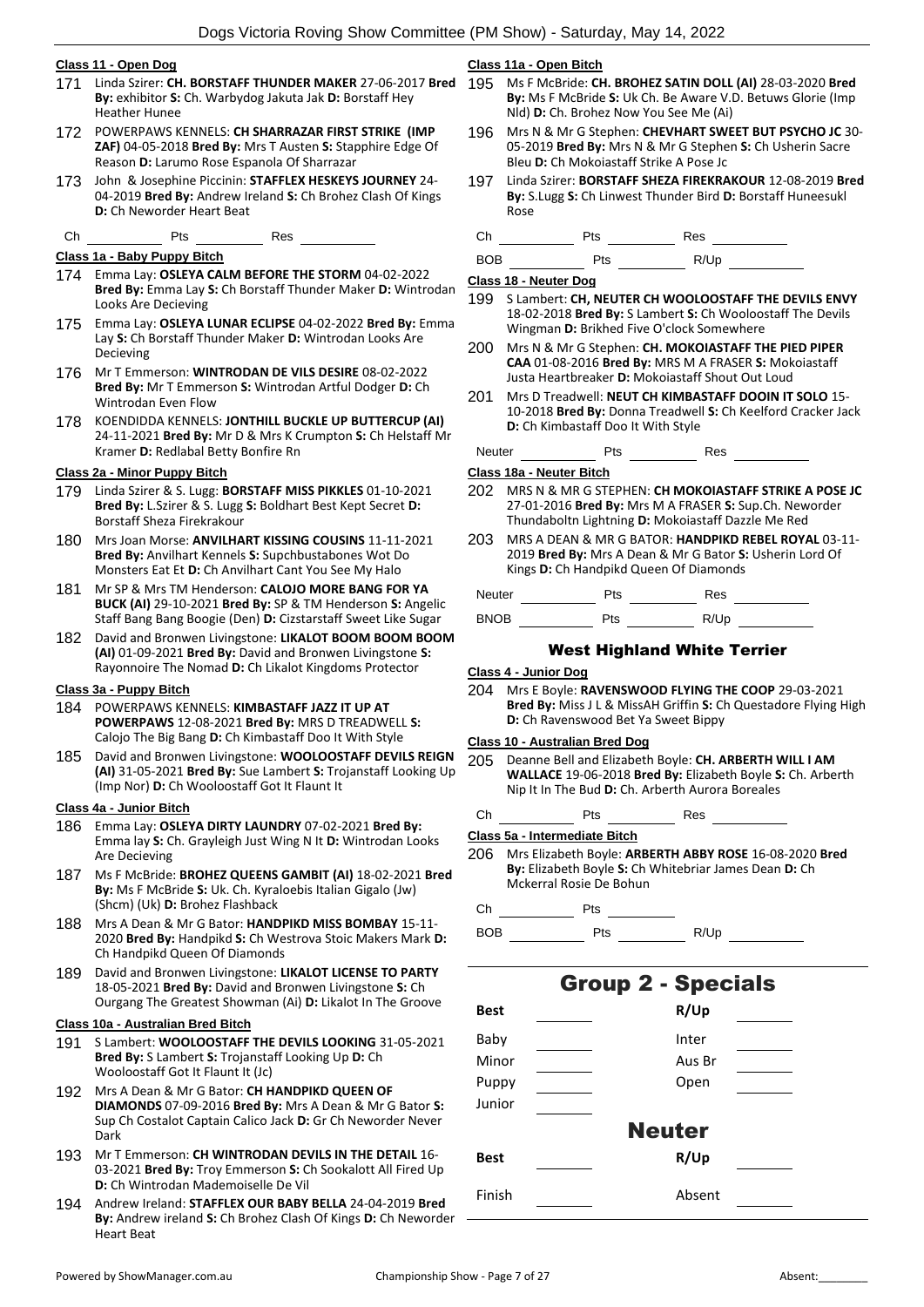|  |  | <b>Group 3 - Gundog Group</b> |  |
|--|--|-------------------------------|--|
|--|--|-------------------------------|--|

## Mr Andrew Brown (QLD)

Start Time:

## Bracco Italiano

**Class 3 - Puppy Dog**

207 Mrs J M Sleebs: **SEEKNPOINT LEROY BROWN** 21-05-2021 **Bred By:** Ms R SLOAN & MR J EGGLETON **S:** Ch Hipoint My Fathers Kiss (A) **D:** Ch Higait Aria Et Jc

## **Class 10 - Australian Bred Dog**

- 208 Charlene Allan: **CH. BICERIN CARAVAGGIO (AI)** 05-05-2019 **Bred By:** Ms R Frew **S:** Fausto Compatriota Di Bonfini **D:** Bicerin Arianna
- Ch Pts Res

## **Class 5a - Intermediate Bitch**

- 209 Charlene Allan & Moloscyg Kennels: **CH. MOLOSCYG ANDROMEDA** 19-08-2020 **Bred By:** Moloscyg Kennels **S:** Ch. Hipoint My Fathers Kiss **D:** Moloscyg Livinia
- Ch Pts

| <b>BOB</b> | Pts | R/Up |
|------------|-----|------|
|------------|-----|------|

## Cocker Spaniel

## **Class 5 - Intermediate Dog**

210 Mrs A Byrne: **BALLYORAN BLACK MAGIC** 05-03-2020 **Bred By:** Mrs A Byrne **S:** Share Mead Golden Shred (Imp Uk) **D:** Taram A Kind Of Magic

## $\overline{\phantom{a}}$  Pts  $\overline{\phantom{a}}$

## **Class 2a - Minor Puppy Bitch**

211 Mrs A Byrne: **RUEBETHAN BLUE LATE SEPTEMBER** 11-10-2021 **Bred By:** Mrs M & Mr D Caldwell **S:** Ch Bencleuch Binet (Imp Uk) **D:** Twnroyal Leapn On Sunshine

## **Class 3a - Puppy Bitch**

212 Mrs A Byrne: **BALLYORAN BLACKOUT** 09-06-2021 **Bred By:** Mrs A Byrne **S:** Ballyoran Black Magic **D:** Ballyoran Band Of Gold

Ch Pts Res

BOB Pts R/Up

## Cocker Spaniel (American)

#### **Class 5 - Intermediate Dog**

- 213 MALLORENE KENNELS: **CH AZEL THE HUSTLER CALLS** 25-10- 2019 **Bred By:** AZEL KENNELS **S:** Dan Ch. No Uch. Prt Ch, Se Ch. Am Ch. C.I.B. Sup Ch. Azel Always Bet On The Black **D:** Ch Azel La Chienne Noire
- 214 H. A. Pereyra: **SHARNBRAE LA LAKERS** 04-02-2020 **Bred By:** Mrs H PEREYRA **S:** Ch Ltrend Walking In Memphis **D:** Ch Highgatte Busy Being Fabulous

Ch Pts Res

#### **Class 1a - Baby Puppy Bitch**

215 E Murphy: **ELRITZ SACRED BLUE ROSE** 11-12-2021 **Bred By:** E Murphy **S:** Sharnbrae La Lakers **D:** Highgatte Fly Me To The Moon

## **Class 2a - Minor Puppy Bitch**

216 Elizabeth Smith: **HIGHGATTE REBEL YELL** 23-09-2021 **Bred By:** Elizabeth Smith **S:** Sunfire Dallas Cowboy **D:** Aust Ch Highgatte Rich And Famous

## **Class 3a - Puppy Bitch**

217 Deborah Alford-Kerr: **QUIRENTIA MISS HUDDY** 22-05-2021 **Bred By:** Deborah Alford-kerr **S:** Supreme Champion Staryanks Hall Of Fame **D:** Australian Champion Quirentia Where'S Norma

## **Class 10a - Australian Bred Bitch**

218 Helen Pereyra: **SHARNBRAE ANNE OF GREEN GABLES** 04-02- 2020 **Bred By:** Exhibitor **S:** Ch. Lteebd Walking In Memphis **D:**  Ch. Highgatte Busy Being Fabulous

## **Class 11a - Open Bitch**

219 Ms. J. Lees: **AUST. CH. ZIVV ICE N FIRE** 12-11-2017 **Bred By:** Ms J LEES **S:** Am.Ch.Sup.Ch.Silhouette Heir Jordan (Imp Usa) **D:** Zivv Ironqueen Legend

Ch Pts Res

BOB Pts R/Up

## Curly Coated Retriever

## **Class 10 - Australian Bred Dog**

220 Peta Thiel: **CH CUTECURL ALBERT EINSTEIN** 24-09-2016 **Bred By:** Cutecurl Retrievers **S:** Curltriever Bad To The Bone **D:**  Cutecurl Belle Epoque

| $\sim$<br>$-$ | $\sim$<br>Pts<br>Сh |
|---------------|---------------------|
|---------------|---------------------|

#### **Class 4a - Junior Bitch**

221 Peta Thiel: **CUTECURL POLLY WAFFLE** 15-03-2021 **Bred By:** Cutecurl Retrievers **S:** Ch Keysteel Storm Ina Teacup **D:** Ch Cutecurl Marie Curie

## **Class 5a - Intermediate Bitch**

222 Peta Thiel: **CUTECURL MARY SHELLEY** 18-09-2019 **Bred By:** Cutecurl Retrievers **S:** Ch Miamba Benwerrin **D:** Ch Cutecurl Belle Epoque

Ch Pts Res

BOB Pts R/Up

## English Springer Spaniel

#### **Class 4 - Junior Dog**

- 223 Mr V McPhee: **GLENKINCHIE WHISPERING JACK AT KINSHERAN** 09-04-2021 **Bred By:** Mrs M C Gostelow **S:** Sup Ch Kinsheran Ferrando **D:** Glenkinchie Royal Whisper
- Ch Pts

## **Class 2a - Minor Puppy Bitch**

224 Mr V McPhee: **KINSHERAN SUOR ANGELICA** 24-10-2021 **Bred By:** Mr V McPhee **S:** Sup. Ch. Kinsheran Ferrando **D:**  Glenkinchie Royal Whisper

## **Class 11a - Open Bitch**

- 225 Mrs Anita Stewart: **GRAND CH GLENKINCHIE DARCYS PRYDE** 20-02-2017 **Bred By:** Mrs M Gostelow **S:** Ch Lelica's Smasher At White Squall (Imp Zaf) **D:** Ch Glenkinchie Rumour Has It
- 226 Mr V McPhee: **KINSHERAN SIMPLY IRRESISTIBLE** 26-09-2018 **Bred By:** Mr V McPhee **S:** Grand Ch Kinsheran Rich Pickings **D:**  Ch, Kinsheran Etta James

Ch Pts Res

BOB Pts R/Up

## Field Spaniel

#### **Class 3a - Puppy Bitch**

227 J L Morrison: **FAYEMOR ONE FINE DAY** 22-06-2021 **Bred By:** JL Morison **S:** Ch Shevington Ovrlks Rowan **D:** Ch Killara New Day At Fayemor (Imp Usa) Ratn Td Rn

## **Class 4a - Junior Bitch**

228 Mrs C & Mr J Webster: **LONGBOURN LADY GALADRIEL** 10-03- 2021 **Bred By:** Mrs C & Mr J Webster **S:** Ch Meadowbriar Prepare To Die **D:** Ch Birdrise Aelin Fireheart

BOB-Ch Pts R/Up-Res

## Flat Coated Retriever

#### **Class 4a - Junior Bitch**

229 Jodean Ross: **ARANGOLD LABOUR OF LOVE** 15-01-2021 **Bred By:** M HEAN **S:** Nz Ch Angeleusparksv Making Magic To Arangold (Prt) **D:** Nz Ch Arangold Black Velvet Nzl

BOB-Ch Pts

| Mr J Webster: LONGBOURN LAI                      |  |
|--------------------------------------------------|--|
| <b>ad Ry</b> • Mrc ۲ & Mr I Wahctar <b>۲</b> ۰ ( |  |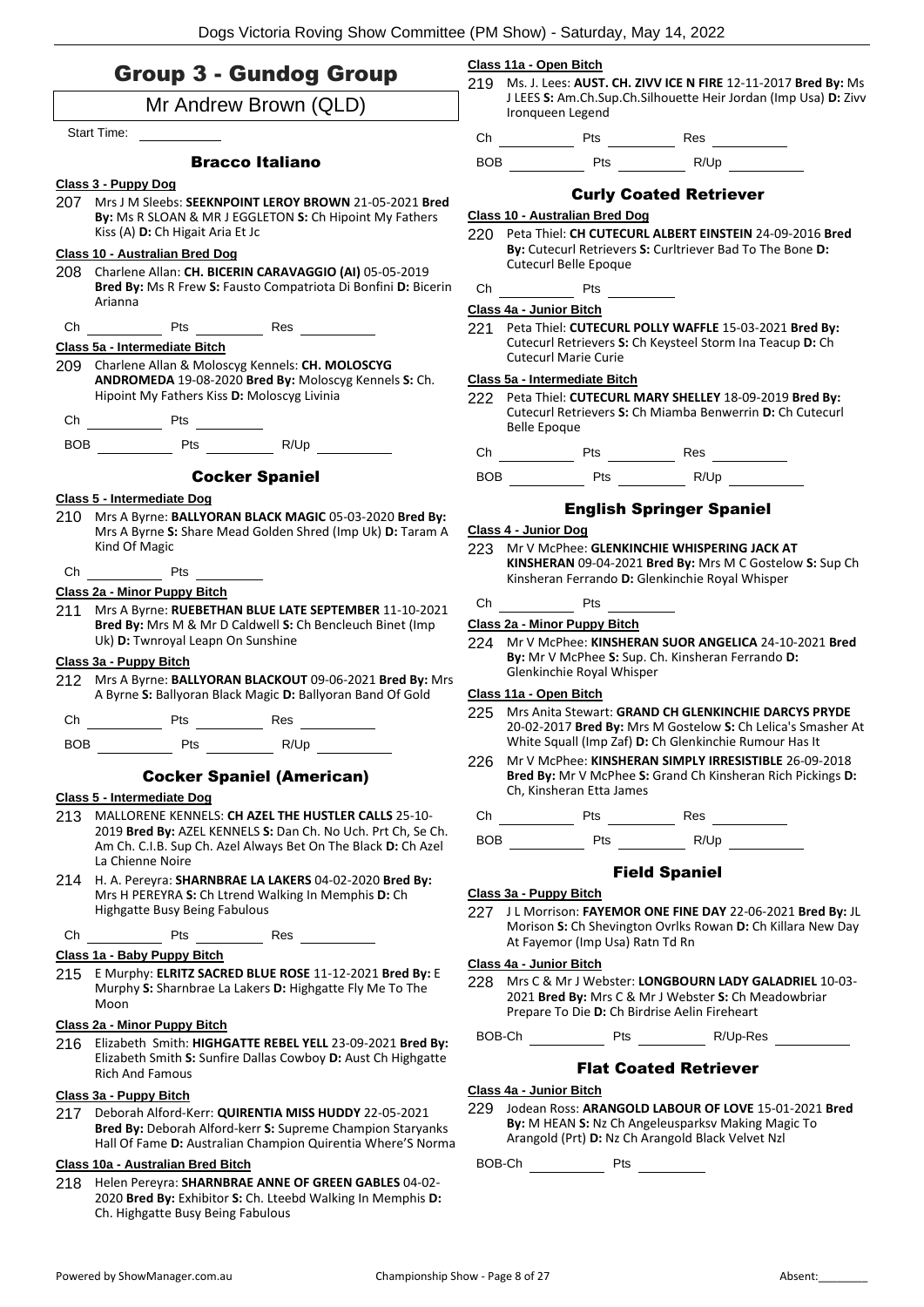## German Shorthaired Pointer

## **Class 2 - Minor Puppy Dog**

- 230 Trupoint Kennels: **TRUPOINT THE BRAND** 30-09-2021 **Bred By:** Trupoint Kennels **S:** Gr Ch Trupoint The Exhibitionist **D:**  Trupoint Melting Moment
- 231 Mrs B & Mr C Walter: **CANAWINDRA FREE & EASY** 04-11-2021 **Bred By:** Mr M & Mrs F Park **S:** Canawindra Roll The Dice **D:**  Canawindra Over The Moon

#### **Class 4 - Junior Dog**

232 M J & F L Park: **CANAWINDRA SKY LINE** 09-05-2021 **Bred By:** M. J & F. L Park **S:** Ch Canawindra Over And Over Again **D:** Gr Ch Canawindra Buck N A Half

Ch Pts Res

#### **Class 4a - Junior Bitch**

233 Peter Allen: **POINTSURE POP STAR** 12-05-2021 **Bred By:** Peter Allen **S:** Grand Ch. Canawindra Rock E Road **D:** Pointsure Look Who's Talking (Ai)

#### **Class 5a - Intermediate Bitch**

- 234 Mrs D Moran, Mr M Nielsen & Heiderst Kennels: **CH HEIDERST LIVIN THE HIGH LIFE (AI)** 09-12-2019 **Bred By:** Heiderst Kennels **S:** Gr Ch Klugerhund Bell Bottoms **D:** Ch Demorz High Society (Ai)
- 235 Peter Allen: **POINTSURE BUSTA MOVE (AI)** 23-09-2020 **Bred By:** Peter Allen **S:** Nut. Ch. Ch. Arkasam Buster **D:** Ch. Pointsure Rebel Witouta Scotch

## **Class 11a - Open Bitch**

236 Barbara & Chris Walter: **CH CANAWINDRA OVER THE MOON** 11-04-2019 **Bred By:** Mr M & Mrs F Park **S:** Ch Canawindra Good Times Ahead **D:** Ch Canawindra See The Best In Me

| Ch         | Pts | Res  |
|------------|-----|------|
| <b>BOB</b> | ⊵ts | R/Up |

## German Wirehaired Pointer

#### **Class 5 - Intermediate Dog**

237 Ellis/Bank: **AUST CH HOTWYR PAYBACKS A BEACH (AI)** 03-09- 2020 **Bred By:** Ellis/bank **S:** Aust Ch Outwitllemate Lock And Load **D:** Aust Ch Hotwyr I'M Fab Boo Lush

#### **Class 11 - Open Dog**

238 Ellis/Bank: **AUST GR CH HOTWYR BIZNIZ CLASS** 26-10-2014 **Bred By:** Ellis/Bank **S:** Aust Gr Ch Hotwyr Big Bang Theory **D:**  Aust Gr Ch Hotwyr No Bizniz Like Show Bizniz

 $Ch$  Pts  $Res$  Res

## **Class 10a - Australian Bred Bitch**

239 Ellis/Bank: **AUST CH HOTWYR BEACH PLEASE (AI)** 03-09-2020 **Bred By:** Ellis/Bank **S:** Aust Ch Outwitllemate Lock And Load **D:**  Aust Ch Hotwyr I'M Fab Boo Lush

## **Class 11a - Open Bitch**

240 Ellis/Bank: **AUST CH HOTWYR I'M FAB BOO LUSH** 22-03-2018 **Bred By:** Dempster/Bank **S:** Aust Ch Hotwyr Once You Go Black **D:** Aust Gr Ch Hotwyr Here Comes Honey Boo Boo

Ch Pts Res

BOB Pts R/Up

## Golden Retriever

### **Class 5 - Intermediate Dog**

241 Miss K Flynn, Mrs D & Miss A Alexander: **ANNADOR HERE I COME** 29-07-2020 **Bred By:** Mrs D & Miss A Alexander **S:** Kiriel Highland Laddie **D:** Annador Gypsie Diva (Ai)

## **Class 11 - Open Dog**

- 242 Mr D and Mrs J Patterson: **AUST. CH HVAR BEEN THERE DONE THAT (AI)** 10-05-2019 **Bred By:** Kay Humphry **S:** Gr Ch Perrecca Unprecedented **D:** Aust. Ch Hvar Our Little Miracle
- 243 Mrs Alison Cameron: **BEAUDORE SHAKE UR GROOVE THING** 11-05-2019 **Bred By:** Beaudore **S:** Sup.Ch. Fantango Playing The Game (Ai) **D:** Chaleur Jive Magic

## $Ch$   $I\longrightarrow$  Pts  $I\longrightarrow$  Res

## **Class 2a - Minor Puppy Bitch**

244 P & D BRISTOW: **EMPEROSGOLD TARRALEAH** 18-09-2021 **Bred By:** EMPEROSGOLD **S:** Dobro Nightwatch **D:**  Emperosgoldwildflower

## **Class 11a - Open Bitch**

245 P & D BRISTOW: **EMPEROSGOLD WILDFLOWER (AI)** 04-09-2017 **Bred By:** DL & PA BRISTOW **S:** Ch. Acacian Special Event **D:**  Emperosgold Fifty Shades Freed

Ch Pts Res

BOB Pts R/Up

## Gordon Setter

#### **Class 1 - Baby Puppy Dog**

246 Karen E Mott Smith: **KEMSLEY JUST A DASH** 31-12-2021 **Bred By:** Mrs S M Natoli **S:** Gordon Hall Zavier (Rus) **D:** Ch. Kemsley Wish Upon A Star

## **Class 2 - Minor Puppy Dog**

247 Ms P Nicol: **LATCHMERE AGENT PROVOCATUER** 03-11-2021 **Bred By:** P Nicol **S:** Azzaro Knight-Rider (Imp Nz) **D:** Latchmere Little Drummer Girl (Ai)

#### **Class 3 - Puppy Dog**

248 Ms P Nicol: **LATCHMERE AGENT OF CHARM** 03-11-2021 **Bred By:** P Nicol **S:** Azzaro Knight-Rider (Imp Nz) **D:** Latchmere Little Drummer Girl (Ai)

## **Class 5 - Intermediate Dog**

249 Kaye Yarnold: **CARNOUSTIE SINGING IN THE RAIN** 30-09-2019 **Bred By:** Mr.S & Mrs C Bennett & Mrs. S Auld **S:** Ch Carnoustie Mr Bojangles (Ai) **D:** Ch Carnoustie Macaria

#### **Class 11 - Open Dog**

- 250 Karen Mott Smith: **SETTMORE STARRY NIGHT** 21-04-2019 **Bred By:** Mr J Moore & Miss K Orr **S:** Azzaro Knight-Rider **D:** Triseter Celtic Tilda
- $Ch$  Pts  $Res$  Res

#### **Class 2a - Minor Puppy Bitch**

251 Ms P Nicol: **LATCHMERE AGENT OF THE WORLD** 03-11-2021 **Bred By:** P Nicol **S:** Azzaro Knight-Rider (Imp Nz) **D:** Latchmere Little Drummer Girl (Ai)

## **Class 4a - Junior Bitch**

252 Mr J Moore & Miss K Orr: **SETTMORE LETS PLAY BABY** 20-12- 2020 **Bred By:** Exh **S:** Sup Ch Triseter Celtic Playboy (Ai) **D:**  Triseter Celctic Yankee Of Brodruggan (Ai)

Ch Pts Res

BOB Pts R/Up

## Hungarian Vizsla

#### **Class 3 - Puppy Dog**

253 Graebrook Kennels: **GRAEBROOK REBEL WITHOUTA CAUSE** 29- 09-2021 **Bred By:** Exh **S:** Your Choice Mega Tron (Imp Uk) **D:** Ch Graebrook Single White Female Et

#### **Class 10 - Australian Bred Dog**

- 254 Miss Sarah L Ward: **CH. RIVERSBY GANACHE GIORGIO** 09-12- 2015 **Bred By:** Sarah Ward **S:** Ch Heiderst Northstar **D:** Ch Riversby Baisel Birdy
- Ch Pts Res

## **Class 2a - Minor Puppy Bitch**

255 Graebrook Kennels: **GRAEBROOK FANCY PANTS** 29-09-2021 **Bred By:** Exh **S:** Your Choice Mega Tron (Imp Uk) **D:** Ch Graebrook Single White Female Et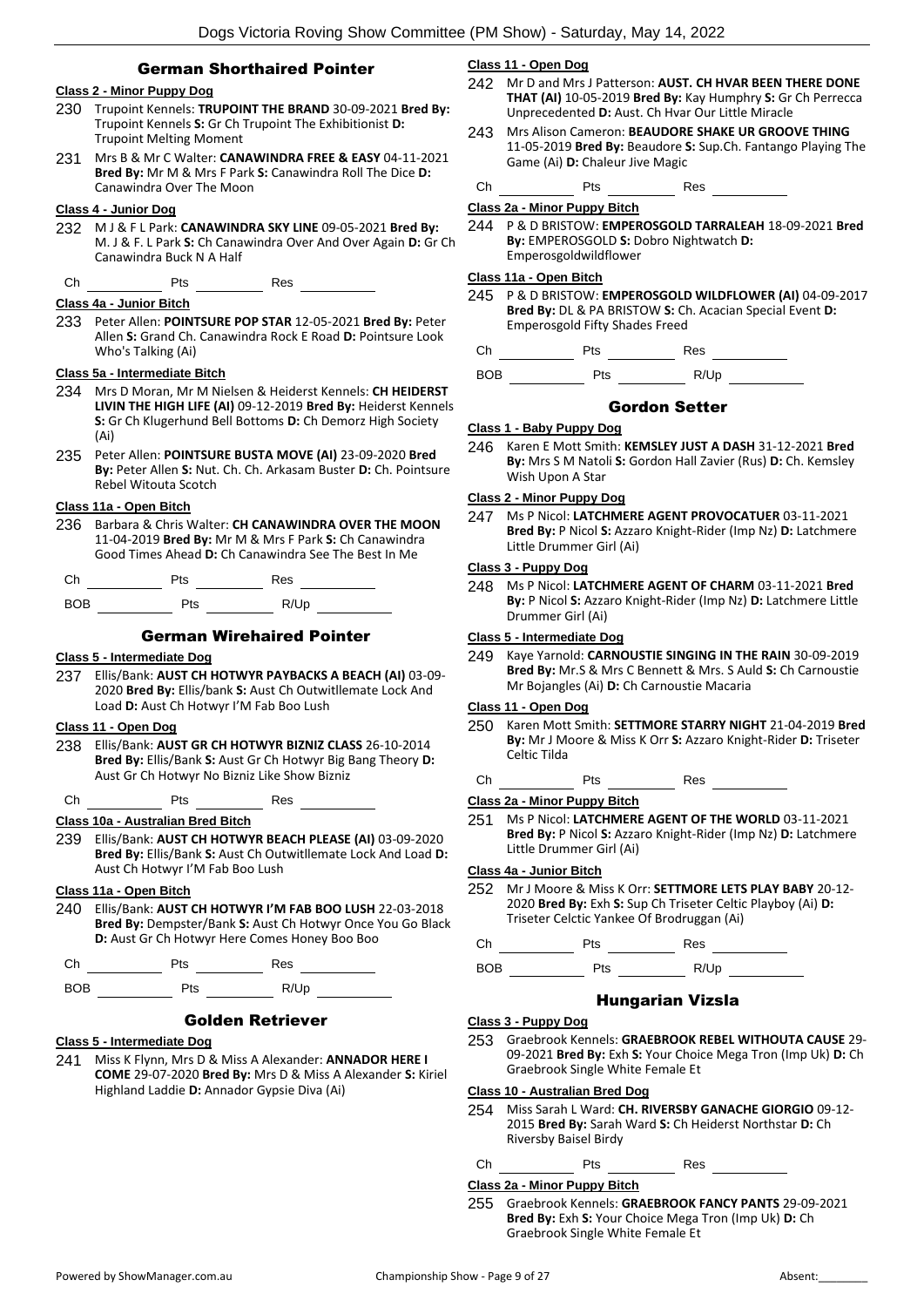## **Class 4a - Junior Bitch**

256 Graebrook Kennels: **GRAEBROOK GIVEHEAVEN SOME HELL** 16- 05-2021 **Bred By:** Exh **S:** Supreme Ch Graebrook Lord Of Scandal **D:** Ch Graebrook Lorelei

#### **Class 11a - Open Bitch**

257 Graebrook Kennels: **CH GRAEBROOK ALL ABOUT SOUL** 03-12- 2018 **Bred By:** Graebrook Kennels **S:** Ch Graebrook Told In Spirit (Ai) **D:** Supreme Ch Graebrook Shushienae Td Et

Ch Pts Res

BOB Pts R/Up

## Irish Setter

#### **Class 1 - Baby Puppy Dog**

258 Mr LG & Mrs AM Hearn: **PENDORIC TOUCH OF MEADOWLARKS (AI)** 18-12-2021 **Bred By:** Mr LG & Mrs AM Hearn **S:** Am Ch Meadowlark's Fire N Rain **D:** Aust Ch Eirean Waiting For Me (Ai)

## **Class 4 - Junior Dog**

259 Jayne stewart: **BRODRUGGAN FRENCH CONNECTION** 28-03- 2021 **Bred By:** Jayne stewart **S:** Eirean Time After Thyme **D:** Ch Brodruggan Moonlight Serenade

## **Class 11 - Open Dog**

- 260 Jayne stewart: **EIREAN TIME AFTER THYME** 12-10-2018 **Bred By:** Di Anderson **S:** Aust Ch Pendoric Perfect Rhyming **D:** Aust Ch Eirean Addiction
- Ch Pts Res

## **Class 10a - Australian Bred Bitch**

- 261 Mr L & Mrs AM Hearn: **AUST CH EIREAN WAITING FOR ME (AI)** 12-10-2018 **Bred By:** Mrs D Anderson **S:** Int Ch Usa Can Ch Pendoric Perfect Thyming **D:** Ch Eirean Addiction (Ai)
- Ch Pts

BOB Pts R/Up

## Labrador Retriever

#### **Class 1 - Baby Puppy Dog**

263 Mr G VERNON / MRS A O'CONNOR: **TERRACAROL THE PATRIOT AI** 30-01-2022 **Bred By:** G VERNON **S:** Buttonwood Mcintosh **D:**  Ch Terracarol Saving Grace

#### **Class 2 - Minor Puppy Dog**

264 Miss M Purtill: **BELLBIDGEE ENTER THE SANDMAN (AI)** 07-09- 2021 **Bred By:** Miss M Purtill **S:** Wynstream Wing Master (Ai) **D:**  Sybeck True Love

## **Class 5 - Intermediate Dog**

265 MRS L MALSEED: **RODORBAL SUPERNOVA** 12-05-2020 **Bred By:** MRS L MALSEED **S:** Ch Galestorm My Mandingo **D:** Sybeck Supernatural

## **Class 10 - Australian Bred Dog**

266 Mr R & Mrs P Murphy: **CH TERRACAROL JIMMY HENDRIX** 08- 07-2019 **Bred By:** Mr G Vernon **S:** Ch Morndew No More Favours **D:** Terracarol Miss Marple

## **Class 11 - Open Dog**

- 267 Mr G Vernon & Ms C Ellis & Mr M Wickham: **CH BRADORLA HERE COMES THE SUN (AI)** 04-03-2019 **Bred By:** C Ellis/M Wickham **S:** Play The Fool Bella Mare (Pol) **D:** Ch Bradorla Poetry In Motion
- 268 Miss M Purtill: **ARALYEN SURFS UP FROM TAMPABAY (AI)** 09- 12-2019 **Bred By:** Mrs A D O'Connor **S:** Am.Ch.Am.Gr.Ch Tampa Bay & Snobo Gusty Seas Batten Down The Hatch (Usa) **D:**  Aralyen From Paris With Love

## Ch Pts Res

## **Class 1a - Baby Puppy Bitch**

- 269 Mr G VERNON / MRS A O'CONNOR: **TERRACAROL FINDING ALICE AI** 30-01-2022 **Bred By:** G VERNON **S:** Buttonwood Mcintosh **D:** Ch Terracarol Saving Grace
- 270 Mr G VERNON / MRS A O'CONNOR: **TERRACAROL SUNNY SIDE UP AI** 30-01-2022 **Bred By:** G VERNON **S:** Buttonwood Mcintosh **D:** Ch Terracarol Saving Grace

## **Class 3a - Puppy Bitch**

271 MRS L MALSEED: **RODORBAL SELKIE** 14-07-2021 **Bred By:** MRS L MALSEED **S:** Ch Galestorm My Mandingo **D:** Sybeck Supernatural

#### **Class 4a - Junior Bitch**

- 272 Mr G Vernon / Miss M Smith: **ARALYEN PRESIDENTIAL CAMPAIGN** 02-12-2020 **Bred By:** Mrs A D O'Connor **S:** Grand Ch Wynstream Secretary Ov State (Ai) **D:** Aralyen From Paris With Love
- 273 MRS L MALSEED: **RODORBAL CRYSTAL CHANDELIER** 29-03- 2021 **Bred By:** MRS L MALSEED **S:** Aralyen Surfs Up At Tampabay (Ai) **D:** Rodorbal Crystal Gem

## **Class 5a - Intermediate Bitch**

274 SCOTT & RAYANNE LIVINGSTONE: **JAYTEAJAZ BEST OV MY LOVE (AI)** 13-09-2020 **Bred By:** S & R LIVINGSTONE **S:**  Ch.Wynstream Secretary Ov State (Ai) **D:** Lillylabs Hey Hey Lola

#### **Class 10a - Australian Bred Bitch**

- 275 Mr G Vernon / Mr G Bell /Mrs A OConnor: **CH TERRACAROL SAVING GRACE** 03-07-2019 **Bred By:** G Vernon **S:** Supch Bradorla Sculpture Of Ice **D:** Aralyen River Rose
- 276 Miss M Purtill: **BELLBIDGEE TIME TO SHINE** 06-06-2018 **Bred By:** Miss M Purtill **S:** Ch. Graebar True Grit (Ai) **D:** Ch. Bellbidgee Shine N Light

| . | <br>__ |
|---|--------|
|   |        |

BOB Pts R/Up

#### **Class 18a - Neuter Bitch**

- 277 MRS L MALSEED: **SYBECK ENCHANTRESS** 17-12-2017 **Bred By:** MR S & MRS R MALSEED **S:** Sup Ch Blackboy Storm In A Teacup (Ai) **D:** Ch Sybeck Hocus Pocus
- BNOB Pts R/Up-Res

## Nova Scotia Duck Tolling Retriever

#### **Class 5 - Intermediate Dog**

- 278 Mr I & Mrs A Blainey: **CH LIDLRIVA ARCHIE SEEDOO** 23-11- 2019 **Bred By:** Ms E Simon **S:** Aprilraine Gundiguy Skoda Rrd **D:**  Lidlriva Missaquash Nala
- Ch Pts

**Class 4a - Junior Bitch**

- 279 Mrs J & Mr L Carroll: **NOVAFUSION TWINKLE TWINKLE** 08-05- 2021 **Bred By:** Roberta Vizler-Strmecki **S:** Ch Ximinez Red Eclipse **D:** Ch Skyesong Wouldn't It Be Loverly Rn
- Ch Pts

 $BOB$  Pts  $R/Up$   $\longrightarrow$ 

## Pointer

#### **Class 11 - Open Dog**

280 Gerald J Munro: **SUPREME CH TYEANBO TAKE ANOTHER LOOK** 24-02-2018 **Bred By:** S Crooks & G Munro **S:** Supreme Ch Tyeanbo Look My Way **D:** Ch Tyeanbo Dixie Chick

## $Ch$  Pts  $I$

## **Class 4a - Junior Bitch**

281 Mr R & Mrs K J Winters: **ABTEI ONE WAY OR ANOTHER** 12-03- 2021 **Bred By:** Mr R & Mrs K J Winters **S:** Sup Ch Tyeanbo Take Another Look **D:** Ch Abtei Its Alright

#### **Class 5a - Intermediate Bitch**

282 Gerald J Munro: **CH ONPOINT TELL IT LIKE IT IS AT ARYED(AI)** 03-09-2020 **Bred By:** Gerald J Munro **S:** Chesterhope Youve Been Played **D:** Ch Chesterhope Poker Face (Imp Nzl)

## **Class 11a - Open Bitch**

283 Mr T Atkinson & Miss J Jolly: **GRAND CHAMPION LAKEWINDS TRADEMARK** 04-10-2018 **Bred By:** Mr T Atkinson & Miss J Jolly **S:** Ch Turnix Apollo **D:** Ch Abtei Who's That Girl

Ch Pts Res

BOB Pts R/Up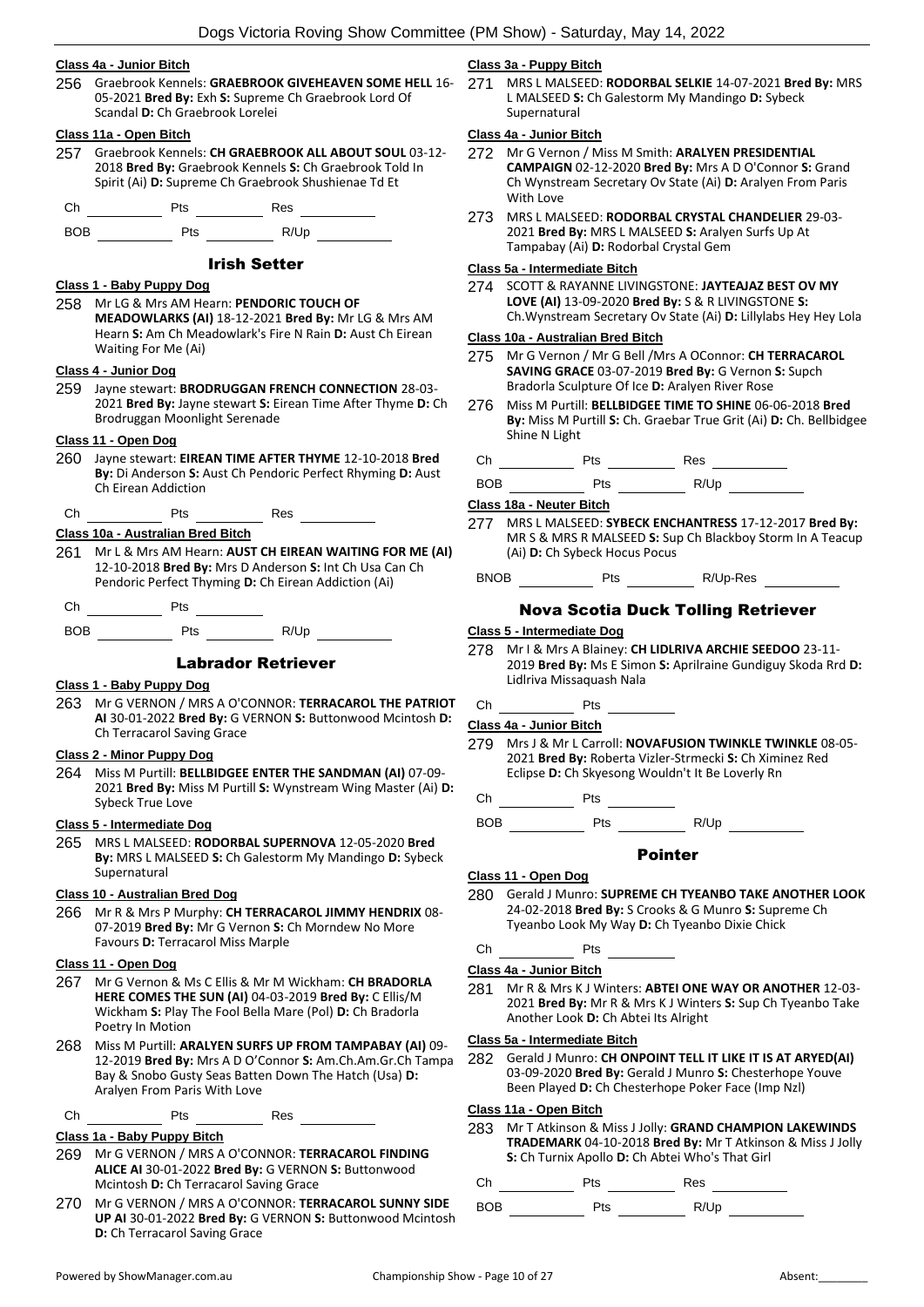|                                                                                                                                                                                           | Dogs victoria Koving Silow Committee (Fivi Silow) - Saturday, May 14, 2022                                                                                                                                                                |
|-------------------------------------------------------------------------------------------------------------------------------------------------------------------------------------------|-------------------------------------------------------------------------------------------------------------------------------------------------------------------------------------------------------------------------------------------|
| Weimaraner<br>Class 3 - Puppy Dog                                                                                                                                                         | Class 11 - Open Dog<br>290 C ONDARCHIE: COVITER GAMBLER(AI) 31-10-2018 Bred By: M                                                                                                                                                         |
| 284 Khasanh Kennels: KHASANH UTTER KAOS 19-06-2021 Bred By:<br>Khasanh Kennels S: Neut.Ch.Greywei Jumpin Jack Flash D:                                                                    | DWYER & C CLOWES S: Ch Dzum Cooper Cronk D: Ch Enarki<br>Twinkle Twinkle Rocksta                                                                                                                                                          |
| Khasanh Wunders Shyne N Wish<br>Pts                                                                                                                                                       | C & H Hamilton: CH KJAVU IT TELLS 08-12-2013 Bred By: C & H<br>291<br>Hamilton S: No\Am\Swe\Int & Aust Ch Tells Chills N' Thrills D:<br>Ch Kjavu It And A Bit More                                                                        |
| Ch<br>Class 2a - Minor Puppy Bitch                                                                                                                                                        |                                                                                                                                                                                                                                           |
| 285 Anni Saul: BROMHUND ABSOLUTELY FABULOUS 24-08-2021                                                                                                                                    | Pts Res<br>Change of the control of the control of the control of the control of the control of the control of the control of the control of the control of the control of the control of the control of the control of the control of th |
| Bred By: BROMHUND WEIMARANERS S: Aust Ch Waldo At<br>Bromhund By Artia Cordis (Imp Poland) D: Bromhund Idyllic<br>Izzy                                                                    | Class 5a - Intermediate Bitch<br>292 C ONDARCHIE: DZUM KARMANN GHIA 02-03-2020 Bred By: P<br>& C FROST S: Ch Kjavu It Tells D: Ch Dzum Monkberry Moon<br>Delight                                                                          |
|                                                                                                                                                                                           | 293 C & H Hamilton: KJAVU CHERRY PIE (AI) 07-09-2020 Bred By: C                                                                                                                                                                           |
|                                                                                                                                                                                           | & H Hamilton S: Supreme Ch Kjavu How Sweet It Is D: Ch Kjavu<br>Kiss Of Tells                                                                                                                                                             |
| Class 18 - Neuter Dog                                                                                                                                                                     | Class 10a - Australian Bred Bitch                                                                                                                                                                                                         |
| 286 Terry Freeman: AUST NEUT CH GREYWEI JUMPIN JACK FLASH<br>28-11-2016 Bred By: Greywei Kennels S: Ch Bromhund You're<br>So Vain D: Bestow Boys Quick Skeet                              | 294<br>MRS M A BARRAS: GR & CIB CH ALAQADAR LA BOHEME 20-12-<br>2016 Bred By: ALAQADAR KNLS S: Alaqadar Btxd N Btwn D:<br>Alaqadar M                                                                                                      |
| BNOB Pts R/Up-Res                                                                                                                                                                         | 296 C & H Hamilton: KJAVU KISS IT BETTER 07-03-2019 Bred By: C<br>& H Hamilton S: Grand Ch Kjavu Air Jordan D: Ch Kjavu Kiss Of                                                                                                           |
| <b>Weimaraner (longhair)</b>                                                                                                                                                              | Tells                                                                                                                                                                                                                                     |
| Class 5 - Intermediate Dog                                                                                                                                                                | Class 11a - Open Bitch                                                                                                                                                                                                                    |
| 287 Anne haverkamp: AUST.CH.WALDWIESE SAME BUT DIFFERENT<br>07-11-2019 Bred By: Waldwiese kennels S: Grand Ch.<br>Waldwiese In A League Ofmy Own D: Ch. Waldwiese Let Th<br>Force B Withu | 295 Mrs M & Mr A Storey: CH DZUM BLUE ILLUSION 02-03-2020<br>Bred By: Mr P k & Mrs K E Frost S: Kjavu It Tells D: Dzum<br>Monkberry Moon Delight                                                                                          |
|                                                                                                                                                                                           |                                                                                                                                                                                                                                           |
| BOB-Ch Pts                                                                                                                                                                                |                                                                                                                                                                                                                                           |
| <b>Welsh Springer Spaniel</b>                                                                                                                                                             |                                                                                                                                                                                                                                           |
| Class 10 - Australian Bred Dog                                                                                                                                                            | <b>Azawakh</b>                                                                                                                                                                                                                            |
| MRS THERESA VAN EWYK: CH. COCHAGWYN THE POWER OF<br>288<br>ONE 03-01-2017 Bred By: Mrs H. M. Eaves S: Grand. Ch.<br>Maesgwyn King Of Hearts (Ai) Td D: Cochagwyn Just Do It Jdx.<br>Sd.   | Class 11a - Open Bitch<br>Debra Huon: CIB.SUP CH. IMIDIWAN AMALI (IMP POL) 13-12-<br>297<br>2016 Bred By: Kryszytof Nabialczyk S: Aulad Al Sahra's L'eguel<br>D: Tigidit Wiluna(Imp It)                                                   |
| Pts<br>BOB-Ch                                                                                                                                                                             | BOB-Ch Pts R/Up-Res                                                                                                                                                                                                                       |
|                                                                                                                                                                                           | Class 18a - Neuter Bitch                                                                                                                                                                                                                  |
| <b>Group 3 - Specials</b>                                                                                                                                                                 | Debra Huon: GR CH JUMADABEY OVARZAZATE 15-07-2013<br>298<br>Bred By: Debra Huon S: Gr Ch Wakili Ak Ilaman (Imp Esp) D: Ch<br>Worgeordie Endidi Na'ema (Imp Uk)                                                                            |
| R/Up<br><b>Best</b>                                                                                                                                                                       | BNOB Pts R/Up-Res                                                                                                                                                                                                                         |
| Baby<br>Inter                                                                                                                                                                             |                                                                                                                                                                                                                                           |
| Minor<br>Aus Br                                                                                                                                                                           | <b>Basenji</b>                                                                                                                                                                                                                            |
| $\frac{1}{\sqrt{1-\frac{1}{2}}}$<br>Puppy<br>Open                                                                                                                                         | <b>Class 10 - Australian Bred Dog</b>                                                                                                                                                                                                     |
| Junior                                                                                                                                                                                    | 299 Mr A J Druce: SUP CH TAMBUZI SEVEN STREAMS OF SOMA 07-<br>07-2017 Bred By: Adam Druce S: Gb Ch. Am Gr Ch. Ch. Kazor's                                                                                                                 |
| <b>Neuter</b>                                                                                                                                                                             | Breaking The Back (Imp Usa) D: Ch. Tambuzi The Secret Of<br>Roan Inish                                                                                                                                                                    |
| R/Up<br><b>Best</b>                                                                                                                                                                       |                                                                                                                                                                                                                                           |
|                                                                                                                                                                                           | Class 3a - Puppy Bitch                                                                                                                                                                                                                    |
| Finish<br>Absent                                                                                                                                                                          | 300 Sarah Egan: XALMES SHAKE SHAKE SHAKE 02-06-2021 Bred<br>By: M E Darr S: Ch. Karamo Chucho D: Grand. Ch. Xalmes Shake<br>It Up Sister (Ai)                                                                                             |
| <b>Group 4 - Hound Group</b>                                                                                                                                                              | Class 11a - Open Bitch                                                                                                                                                                                                                    |
| Miss Glenda Goller (QLD)                                                                                                                                                                  | Mr A J Druce: SUP CH TAMBUZI THE SECRET SOCIETY 29-05-<br>301<br>2015 Bred By: Adam Druce S: Ch Wuliango Sweet Dandelion D:                                                                                                               |
| Start Time:                                                                                                                                                                               | Grand Ch Tambuzi At Light Speed                                                                                                                                                                                                           |
|                                                                                                                                                                                           |                                                                                                                                                                                                                                           |
| <b>Afghan Hound</b>                                                                                                                                                                       |                                                                                                                                                                                                                                           |
| <b>Class 5 - Intermediate Dog</b><br>289 Japhia Kennels: ALAQADAR VENI VIDI VICI 04-09-2020 Bred<br>By: Adaqadar kennels S: Ch.Adaqadar Dog With No Name D:<br>Adagadar Tosca (Ai)        | <b>Basset Fauve de Bretagne</b><br>Class 2a - Minor Puppy Bitch<br>302 Ms K Wishart: ARENDT BIBBIDI BOBBIDI BOO 16-09-2021 Bred                                                                                                           |
|                                                                                                                                                                                           |                                                                                                                                                                                                                                           |

302 Ms K Wishart: **ARENDT BIBBIDI BOBBIDI BOO** 16-09-2021 **Bred By:** Ms K Wishart **S:** Arendt Remember Who You Are **D:** Arendt Tequila Surprise

BOB-Ch Pts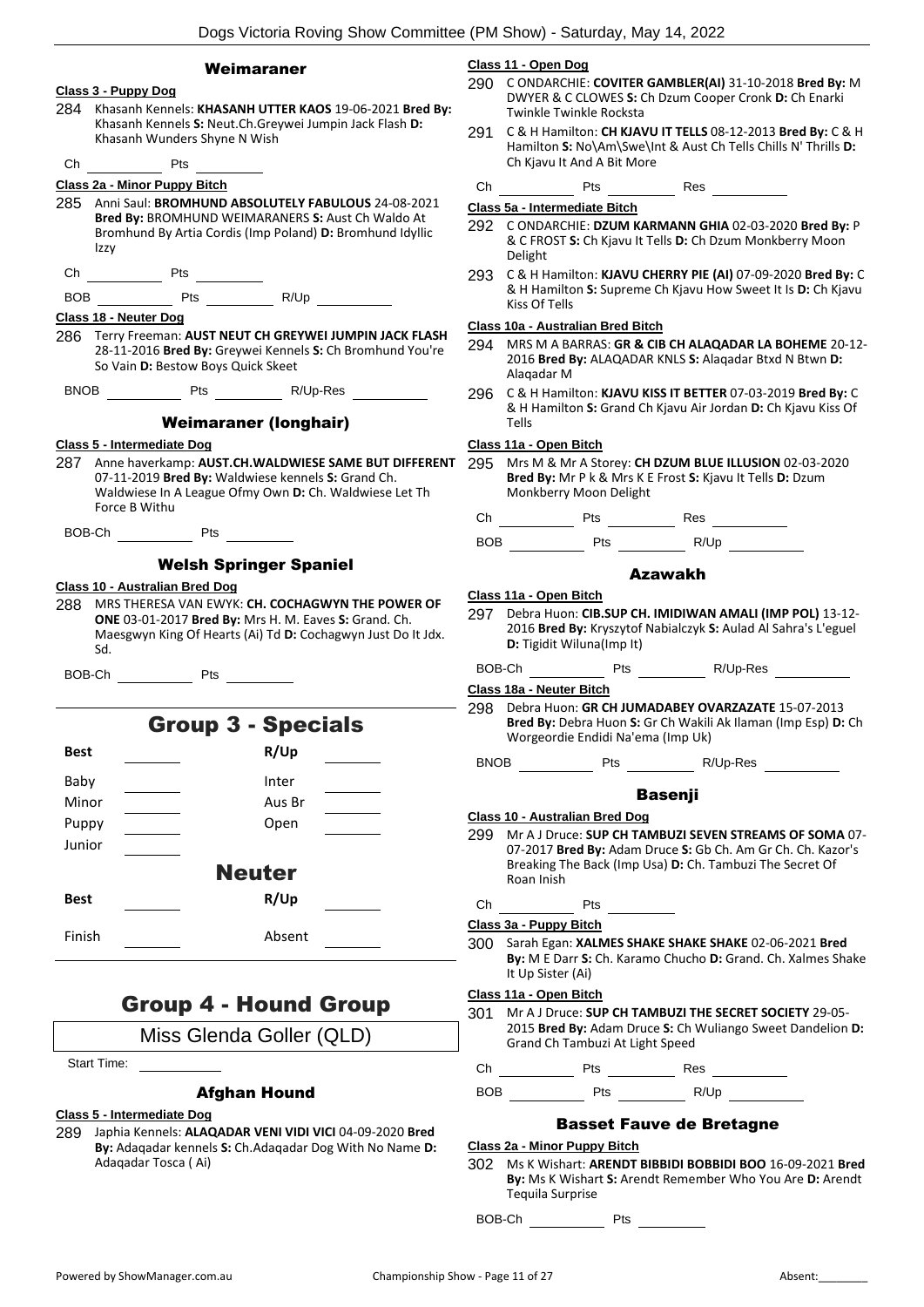## Basset Hound

## **Class 1 - Baby Puppy Dog**

- 303 Mrs Jane Davey: **GOLDREIGN ARCHER (AI)** 13-12-2021 **Bred By:** Mrs J Davey **S:** Ch Beauchasseur Wotwomnwant **D:** Ch Goldreign Snap Crackle Pop
- 304 Ms B Howell & Ms M Cooper: **KAMAHI ALL STAR** 25-11-2021 **Bred By:** Exh **S:** Ch. Bassbarr Donald Sutherland (Imp Uk) **D:** Ch Kamahi Oh Darlin

## **Class 4 - Junior Dog**

305 Ms B Howell & Ms M Cooper: **KAMAHI NEW SHERIFF IN TOWN** 26-11-2020 **Bred By:** Exh **S:** Yarramba I Want It All **D:** Ch. Kamahi Oh Darlin

## **Class 5 - Intermediate Dog**

306 John Glazzard: **CH. GOLDREIGN HEART AND SOUL** 06-01-2020 **Bred By:** Mrs J Davey **S:** Ch Beauchasseur Snicker **D:** Ch Beauchasseur Vannilla Ice

## **Class 1a - Baby Puppy Bitch**

307 John Glazzard: **GOLDREIGN ARIA [AI]** 13-12-2021 **Bred By:** Mrs Jane Davey **S:** Ch. Beauchasseur Wotwomnwant **D:** Ch. Goldreign Snap Crackle Pop

BOB-Ch Pts R/Up-Res

#### Beagle

#### **Class 1 - Baby Puppy Dog**

308 Kezziah Kennels: **KEZZIAH VOODOO LOVE** 21-12-2021 **Bred By:** Kezziah Kennels **S:** Ch Langrigg Sparks Will Fly **D:** Kezziah Vanessa Sunshine

#### **Class 5 - Intermediate Dog**

309 Mrs D Reid-Orr, Miss K & Mr G Orr: **CH ALMANZOR WIND ME UP WATCHME GO (AI)** 31-12-2019 **Bred By:** Exh **S:** Am Gchg Can Ch Merry Music Chains Of Love **D:** Ch Houndbrook Bumble Bee

Ch Pts

## **Class 3a - Puppy Bitch**

310 Kezziah Kennels: **KEZZIAH MAD LOVE** 11-07-2021 **Bred By:** Kezziah Kennels **S:** Am Ch Am Gr Ch Ch Red Americana Kempinski At Argyle (Imp Usa) **D:** Ch Treeview Thats How We Roll

#### **Class 5a - Intermediate Bitch**

311 Mrs D Reid-Orr, Miss K & Mr G Orr: **ALMANZOR HOW YOU LIKE ME NOW (AI)** 31-12-2019 **Bred By:** Exh **S:** Am Gchg Can Ch Merry Music Chains Of Love **D:** Ch Houndbrook Bumble Bee

| - - - | $-$ | --<br>__ |  |
|-------|-----|----------|--|
|       |     |          |  |

BOB Pts R/Up

#### **Class 10 - Australian Bred Dog**

312 Marakhoff Kennels: **CH. MARAKHOFF SHOSTAAKOVITCH** 20- 09-2018 **Bred By:** Marakhoff Kennels **S:** Nz Sup Ch. Sup Ch. Kenibea Murphys Law (Ai) **D:** Cib & Sup Ch Marakhoff Paspaaley

## **Class 11 - Open Dog**

313 Marakhoff Kennels: **SUPREME CH. MARAKHOFF BELISARIUS QUINNTAAH** 03-02-2014 **Bred By:** Exh. **S:** Sup Ch Mistraka Quinn Theskimo **D:** Int/Jap/Am. Gr/Aust Ch Belisarius Jp Starship (Jap)

Ch Pts Res

#### **Class 2a - Minor Puppy Bitch**

314 Marakhoff Kennels: **MARAKHOFF TAANICHKA** 20-08-2021 **Bred By:** Marakhoff Kennels **S:** Ch Marakhoff Shostaakovitch **D:** Ch Marakhoff Raafika Mikimoto

## **Class 11a - Open Bitch**

315 Marakhoff Kennels: **CH MARAKHOFF SAASSICAIA** 20-09-2018 **Bred By:** Marakhoff Kennels **S:** Nz Sup Ch. Sup Ch. Kenibea Murphys Law (Ai) **D:** Cib & Sup Ch. Marakhoff Pasaaley

Ch Pts Res

BOB Pts R/Up

## Dachshund (Long Haired)

#### **Class 3a - Puppy Bitch**

316 Carolyn Mibus: **BELCARA BREAKING HEARTS** 16-05-2021 **Bred By:** Carolyn Mibus **S:** Sup.Ch. Briarmist Breaking The Rules **D:**  Ch. Belcara Like A Prayer

#### **Class 5a - Intermediate Bitch**

- 317 Carolyn Mibus: **BELCARA FOLLOW ME TO TEMPATION** 07-11- 2020 **Bred By:** Mrs C Mibus **S:** Ch Laurieton Follow That Dream (Ai) **D:** Ch Belcara Mercedes
	- BOB-Ch Pts R/Up-Res

## Dachshund Miniature (Long Haired)

## **Class 4a - Junior Bitch**

318 Mrs L Flower, Mrs J Ireland & Mrs C Mibus: **AC KYLEAH HEAVEN SENT** 06-07-2021 **Bred By:** Mrs L & Mr P J Flower **S:**  Ch. Chipal Quest For More **D:** Kyleah Atomic Blonde

BOB-Ch Pts

## Dachshund (Smooth Haired)

## **Class 1 - Baby Puppy Dog**

319 Mrs L & Mr P Flower: **KYLEAH BLACK LAVA ROCK SALT** 18-11- 2021 **Bred By:** Mrs L & Mr P Flower **S:** Daxenberg Snap Dragon **D:** Kyleah Conspiracy Theory

## **Class 5 - Intermediate Dog**

320 P Hitchener OAM & P Mantzaris: **TIERMARK TOUCH N GO (IMP NZ)** 17-10-2020 **Bred By:** P O'Neill and B Townsend **S:** Aust And Nz Ch Tiermark Talisker At Keystone **D:** Nz Ch Tiermark Rivasong

BOB-Ch Pts

## Dachshund Miniature (Smooth Haired)

#### **Class 1 - Baby Puppy Dog**

321 C Bowler & C Irvin: **BERGHUTTE MING DYNASTY** 26-11-2021 **Bred By:** C Irvin **S:** Ch Berghutte Gold Sovereign **D:** Ch Berghutte Black Dynasty

#### **Class 3 - Puppy Dog**

322 Corrienne Irvin: **CH BERGHUTTE DREAM TIME** 26-08-2021 **Bred By:** Mrs C Irvin **S:** Berghutte Back In Time **D:** Berghutte Hopes N Dreams

## **Class 10 - Australian Bred Dog**

323 Ms B Howell & Ms M Cooper: **SUP. CH. HAHNDORF FEELN REDDY** 22-01-2017 **Bred By:** Mrs. B. Skepper **S:** Ch. Hahndorf More Than Reddy (Ai) **D:** Ch. Hahndorf Little Red Corvette (Ai)

Ch Pts Res

## **Class 1a - Baby Puppy Bitch**

- 324 Mrs C Irvin: **BEDIDASH GOLD FOR YOU N ME** 23-12-2021 **Bred By:** Mrs C McCoy **S:** Ch Berghutte Gold Sovereign **D:** Lowender Knowing You And Me
- 325 Mrs C Irvin: **BEDIDASH GOLDEN GIRL** 23-12-2021 **Bred By:** Mrs C McCoy **S:** Ch Berghutte Gold Sovereign **D:** Lowender Knowing You And Me

## **Class 2a - Minor Puppy Bitch**

326 Ms K Brooks: **EMMILINE COSMIC LOVE (AI)** 09-11-2021 **Bred By:** Exh **S:** Ardenrun Aeron Into Minimead (Uk) **D:** Emmiline I See Red

#### **Class 3a - Puppy Bitch**

327 Sylvano Cassingena: **CASBAS FIFTY SHADES OF RED** 10-10-2021 **Bred By:** S. Cassingena **S:** Nilite Trickster Oriely **D:** Ch. Casbas Turn Back Time

Borzoi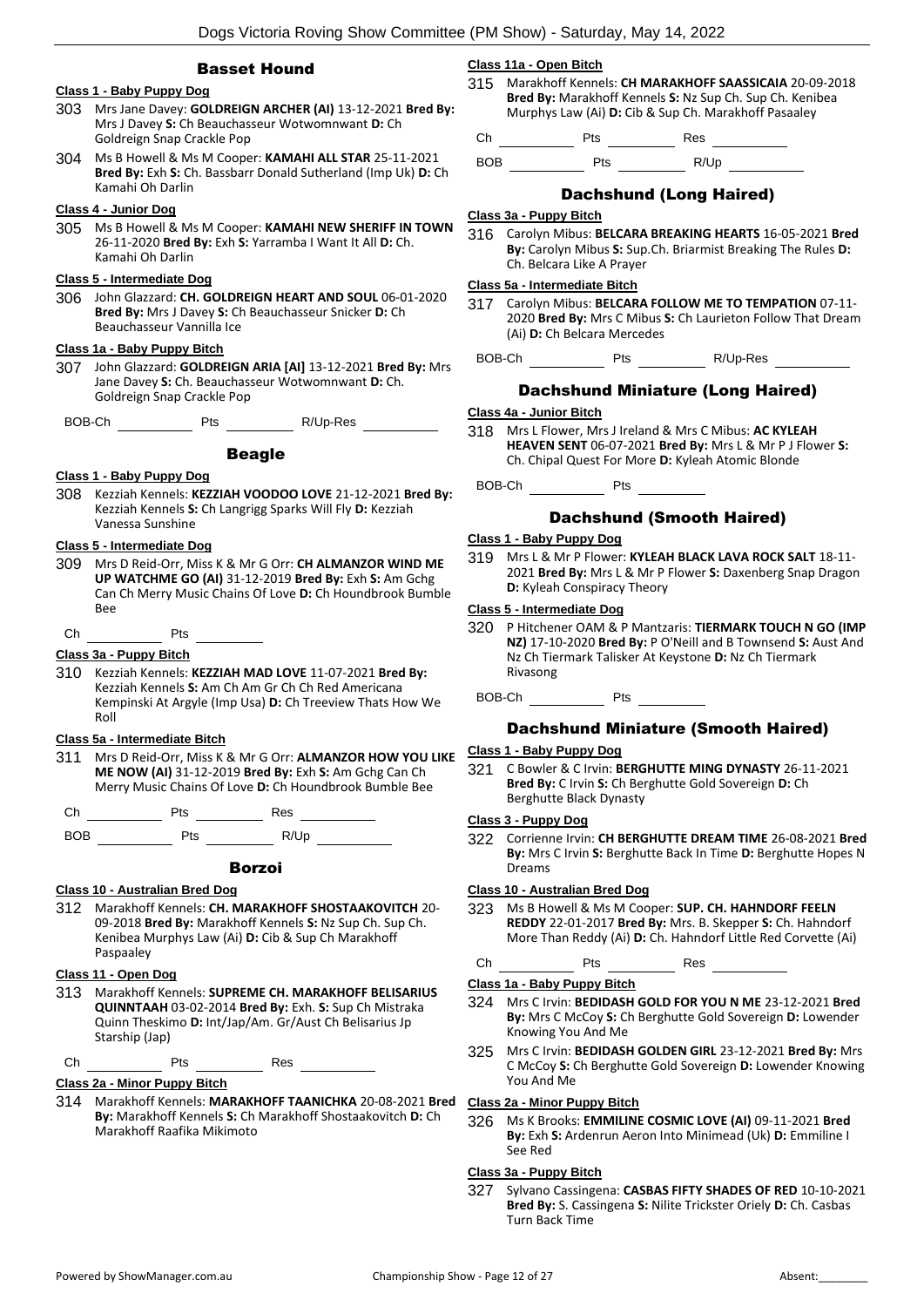## **Class 5a - Intermediate Bitch**

328 Ms B Howell & Ms M Cooper: **CH. KAMAHI LITTLE MISS SASSY PANTS** 20-11-2019 **Bred By:** Exh **S:** Nilite Trickster O'riley **D:** Ch. Hahndorf Little Red Corvette (Ai)

#### **Class 10a - Australian Bred Bitch**

329 Sylvano Cassingena: **AUSTRALIAN CHAMPION CASBAS TURN BACK TIME** 26-09-2018 **Bred By:** Mr Sylvano Cassingena **S:** Ch Ygiea Need Yo Now (Imp Swe) **D:** Ch Millewa Miss Molly Brown

Ch Pts Res

BOB Pts R/Up

## **Class 18a - Neuter Bitch**

330 Kinderscout Knls: **NEUTER CH BERGHUTTE PAINT IT BLACK** 22- 06-2015 **Bred By:** CG Irvin **S:** Aust Ch Berghutte Burnt Black **D:**  Aust Ch Berghutte Red Mist

BNOB Pts R/Up-Res

## Dachshund (Wire Haired)

## **Class 5 - Intermediate Dog**

- 331 Mr M Bosworth & Mr P Evans: **LANDWELL REMBRANDT** 12-10- 2019 **Bred By:** Meg Egglestone **S:** Ch Cayugaridge Molokai **D:**  Ch Landwell Dress Code
- 332 Ms H Notting: **CH WYREDACH IMA HOTTIE** 07-12-2019 **Bred By:** Mrs B Gale **S:** Am Gr Ch Treis Pinheiros Wild Spirit Sw (Imp Usa) **D:** Ch Wyredach Miss Lewinsky
- BOB-Ch Pts R/Up-Res

## Dachshund Miniature (Wire Haired)

## **Class 10a - Australian Bred Bitch**

333 Mrs D Shaw & Mrs K Buss: **DRAHTDACH MORTICIA** 31-12-2019 **Bred By:** Mrs D Shaw & Mrs K Buss **S:** Tarrangower Thrupp **D:**  Uglee Compiegne Peace

BOB-Ch Pts R/Up-Res R

**Class 18a - Neuter Bitch**

334 Ms Claire GRAY: **AUST CH TINSNIPS ROOBY TUESDAY** 02-05- 2013 **Bred By:** Ms Claire Gray **S:** Freckleface Pacemaker (Imp Fin) **D:** Aust Ch Tinsnips Turtle Dove

BNOB Pts R/Up-Res

## **Deerhound**

- **Class 3a - Puppy Bitch**
- 335 K&E Airens: **CABERFEI ARDCU** 03-08-2021 **Bred By:** K&E Airens **S: Ch Nelungaloo Damhsealg Damhsealgair Et.Jc.** Air D: Caberfei Catriona

BOB-Ch Pts Pts

## Foxhound

- **Class 4 - Junior Dog**
- 336 KJ & KE Austin: **CH FOXGULLY WHEN YOR HOT YOUR HOT** 28- 02-2021 **Bred By:** Exh **S:** Sup Ch Foxgully Perfectly Timed **D:** Ch Foxgully A Touch Of Scandal
- BOB-Ch Pts

## Irish Wolfhound

## **Class 5 - Intermediate Dog**

- 337 Mr S Clapham: **CH ALYMATA NED** 23-07-2020 **Bred By:** Shane Clapham **S:** Irl.Ch Irl.Jun Ch. Kill Bill Roan Inish (Irl) **D:** Ch. Drayton Lady Calista
- 338 Ms J Jeanes / Dr F & Mrs A McEvoy: **TIROWEN KYON** 15-01- 2020 **Bred By:** Dr F J & Mrs A T McEvoy **S:** Int.Ch. Ocoolio Of First Avenue (Bel) **D:** Sbis Ch. Dromkeen Lily

BOB-Ch Pts R/Up-Res

## Petit Basset Griffon Vendeen

## **Class 10 - Australian Bred Dog**

339 Mrs R & Mr R J Wallis: **GRAND. CH. ROKEENA MAKE MY DAY** 03-01-2017 **Bred By:** Mrs R & Mr R J Wallis **S:** Ch. Black Majesty Hollywood (Imp Fin) **D:** Ch. Rokeena I'm A Party Girl

## **Class 1a - Baby Puppy Bitch**

340 Ms T Edwards: **MISTYPOINT COLOUR ME PRETTY** 11-01-2022 **Bred By:** Ms T Edwards **S:** Ch.Mistypoint Sharp Dressed Man **D:**  C.I.B.Sup.Ch. Mistypoint Let It Go

BOB-Ch Pts R/Up-Res

#### **Class 18a - Neuter Bitch**

341 Ms H Notting: **CH ROKEENA CHITTY CHAT** 14-03-2015 **Bred By:** Mrs R & Mr R Wallis **S:** Ch Rokeena Luv Em An Leave Em **D:** Ch Last Tango In Paris

BNOB Pts R/Up-Res

## Pharaoh Hound

#### **Class 4a - Junior Bitch**

342 Eva Timewell: **STARBLUSH WE ARETHE CHAMPIONS** 01-03- 2021 **Bred By:** Adam Daly **S:** Ch. Sleykh Gold Digger (Ai) **D:**  Starblush Wild Rose

BOB-Ch Pts

## Rhodesian Ridgeback

## **Class 4 - Junior Dog**

343 Brent and Gina Stanyon: **CH KUSINI PACER BAY (AI)** 26-12-2020 **Bred By:** EXH **S:** Sup Ch Nambala Acopie Et (Imp Nz) **D:** Ch Nambala Acayla (Imp Nz)

## **Class 5 - Intermediate Dog**

344 Miss K & Mrs E Witchell: **SAHWIRA ZULU SIMBA** 08-10-2019 **Bred By:** SAHWIRA ZULU **S:** Kiwi - Aust Ch. Koruridge Eleguas Paradox (Imp Nzl) **D:** Sanaa - Aust Ch. Sahwira Sanaa (Ai) Rn

## **Class 11 - Open Dog**

345 Ms A Lane: **SUPREME GRAND CH. ETOSHA UATU OF THE ASGARD** 15-12-2014 **Bred By:** Ms A Lane **S:** Am.Ch.Can.Ch.Ch. Amashutu Force B Withyou **D:** Etosha Adella

## Ch Pts Res

## **Class 1a - Baby Puppy Bitch**

- 346 J Hall: **JARRACADA DUMI** 16-11-2021 **Bred By:** Jarracada Kennels **S:** Gr. Sup.Ch. Etosha Uatu Of The Asagard **D:** Jarracada Amadi
- 347 Ms A Lane: **ETOSHA ANASTACIA OF THE ASGARD** 10-12-2021 **Bred By:** Ms A J Lane **S:** Sup.Ch. Etosha Uatu Of The Asgard **D:**  Grand. Ch. Etosha Freyja Of The Asgard

#### **Class 3a - Puppy Bitch**

349 Dr C Macdougall & Mr J Horsfield: **NKALAKATHA ADEL SHARMA (AI)** 04-10-2021 **Bred By:** Nkalakatha **S:** Sup Ch Juzrival Arkan Up (Ai) **D:** Ch Nkalakatha Pridepred Georgiana

## **Class 4a - Junior Bitch**

350 Ms. J. Hall: **JARRACADA CYRA** 01-12-2020 **Bred By:** Jarracada Kennels **S:** Sup. Ch. Etosha Uatu Of The Asagard **D:** Jarracada Olivia

#### **Class 10a - Australian Bred Bitch**

352 Ms A Lane: **GRAND CH. ETOSHA FREYJA OF THE ASGARD** 12- 05-2017 **Bred By:** Ms A Lane **S:** Sup.Ch.Nambala Acopie Et. ( Imp Nzl) **D:** Etosha Adella

Ch Pts Res

BOB Pts R/Up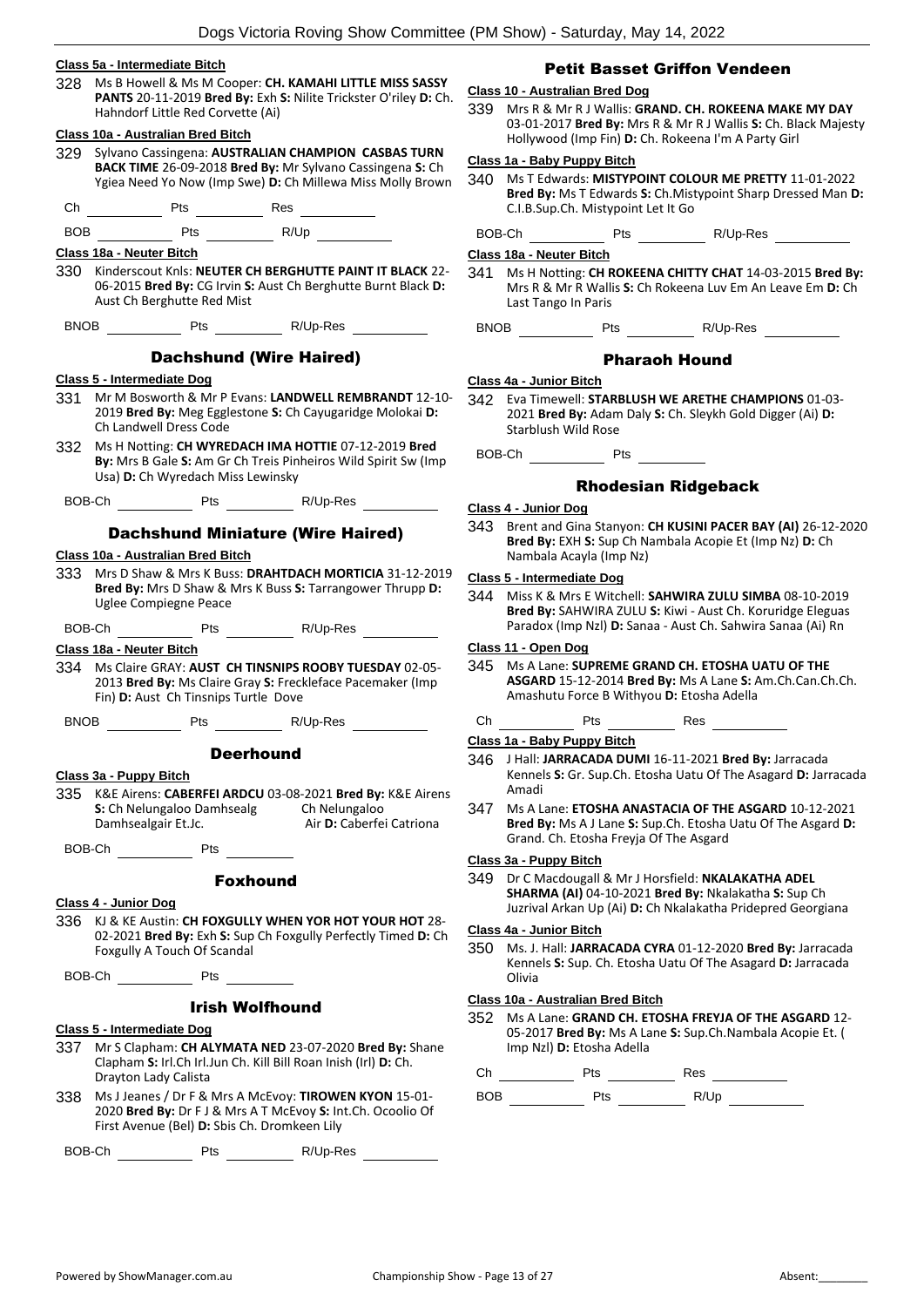## Saluki

## **Class 5 - Intermediate Dog** 353 Talkabout Kennels: **CH CRISNICK THE PHANTOM MENACE** 17- 12-2019 **Bred By:** Mr C & Mrs N Lawton **S:** Ch Crisnick Wizard Of Oz **D:** Ch Talkabout Titanium Ch Pts **Class 10a - Australian Bred Bitch** 354 Talkabout Kennels: **SUPREME CH CRISNICK WHISKEY ON ICE (AI)** 05-02-2019 **Bred By:** Mr C & Mrs N Lawton **S:** Sup Ch Talkabout Son Of A Gun **D:** Sup Ch Crisnick Creme De La Cocoa Ch Pts BOB Pts R/Up Whippet **Class 1 - Baby Puppy Dog** 355 Ms V Taylor: **NABIHAH THE WORLD OF DARKNESS** 27-01-2022 **Bred By:** Miss K Lewis **S:** Isilwane Rise From The Ashes **D:**  Nabihah Coal Under Pressure **Class 4 - Junior Dog** 356 Lisa Barrenger: **ISILWANE THE LIGHTBRINGER** 26-02-2021 **Bred By:** Lisa Barrenger **S:** Ch Isilwane On The Prowl **D:** Ch Isilwane Tomb Raider 357 MESSRS P D MORE & P J GRIFFITHS: **BYERLEY TOM FORD** 11- 02-2021 **Bred By:** EXH **S:** Ch. Ingwe Tears Of A Clown **D:** Ch. Byerley Elvie Hill **Class 5 - Intermediate Dog** 358 K LEWIS: **NABIHAH ENLIGHTENED BY HUMILTY** 10-05-2020 **Bred By:** K LEWIS **S:** Ch Kanati God Of Sky And Thunder **D:**  Nabihah Blinded By Pride **Class 10 - Australian Bred Dog** 359 Lisa Barrenger: **ISILWANE MORNINGSTAR** 01-02-2021 **Bred By:** Lisa Barrenger **S:** Merrirose War Paint **D:** Isilwane Diamonds And Pearls **Class 11 - Open Dog** 361 Mrs D Tuck & Ms K Carroll: **CH DUAL CH (LC) SUPREME CH FLD CH SFLD CH MERRIROSE ROLL THE DICE** 18-04-2014 **Bred By:** Ms K Carroll **S:** Ch Calahorra Dr Zhivago Ai **D:** Ch Birrarun Licorice Twist Ch Pts Res **Class 1a - Baby Puppy Bitch** 362 K LEWIS: **NABIHAH THE ENDSINGER** 27-01-2022 **Bred By:** K LEWIS **S:** Isilwane Rise From The Ashes **D:** Nabihah Coal Under Pressure 363 Lisa Barrenger: **ISILWANE DO YOU SEE WHAT I SEE** 18-12-2021 **Bred By:** Lisa Barrenger **S:** Dc (Lc) Isilwane Hunter And Collector Lcm **D:** Ch Isilwane Raspberry Beret 364 Ms V Taylor: **KANATI LUNA LOVEGOOD** 16-01-2022 **Bred By:** Ms V Taylor **S:** Kanati Expecto Patronum **D:** Kanati The One Ring **Class 3a - Puppy Bitch** 365 K LEWIS: **NABIHAH KARANDA QUEENO HARPIES** 12-08-2021 **Bred By:** EXH **S:** Kanati Inspiration Fortha Soul **D:** Nabihah Blinded By Pride **Class 4a - Junior Bitch**

- 366 Sylvano Cassingena: **SHENKHAN BARE FOOT O OVA DRESD (IMP NZ)** 29-07-2021 **Bred By:** Mrs M Powley **S:** Ch Shenkhan Four Seasons **D:** Shalique Sunshine At Shenkhan
- 367 MS V TAYLOR: **KANATI DAUGHTER OF RIVENDELL** 02-06-2021 **Bred By:** MS V TAYLOR **S:** Kanati Inspiration Fortha Soul **D:**  Kanati The One Ring

## **Class 5a - Intermediate Bitch**

368 MRS N J RULE-STEELE & MISS S TURAY & MISS E PERKINS: **TAEJAAN VACATION IN VENICE** 12-11-2020 **Bred By:** MRS N J RULE-STEELE **S:** Sobresalto Ladro Di Emozioni (Imp Ita) **D:** Ch. Taejaan Nights Inwhite Satin

### **Class 10a - Australian Bred Bitch**

- 369 Lisa Barrenger: **ISILWANE PALEFACE ADIOS JC** 10-04-2019 **Bred By:** Lisa Barrenger **S:** Ch Isilwane Lets Go Crazy **D:** Ch Bonnymead Ianthe
- 370 Ms V Taylor: **KANATI HEART OF A DRAGON** 27-12-2018 **Bred By:** Ms. V Taylor **S:** Kanati Inspiration Fortha Soul **D:** Ch. Nabihah Heavens Labyrinth
- 371 MESSRS P D MORE & P J GRIFFITHS: **BYERLEY THURLEY** 23-02- 2020 **Bred By:** EXH **S:** Ch. Byerley Maui Jim **D:** Byerley Fleur Wood

## **Class 11a - Open Bitch**

- 372 K LEWIS: **NABIHAH A REALM REBORN** 24-12-2019 **Bred By:** K LEWIS **S:** Ch Kanati God Of Sky & Thunder **D:** Nabihah Coal Under Pressure
- 373 Lisa Barrenger: **ISILWANE JEAN GREY JC** 07-06-2017 **Bred By:** Lisa Barrenger **S:** Ch Isilwane Jolly Roger **D:** Ch Bonnymead Iolanda

Ch Pts Res

BOB Pts R/Up

## Group 4 - Specials **Best R/Up** Baby Inter Minor Aus Br Puppy Open Junior Neuter **Best R/Up** Finish Absent

## Group 5 - Working Dog Group

Mr Iain Hinde (QLD)

Start Time:

## Australian Cattle Dog

#### **Class 4 - Junior Dog**

- 374 W. & L. GREASLEY: **AUST CHAMP NERRALEE KISS MY CLASS** 31- 12-2020 **Bred By:** W. & L. GREASLEY **S:** Supreme Ch Nerralee Silver Surfer **D:** Aust Champ Pavesi Kiss This
- 375 Mrs J Purcell: **CLOVERDOWNS TRUE BLUE** 17-02-2021 **Bred By:** Mrs J Purcell **S:** Cloverdowns Beyond The Lyric **D:** Cloverdowns Forbidden Kisses

BOB-Ch Pts N/Up-Res

## **Class 18a - Neuter Bitch**

376 Vicki Duncan: **AUST / NEUT CH. JINDAWAN DREAMTIME GIRL** 24-04-2014 **Bred By:** Vicki Duncan **S:** Colonydane Just Rapt In Red **D:** Colonydane Red Kriazia

BNOB Pts R/Up-Res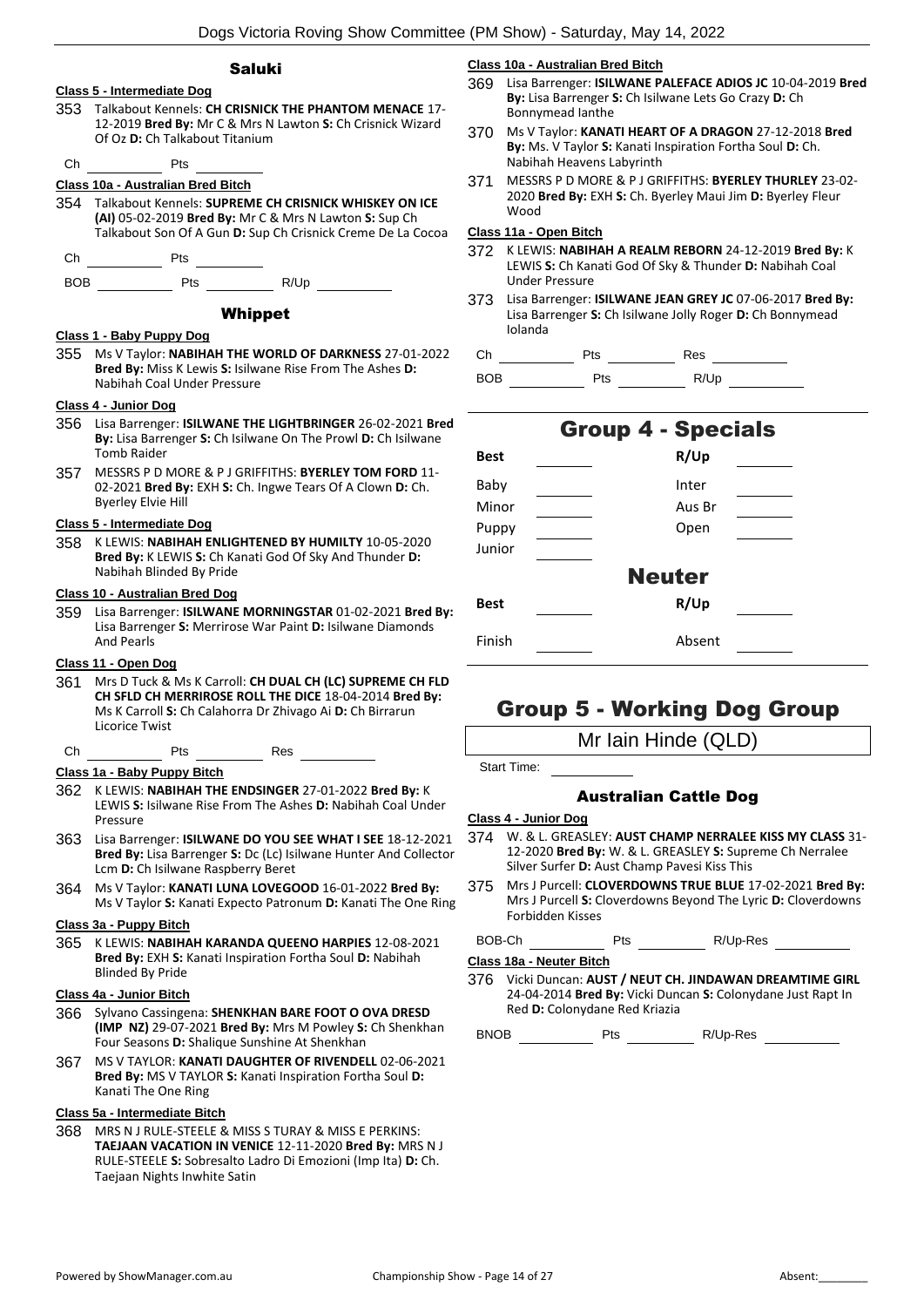| <b>Australian Kelpie</b> |  |
|--------------------------|--|
|                          |  |



378 Mr S A & Mrs S M Lewis: **TEGOURA DONT FUNK WTHMY HEART** 05-02-2016 **Bred By:** MR S A & MRS S M LEWIS **S:** Sup Ch Tegoura Toblerone **D:** Tegoura Always In My Heart

## Ch Pts

## **Class 4a - Junior Bitch**

379 Ms SY Paige & Mr CM Bailey: **SOUTHSPIRIT CHARDONNAY** 16- 12-2020 **Bred By:** Ms M Schiller **S:** Ch Kalan Sky Galaxy **D:** Kalan Djuwel

Ch Pts

BOB Pts R/Up

## Australian Shepherd

## **Class 3 - Puppy Dog**

380 Ellagant Kennels: **ELLAGANT I WILL MAKE U FAMOUS** 01-09- 2021 **Bred By:** Ellagant Kennels **S:** Gbz Ch Prt Ch Jr Ch Multi Ch Sup Ch Seventy Seven Cherised Desire (Imp Prt) **D:** Ch Ellagant Rich And Famous

## **Class 5 - Intermediate Dog**

381 A Smith & A Richardson: **ELLAGANT TWO MINUTE** 12-03-2020 **Bred By:** Ellagant Kennels **S:** Ch Cuebiyar Upping The Ante (Ai) **D:** Sup Ch Ellagant Enchanting Rhythm

## **Class 10 - Australian Bred Dog**

382 K Bennett & A Petersen: **CH. DAPSEN R U READY FOR IT AT CLOVERDOWNS (AI)** 20-03-2019 **Bred By:** D L PETERSEN **S:** Van Morrison Del Whymper Dell G. Jorasses (Imp Usa) **D:** Ch. Mysql Strike A Pose (Ai)

## **Class 11 - Open Dog**

383 Mr D & Mrs S Brimacombe: **BRIMFELDT JUMPN JACK FLASH** 01-07-2016 **Bred By:** Mr D & Mrs S Brimacombe **S:** Vhch Trich (T&H) Gr Ch Ts Grch Rozate Jackhammer Rn Hxbd Hxac Et **D:**  Brimfeldt News Flash Jd

Ch Pts Res

#### **Class 1a - Baby Puppy Bitch**

- 384 Mr D & Mrs S Brimacombe: **BRIMFELDT STARTS WITH ABIGBANG** 07-01-2022 **Bred By:** Mr D & Mrs S Brimacombe **S:**  Aolani'S Maisilva Sonic Boom **D:** Brimfeldt Raven Cru
- 385 Rachel Downie: **CRYSTALEYE IM A PRINCESS** 02-02-2022 **Bred By:** Crystaleye kennels **S:** Ch Sharam First Impressions **D:**  Sharam Voodoo Doll

#### **Class 2a - Minor Puppy Bitch**

- 386 Ms G Sutherland: **WILLABAA WHISP OF BLUE (AI)** 11-10-2021 **Bred By:** J O'Donnell **S:** Supch Am Ch Impacts Teddy Ruxpin (Imp Usa) **D:** Ch Willabaa All That Winx (Ai) Rn
- 387 A. Smith & A. Richardson: **ELLAGANT SHAKIN NOT STIRRED** 16- 10-2021 **Bred By:** Ellagant Kennels **S:** Sup Ch Mysql Strike It Rich (Ai) **D:** Ellagant Prima Donna

## **Class 10a - Australian Bred Bitch**

388 Karen Soo: **PAWSITIVE THE SPY WHO LOVED ME** 14-08-2018 **Bred By:** Ms A MURCUTT **S:** Am.Gr Ch.Sup.Ch.Copperridge's Under Surveillance (Imp Usa) **D:** Pawsitive Broadway Baby

## **Class 11a - Open Bitch**

389 Mrs A Richardson & Mrs K McKinnon: **SUP CH ELLAGANT COVERT SURVEILLANCE** 10-12-2018 **Bred By:** Ellagant Kennels **S:** Am Gr Ch Sup Ch Copperridges Under Surveillance **D:** Ch Ellagant Sparks Fly

Ch Pts Res

BOB Pts R/Up

## Bearded Collie

## **Class 4 - Junior Dog**

390 Joy Dubberley: **CH. FAMEWYNN TAKE A CHANCE ON ME** 06- 04-2021 **Bred By:** Mrs Alison Smith **S:** Ch Bonibraes Song N Dance Ht **D:** Bonibraes Nordic Passion

#### **Class 10 - Australian Bred Dog**

391 Cathryn Hoare: **AUST CH GLYNTWOOD TICKET TO RIDE** 18-05- 2020 **Bred By:** Cathryn Hoare **S:** Ch High Jack Ultimate Experience (Imp Swe) **D:** Glyntwood Show Dancer

| . г | $\sim$ | --<br>__ |  |
|-----|--------|----------|--|
|     |        |          |  |

**Class 5a - Intermediate Bitch**

392 Cathryn Hoare: **AUST CH GLYNTWOOD YOUR THE ONE** 18-05- 2020 **Bred By:** Cathryn Hoare **S:** Ch High Jack Ultimate Experience (Imp Swe) **D:** Glyntwood Show Dancer

Ch Pts

BOB Pts R/Up

## Belgian Shepherd Dog (Groenendael)

## **Class 10a - Australian Bred Bitch**

393 Mr P Barker: **MIRRIBANDI HEART OF FURY (AI) CA** 03-11-2018 **Bred By:** Mrs K Winton **S:** Uk Ch Jeu De Vie De La Terre Sauvage At Niavana (Imp Uk) **D:** Ch Love Song Av Vikholmen Ht (Imp Nor)

#### **Class 11a - Open Bitch**

394 Mr N Luke &Mr G Carroll: **MELODY DE BRUINE BUCK ( IMP NDL)** 23-10-2018 **Bred By:** AMPM Roozen **S:** Kamp Luca De Bruine Buck **D:** Kamp Benthe De Bruine Buck

BOB-Ch Pts R/Up-Res

## Border Collie

#### **Class 3 - Puppy Dog**

395 Ms S Douglass: **ETHERIAL DO YOU REMEMBER** 26-06-2021 **Bred By:** Exh **S:** Ch Steadfast Remember My Name **D:** Etherial Repeat After Me

#### **Class 4 - Junior Dog**

396 Maghera Kennels: **SWITCHBACK STOP THE RIOT AT MAGHERA** 09-02-2021 **Bred By:** Mr P & Mrs V Hofto **S:** Dual Ch Khayoz Somebody Stop Me (Ai) Rn Jdx Gd **D:** Ch Maghera Riot At The Racetrack

## **Class 5 - Intermediate Dog**

397 Nicolle Cheriton: **KHEMBEAR TREAT ME RIGHT** 07-11-2019 **Bred By:** C Stipic **S:** Ch. Neut. Ch. Etherial Look At Me Re. Pt. **D:**  Merrinda This Girl Of Joy (Ai) Rn.

## **Class 10 - Australian Bred Dog**

398 D. Miller: **MILANGIMBI COPPERHEAD ROAD** 08-02-2020 **Bred By:** EXH **S:** Ch. Sherayle Diamonds Illusions E.T. **D:** Ch. Milangimbi Chillie By Chance E.T.

## **Class 11 - Open Dog**

- 399 Maghera Kennels: **MAGHERA SMOKE AND MIRRORS** 17-11- 2016 **Bred By:** Maghera Kennels **S:** Sashdan Smokin Hot **D:**  Maghera Back In Blue
- Ch Pts Res

## **Class 3a - Puppy Bitch**

400 D. Miller: **MILANGIMBI DENIM N DIAMONDS** 05-08-2021 **Bred By:** D. Miller **S:** Int. Gr. Ch. Ch. Qeltynn The Joker **D:** Ch. Milangimbi Diamonds N Lace Et.

## **Class 10a - Australian Bred Bitch**

401 Ethan James: **MILANGIMBI MAD ABOUT DIAMONDS** 13-12- 2019 **Bred By:** Diane Miller **S:** Sherayle Diamond Illusions **D:**  Milangimbi Afternoon Delight

Ch Pts Res

BOB Pts R/Up

## **Class 18a - Neuter Bitch**

- 402 Nicolle Cheriton: **DELANDY SWEET LITTLE GEM HT** 21-01-2015 **Bred By:** Nicolle Cheriton **S:** Ch Kyntaf Walk The Line **D:**  Spraypoint Moremi Rn Pt Dwdf.N Htm.S Et
- 403 D. Miller: **CH. MILANGIMBI CHILLI BY CHANCE E.T.** 02-07-2012 **Bred By:** D. Miller **S:** Bucksvale Alusive Red **D:** Abbydel Chance (Imp Nzl)

BNOB Pts R/Up-Res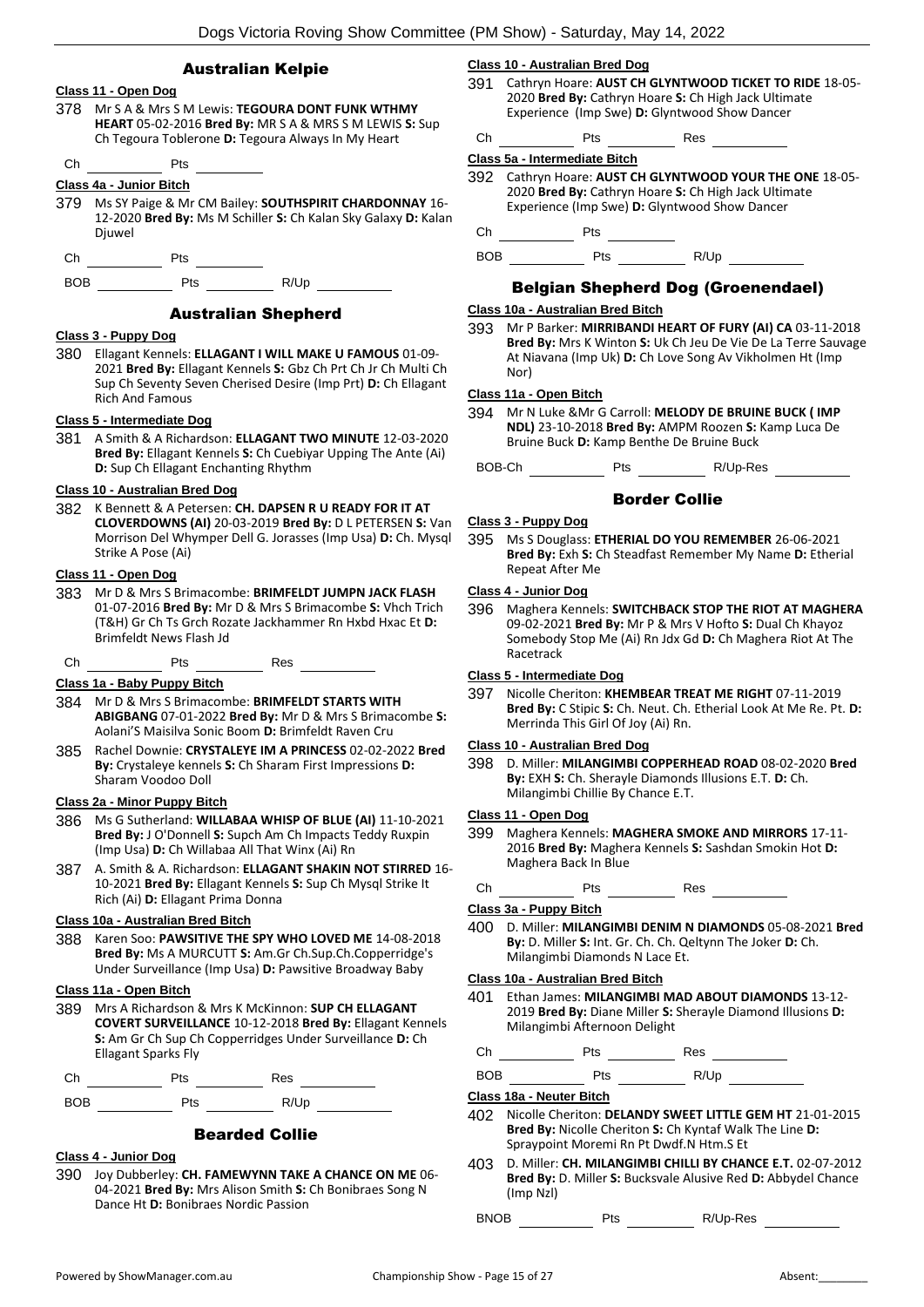## **Briard**

## **Class 4 - Junior Dog**

404 Mr Chris Rivera and Miss Carmen Konstantino: **CH GLENINE RAIN WILDS RIVER KING (AI)** 11-12-2020 **Bred By:** Glenine knls **S:** Gr Ch Cacharel Nemo **D:** Ch Glenine Moon River

## **Class 11 - Open Dog**

405 Vicki Russell: **AUS CH OSCAR DE LA MANOLIERE (IMP NCL)** 30- 11-2018 **Bred By:** Cecile Duval **S:** Elios Delidos **D:** Ishtar Des Mon Den Crauzille

BOB-Ch Pts R/Up-Res

## Collie (Rough)

## **Class 3 - Puppy Dog**

406 Mrs C & Miss K Baker: **CARLUKE FALLING IN LOVE** 18-05-2021 **Bred By:** Mrs C & Miss K Baker **S:** Carluke Love Struck (Ai) **D:**  Carluke Dance Thruth Snow

## **Class 4 - Junior Dog**

- 407 Mr A, Mrs J, Miss K & Miss C Wallace: **COLTIE ULTIMATE DREAM** 05-03-2021 **Bred By:** A & J Wallace **S:** Ch Coltie Livin The Dream **D:** Ch Strathaven Pure Elegance
- 408 Mr B & Mrs S Crowley: **ELLERRAN DURIF PARTI HI LIGHTS TD** 29-12-2020 **Bred By:** Mrs S N Vickery **S:** Ellerran Captivatin Highlights **D:** Ch. Ellerran Parti Sensation

#### **Class 5 - Intermediate Dog**

409 Ms C Cashion: **ELFREYA RILEY PATHFINDER** 21-12-2019 **Bred By:** Ms E Regan **S:** Grand. Ch. Carluke Au Contraire **D:** Ch. Elizmar Halloweens Gypsy

#### **Class 10 - Australian Bred Dog**

- 410 R & G Doe: **CH ROBGAI LORD OF THE DANCE** 20-01-2019 **Bred By:** R & G Doe **S:** Ch Strathaven Lord And Master **D:** Ch Robgai Kissme Onthe Dance Flr
- $Ch$   $Hs$   $Hs$   $Res$   $Hs$

## **Class 1a - Baby Puppy Bitch**

- 411 Mrs C & Miss K Baker: **CARLUKE HANDS OFFMY TIARA (AI)** 24- 12-2021 **Bred By:** Mrs C & Miss K Baker **S:** Pahlex Easy Money **D:** Carluke Forever In Bluegenes
- 412 R & G Doe: **ROBGAI TWILIGHT SHIMMER** 03-12-2021 **Bred By:** R & G Doe **S:** Robgai Lord Of The Dance **D:** Ch Robgai Pennies From Heaven (Ai)

## **Class 2a - Minor Puppy Bitch**

413 Mr A, Mrs J, Miss K & Miss C Wallace: **COLTIE FOREVER ELLEGANT** 06-11-2021 **Bred By:** Coltie **S:** Ch Coltie Regal Sensation **D:** Coltie Ellegant Dream

## **Class 4a - Junior Bitch**

414 Mrs C & Miss K Baker: **KIRRIELOCH OH CALAMITY (AI)** 25-03- 2021 **Bred By:** Miss S Buckley **S:** Multi Ch Shep's Gonzales Que Gaupo **D:** Ch Jencol Danzliknooneswatchin

## **Class 5a - Intermediate Bitch**

415 R & G Doe: **CH ROBGAI WANNA KEEP ON DANCN** 14-09-2020 **Bred By:** R & G Doe **S:** Robgai Lord Of The Dance **D:** Robgai Grls Wanna Havfun

Ch Pts Res

BOB Pts R/Up

## **Class 18 - Neuter Dog**

416 Mr B & Mrs S Crowley: **DUAL CH (T) NEUT CH TS GRAND CH ELLERRAN RIOJA BLUE DISTINCTN SWN FM** 25-09-2012 **Bred By:** Mrs S N Vickery 2100054603 **S:** Ch. Kollylock High Distinction **D:** Ch. Kollylock In My Blue Knickers

BNOB Pts R/Up-Res

## Collie (Smooth)

#### **Class 5 - Intermediate Dog**

417 Mim Bester: **CH BAQILODGE X MARKS THE SPOT** 13-01-2020 **Bred By:** Mim Bester **S:** Herditall American Culture **D:** Gr Ch Baqilodge Jewels & Gems

BOB-Ch Pts

## Dutch Shepherd

## **Class 4a - Junior Bitch**

418 Michelle Minardi: **DARKCELTIC SHAKRA (AI)** 17-04-2021 **Bred By:** Michelle Minardi **S:** Working Stripes Aramis **D:** Aus Ch Vanrakker Kokoda Ranger

BOB-Ch Pts

## Finnish Lapphund

## **Class 4 - Junior Dog**

419 J L LINCOLN: **ARMAHANI NACRE NUOTIO (AI)** 01-02-2021 **Bred By:** J L LINCOLN **S:** Lecibsin Suoritus **D:** Ch Armahani Iolite Ihana (Ai) Et Ht Jc Wpd

### **Class 10 - Australian Bred Dog**

- 420 Janoby kennels: **CH. JANOBY JAMES BOND (AI)** 24-03-2018 **Bred By:** Janoby Kennels **S:** Rom Ch. Blg Ch. C.I.B. Fin Ch. Hun Ch. Fihtolas Gambler (Imp Fin) **D:** Grand Ch. Janoby Frilly **Nickers**
- Ch Pts Res

**Class 1a - Baby Puppy Bitch**

421 Janoby kennels: **JANOBY MONEY PENNY** 31-01-2022 **Bred By:** Janoby kennels **S:** Shacal Cge Popeda (Imp Fin) **D:** Janoby Just Miss M (Ai)

## **Class 2a - Minor Puppy Bitch**

422 A. Kelly: **BOUVET ANTICIPATION** 05-10-2021 **Bred By:** A. Kelly **S:** Bouvet Mega Bucks **D:** Ch Bouvet Miss Pickled

## **Class 4a - Junior Bitch**

423 J L LINCOLN: **CH ARMAHANI OPAL OTSARIPA (AI)** 23-04-2021 **Bred By:** J L LINCOLN **S:** Armahani Fireopal Fapmu **D:** Ch Armahani Kunzite Kruunu (Ai) Jc

#### **Class 5a - Intermediate Bitch**

424 S Chouffot & G Brassington: **CALEEBRA SUMMER SWEETHEART (AI)** 26-06-2019 **Bred By:** S Chouffot & G Brassington **S:** Fi Ch. Snickers **D:** Ch. Lecibsin Sametti Rn (Imp Uk)

## **Class 10a - Australian Bred Bitch**

425 MR N GREEN & MS J LINCOLN: **ARMAHANI LAPIS LAZULI LEMMITTY** 24-04-2019 **Bred By:** J L LINCOLN **S:** Ch Aslak Av Vintervidda (Imp Nor) Jc **D:** Ch Armahani Goldstone Ginttal

Ch Pts Res

BOB Pts R/Up

## **Class 18 - Neuter Dog**

426 J L LINCOLN: **ARMAHANI FIREOPAL FAPMU** 10-02-2014 **Bred By:** J L Lincoln **S:** Ch Staalon Heartwhole Harry (Imp Fin) **D:** Ch Armahani Crystal Cuovgat

Neuter Pts

## **Class 18a - Neuter Bitch**

427 A. Kelly: **LEMPO BLACKBIRD (AI)** 20-01-2016 **Bred By:** M.Scriven & J. Mauger **S:** Lecibsin Kepponen ( Fin ) **D:** Ch. Lempo Avenging Rogue

## German Shepherd Dog

## **Class 1a - Baby Puppy Bitch**

428 Mr S and Mrs J Jordan: **BOZEEB APRIL STAR** 10-01-2022 **Bred By:** Exh **S:** Riddickvom Demina Hoff **D:** Bozeeb Xtra Magic

#### **Class 5a - Intermediate Bitch**

429 G & K Hall: **ROXAMBURG JALAPENO (AI) AZ** 16-04-2020 **Bred By:** K & G Hall **S:** Rico Von Der Kleinen Birke (Imp Deu) **D:** Ch Roxemburg Hot Chilli Az

## **Class 10a - Australian Bred Bitch**

430 Mr S and Mrs J Jordan: **BOZEEB ZSA ZSA GABOR** 05-09-2020 **Bred By:** EXH **S:** Riddick Vom Demina Hof Imp Srb **D:** Bozeeb Xtra Hot

BOB-Ch Pts R/Up-Res

Neuter Pts Pts BNOB Pts R/Up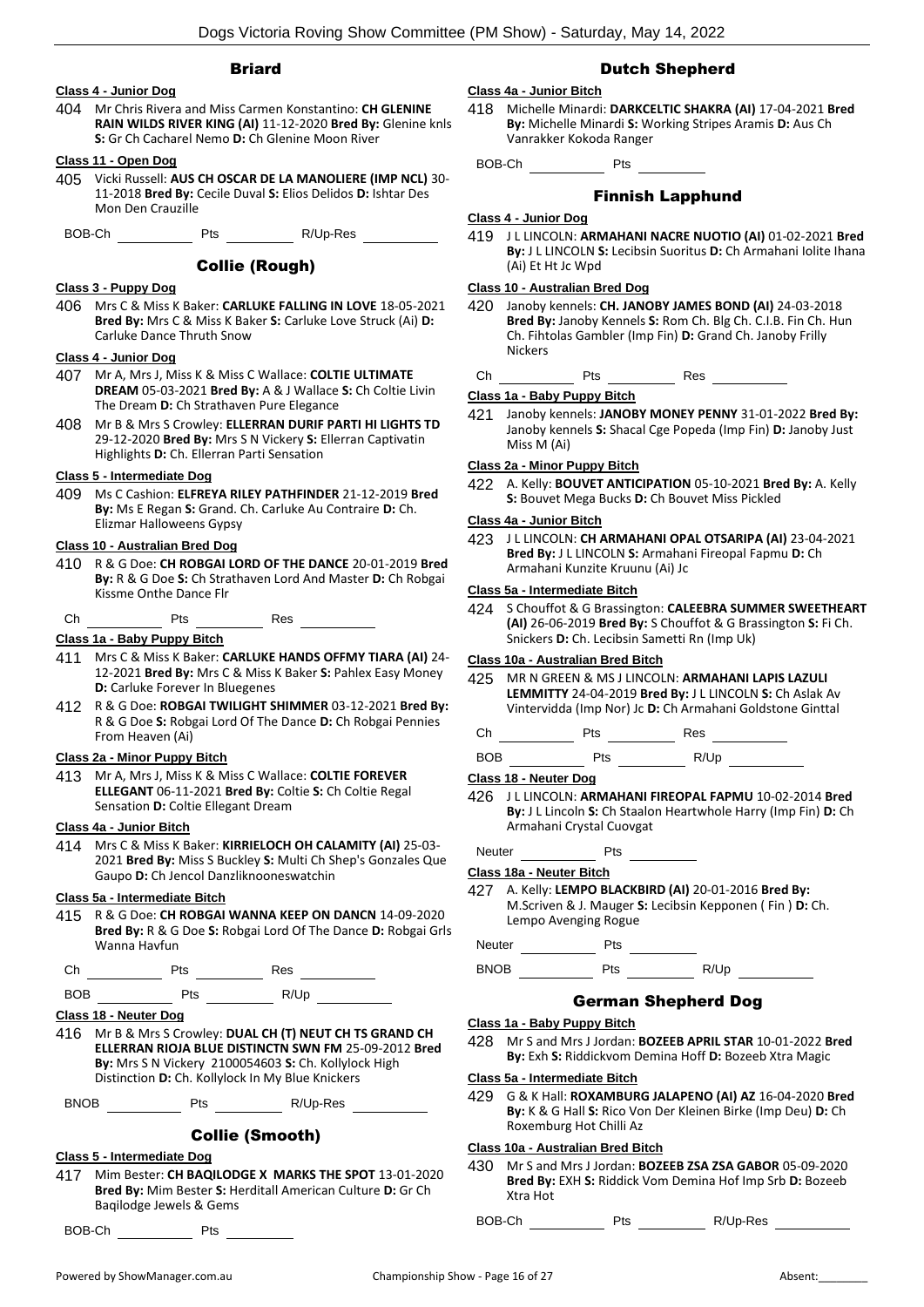## German Shepherd Dog (Long Stock Coat)

## **Class 3 - Puppy Dog**

431 Lisa Pretty: **TOLLERHUND GRYFFINDOR** 21-06-2021 **Bred By:** Lisa Pretty **S:** Eroica Ice Ice Baby (Ai) **D:** Grundelhardtper Sempre

## **Class 10 - Australian Bred Dog**

432 Miss K E Raven: **AUST GRAND CHAMPION LORDAVO ROYAL COMMANDER RN A'Z** 16-11-2017 **Bred By:** Mr D & Mrs L Organ **S:** Ch Jayshell Glasgow **D:** Ch Zandrac Duchess Satine Kryze

Ch Pts Res

## **Class 1a - Baby Puppy Bitch**

433 Rebecca Bentley: **ROXAMBURG REAPER** 17-01-2022 **Bred By:** K & G Hall **S:** Wulkano-Uno Von Schnitzerteam (Imp Hun) **D:** Ch Roxemburg Hot Chilli Az

## **Class 5a - Intermediate Bitch**

- 434 Mrs S & Mr R Murphy: **GRUNDELHARDT RING MY BELL (AI)** 20- 02-2020 **Bred By:** MR PJ & Mrs JM Cocks **S:** Ray Vom Fichtchenschlag Schh3 **D:** Grundelhardt Eira
- Ch Pts
- BOB Pts R/Up

## Maremma Sheepdog

## **Class 10 - Australian Bred Dog**

435 EMMA Astbury JEAN PURCELL CAROLYN MCLEAN: **CH DELLBIANCO SOUND THE ALARM AT CLOVERDOWNS (IID ITA)** 15-11-2018 **Bred By:** C MCLEAN **S:** Spezzaferro **D:** Quassia Del Paradiso (Imp Ita)

BOB-Ch Pts

## Old English Sheepdog

#### **Class 1 - Baby Puppy Dog**

436 Mr C & Mrs S & Mr J Moore: **PERFU THAT DARN CAT** 16-01- 2022 **Bred By:** Mr C & Mrs S & Mr J Moore **S:** Ch Perfu Captain Midnight **D:** Ch Perfu Puss In Boots

## **Class 11 - Open Dog**

437 Mr C & Mrs S & Mr J Moore: **AUST CH PERFU CAPTAIN MIDNIGHT** 29-10-2018 **Bred By:** Mr C & Mrs S & Mr J Moore **S:**  Ch Bobkins Dream A Little Dream **D:** Ch Perfu American Beauty **Oueen** 

Ch Pts

## **Class 3a - Puppy Bitch**

438 Mr C & Mrs S & Mr J Moore: **PERFU FANTASIA** 07-07-2021 **Bred By:** Exh **S:** Sup Ch Perfu Phenix Rising **D:** Ch Tootone Extraordinary Girl At Perfu (Ai)

## **Class 5a - Intermediate Bitch**

439 Mr C & Mrs S & Mr J Moore: **PERFU SUGARPLUM DANCER** 13- 11-2020 **Bred By:** Mr C & Mrs S & Mr J Moore **S:** Ch Perfu Lord Scrumptious **D:** Gr Ch Perfu Dancn With Starsnstripes

Ch Pts Res

BOB Pts R/Up

## Polish Lowland Sheepdog

## **Class 10 - Australian Bred Dog**

440 Amadora Kennels: **CH MIRRIYUULA PLAYBOY** 24-08-2017 **Bred By:** Exh **S:** Grand Ch. Kibic Polski Akcent (Imp Pol) **D:** Ch. Slodka Dobrana Para (Imp Pol)

BOB-Ch Pts

## Shetland Sheepdog

## **Class 1 - Baby Puppy Dog**

441 SHARNDAH KENNELS: **SHARNDAH SUMMER TIME BLUES** 27- 12-2021 **Bred By:** SHARNDAH KENNELS **S:** Sup Ch Sharndah Th Swanky Yank **D:** Ifonly Intoxicating

## **Class 5 - Intermediate Dog**

443 Louanda knls: **CH LOUANDA WHISPERS IN THE DARK** 12-10- 2019 **Bred By:** Exhibitor **S:** Ch Louanda Ragamuffin Man **D:**  Louanda Dancing Inth Moonlite

#### **Class 10 - Australian Bred Dog**

- 444 T Walters: **SUP CH SHELDOW CHARLIE BROWN** 15-01-2015 **Bred By:** M&D BROWN **S:** Saf Grand Ch. Aust Ch Sharndah Encore Encore **D:** Sharndah Shes Glamorous
- Ch Pts Res

## **Class 1a - Baby Puppy Bitch**

445 Louanda knls: **LOUANDA HEARTS ON FIRE** 30-11-2021 **Bred By:** EXH **S:** Ch Louanda Ragamuffin Man **D:** Louanda Summer Sunrise

## **Class 4a - Junior Bitch**

446 Mrs J A Burnett: **JULBURN MINERVA TREASURE** 01-03-2021 **Bred By:** Mrs J A Burnett **S:** Aust. Ch. Lochwind I Am What I Am **D:** Stirling Julburn Treasure (Imp Usa)

## **Class 5a - Intermediate Bitch**

447 Sharndah Kennels: **SHARNDAH IF ONLY TWALLS TALKED** 12-11- 2020 **Bred By:** Sharndah Kennels **S:** Tisman Tayla Ina Tux **D:**  Ifonly Intoxicating

## **Class 10a - Australian Bred Bitch**

449 Louanda knls: **CH LOUANDA SUMMER SENSATION** 20-09-2018 **Bred By:** Louanda Knls **S:** Ch.Louanda Dare To Differ **D:** Uk Ch Lavika Summer Time (Imp Uk)

## **Class 11a - Open Bitch**

- 450 Mrs J A Burnett: **STIRLING JULBURN TREASURE (IMP USA)** 31- 05-2017 **Bred By:** Tray Pittman & Paul A Flores **S:** Paray's Parisian (Usa) **D:** Kensil's Party Favor For Paray (Usa)
- 451 Louanda knls: **LOUANDA EXCLUSIVE ATTRACTION** 15-12-2017 **Bred By:** Exhibitor **S:** Lavika Moonshine (Imp Uk) **D:** Supreme Ch Louanda Exclusive Style

Ch Pts Res

BOB Pts R/Up

## **Class 18a - Neuter Bitch**

452 Mrs M Chato: **SUP CH. SHELTASTIC SPEAK NO EVIL** 11-03-2015 **Bred By:** Sheltastic Kennels **S:** Sup Ch. Sheltastic Eat My Shortz **D:** Jmell Bi Trick Or Bi Treat

BNOB Pts R/Up-Res

### Swedish Vallhund

#### **Class 5 - Intermediate Dog**

- 453 MRS J EATON: **OSUNO RED REBEL AT UBIQQUE (IMP NZL)** 25- 05-2020 **Bred By:** MR A LAWRIE **S:** Adavalls Enda Eskil (Fin) **D:**  Tamriel Good As Gold
- Ch Pts

## **Class 1a - Baby Puppy Bitch**

454 MRS J EATON: **UBIQQUE NIGHT STALKER (AI)** 30-01-2022 **Bred By:** EXH **S:** Ubiqque Solitary Man **D:** Ch Osuno Outback Alice At Ubiqque (Imp Nzl)

## **Class 4a - Junior Bitch**

455 Mrs Debra Thorne: **UBIQQUE SILVER SPRINGS** 10-04-2021 **Bred By:** Mrs J Eaton **S:** Ch Osuno Strike A Pose At Ubiqque (Imp Nzl) **D:** Ch Barahwolfe Snow Princess At Ubigque (Imp Nzl)

 $Ch$  Pts  $\_\_$ 

BOB Pts R/Up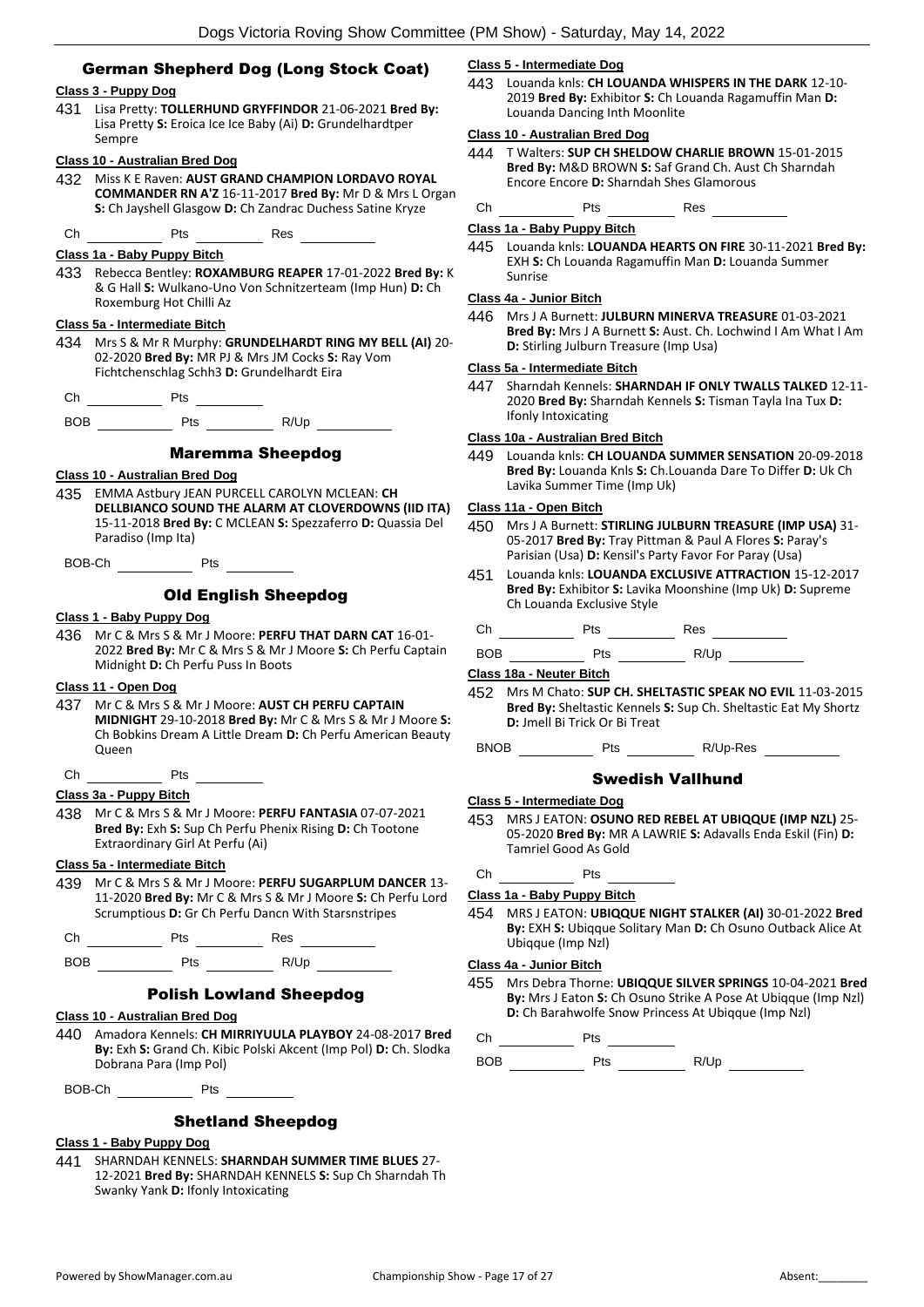|     |                                             | Dogs Victoria Roving Show Committee (PM Show) - \$                                                                               |               |                                       |
|-----|---------------------------------------------|----------------------------------------------------------------------------------------------------------------------------------|---------------|---------------------------------------|
|     |                                             | <b>Welsh Corgi (Cardigan)</b>                                                                                                    | 471           | Class 18a - Neut<br><b>MRS A DIB</b>  |
|     | Class 4 - Junior Dog                        | 456 Llandaff Kls: LLANDAFF SIM SALA BIM (AI) 30-03-2021 Bred By:<br>Llandaff Kls S: Am Ch Kingsbury Just A Little Hocus Pocus D: |               | <b>IN COLOU</b><br>Trehilyn D         |
|     | Aust Ch Trehilyn Dances With Dragons (Ai)   |                                                                                                                                  | <b>BNOB</b>   |                                       |
| Ch  | Pts                                         |                                                                                                                                  |               | W                                     |
|     | Class 1a - Baby Puppy Bitch                 |                                                                                                                                  |               | Class 10 - Austra                     |
| 457 | Shuffle D: Aust Ch Kardibroke Arctic Silver | Mrs T L McClellan: KARDIBROKE EXCELSIOR DIAMOND (AI) 11-<br>01-2022 Bred By: Mrs T L McClellan S: Am Ch Spectrum Harlem          | 472           | Ms J W Ke<br>By: Exh S:<br>Chance Jc. |
|     | Class 10a - Australian Bred Bitch           |                                                                                                                                  | Ch            |                                       |
|     |                                             | 458 Llandaff Kls: AUST CH LLANDAFF I DREAM OF DRAGONS (AI)<br>19-03-2019 Bred By: LLANDAFF KENNELS S: Am Ch Kingsbury            |               | Class 5a - Interm                     |
|     |                                             | Red Dragon Of Claymore D: Aust Gr Ch Trehilyn Dances With                                                                        |               | 473 MsJWKe                            |
|     | Dragons (Ai)                                |                                                                                                                                  |               | <b>BATTLECR</b>                       |
|     | Ch _________ Pts ________                   |                                                                                                                                  |               | Kill D: Gr C                          |
|     |                                             |                                                                                                                                  | Ch            |                                       |
|     |                                             |                                                                                                                                  | <b>BOB</b>    |                                       |
|     |                                             | <b>Welsh Corgi (Pembroke)</b>                                                                                                    |               | Class 18 - Neute                      |
|     | Class 1 - Baby Puppy Dog                    |                                                                                                                                  | 474           | Ms J W Ke                             |
| 459 |                                             | Lakamari Knls: LAKAMARI LORD UHTRED 07-02-2022 Bred By:<br>Exh S: Ch Wamphyri Midnight Memories D: Ch Antudor                    |               | JC. 23-09-2<br>Ghostly Gl             |
|     | <b>Enchanting Rythm</b>                     |                                                                                                                                  |               | (Ai) Rn Et                            |
| 460 |                                             | Messrs D H Smith & R J Barwick: WINDYLE STRIKE ME LUCKY                                                                          | <b>BNOB</b>   |                                       |
|     | Anwyl Leavn Onth Midnite Train (Ai)         | 08-01-2022 Bred By: Exhibitor S: Ch Anwyl Strike A Light D: Ch                                                                   |               |                                       |
|     | Class 3 - Puppy Dog                         |                                                                                                                                  |               |                                       |
| 461 | <b>Technicolour Dream</b>                   | Lakamari Knls: AUST CH LAKAMARI TED E BEAR 31-05-2021<br>Bred By: Exh S: Ch Wamphyri Midnight Memories D: Antudor                | <b>Best</b>   |                                       |
|     |                                             |                                                                                                                                  | Baby          |                                       |
| 462 | Class 4 - Junior Dog                        | Mrs S & Mr M Markham: MARKORGI CARRY ON DANILO (AI)                                                                              | Minor         |                                       |
|     |                                             | 02-02-2021 Bred By: Mrs S & Mr M Markham S: Ch. Lletwyn                                                                          | Puppy         |                                       |
|     | Danilo D: Ch. Purdella It'S Sensational     |                                                                                                                                  | <b>Junior</b> |                                       |

### **Class 5 - Intermediate Dog**

463 Mr M Cronin: **QUEENCORGWYN SNAP DRAGAN** 18-09-2020 **Bred By:** Mrs A Thompson **S:** Ch Dygae Final Edition **D:**  Kingrowan Amberlea Lou

#### **Class 10 - Australian Bred Dog**

464 Mrs S & Mr M Markham: **MARKORGI BARKLEY** 17-04-2019 **Bred By:** Mrs S & Mr M Markham **S:** Ch. Purdella Schivas Sequel **D:** Ch. Purdella Its Sensational

#### **Class 11 - Open Dog**

465 Mrs R ROBERTSON & MESSRS SMITH & BARWICK: **CH ANWYL TELL ME ON A SUNDAY** 08-05-2020 **Bred By:** R & B Robertson **S:** Ch.Anwyl Leave Thlast Dance Forme (Ai) **D:** Ch.Anwyl Teli It Like It Is (Ai)

| $\sim$<br>__<br>$\sim$ | Ch | ה+כ<br>เร | Res |
|------------------------|----|-----------|-----|
|------------------------|----|-----------|-----|

#### **Class 1a - Baby Puppy Bitch**

466 Lakamari Knls: **LAKAMARI LADY AELSWITH** 07-02-2022 **Bred By:** Exh **S:** Ch Wamphyri Midnight Memories **D:** Ch Antudor Enchanting Rythm

#### **Class 10a - Australian Bred Bitch**

- 468 Lakamari Knls: **AUST CH LAKAMARI SOUTHERN COGNAC NBT** 01-08-2019 **Bred By:** Exh **S:** Ch Fergwyn Like My Style **D:** Ch Antudor Enchanting Rythm
- 469 Mrs S & Mr M Markham: **MARKORGI BLOSSOMING SENSATION** 17-04-2019 **Bred By:** Mrs S & Mr M Markham **S:**  Ch. Purdella Schivas Sequel **D:** Ch. Purdella Its Sensational
- 470 Messrs D H Smith & R J Barwick: **WINDYLE. WALKING ON SUNSHINE** 22-04-2021 **Bred By:** Exh **S:** Am Ch,Ch Caamora Tally Ho Foxtrot (Imp Usa) **D:** Ch Debvonclaire Black Orchid

Ch Pts Res

BOB Pts R/Up

## **Class 18a - Neuter Bitch**

**BLE: CH GRAND CH NEUTER TREHILYN SHE DREAMS IN COLOUR CCD RN** 19-11-2014 **Bred By:** MRS L EVANS **S:**  ream Sequel **D:** Trehilyn Mystify Me

BNOB Pts R/Up-Res

## White Swiss Shepherd Dog

#### **Class 10 - Australian Bred Dog**

- **IIV: CH. CLARELLY LICENCE TO KILL 28-10-2018 Bred By:** Exh **S:** Soverenpark Fleetwood Mac **D:** Ch. Clarelly Take A
- Pts and the Pts and the Pts and the Pts and the Pts and the Pts and the Pts and the Pts and the Pts and the Pts and the Pts and the Pts and the Pts and the Pts and the Pts and the Pts and the Pts and the Pts and the Pts an

**Class 5a - Intermediate Bitch**

- $H$ ly & Ms C van der Wolde: CLARELLY HEAR MY **P** 10-11-2020 **Bred By:** EXH S: Ch Clarelly Licence To Ch Andesyn In For A Penny (Ai) Rn Et
- $P$ ts  $\overline{\phantom{0}}$

Pts R/Up

#### **Class 18 - Neuter Dog**

**Ily: GR. CH. CLARELLY RUSSIAN ROULETTE TD. HT. JC.** 23-09-2015 **Bred By:** Jan Kelly **S:** Sup. Ch. Vallgardens adiator (Imp Swe) **D:** Gr. Ch. Andesyn In For A Penny

BNOB Pts R/Up-Res

|             | <b>Group 5 - Specials</b> |
|-------------|---------------------------|
| <b>Best</b> | R/Up                      |
| Baby        | Inter                     |
| Minor       | Aus Br                    |
| Puppy       | Open                      |
| Junior      |                           |
|             | <b>Neuter</b>             |
| <b>Best</b> | R/Up                      |
| Finish      | Absent                    |
|             |                           |

## Group 6 - Utility Group

Mr William Smith (QLD)

**Start Tim** 

## Alaskan Malamute

## **Class 10 - Australian Bred Dog**

475 Brett white: **CH.WHITEWARRIOR NAKOMAS QUEST (AI)** 05-05- 2016 **Bred By:** Brett White **S:** Int. Ch.Snoquests Limited Edition (Usa) **D:** Whitewarrior Katarinas Rose (Ai)

## Ch Pts

**Class 1a - Baby Puppy Bitch**

476 Brett white: **WHITEWARRIOR KATARINAS FALL** 27-01-2022 **Bred By:** Brett White **S:** Ch Whitewarrior Nakomas Quest **D:**  Whitewarrior Blue Ice Standing

## **Class 5a - Intermediate Bitch**

477 Niltaran Kennels: **NILTARAN BE TH FIRE NOT FEARIT** 18-09- 2020 **Bred By:** Niltaran Kennels **S:** Ch Kataku The Company You Keep (Ai) Wwpd **D:** Ch. C.I.B. Niltaran Shyyn On Sophia

## Ch Pts

BOB Pts R/Up

| ıе: |  |  |  |
|-----|--|--|--|
|     |  |  |  |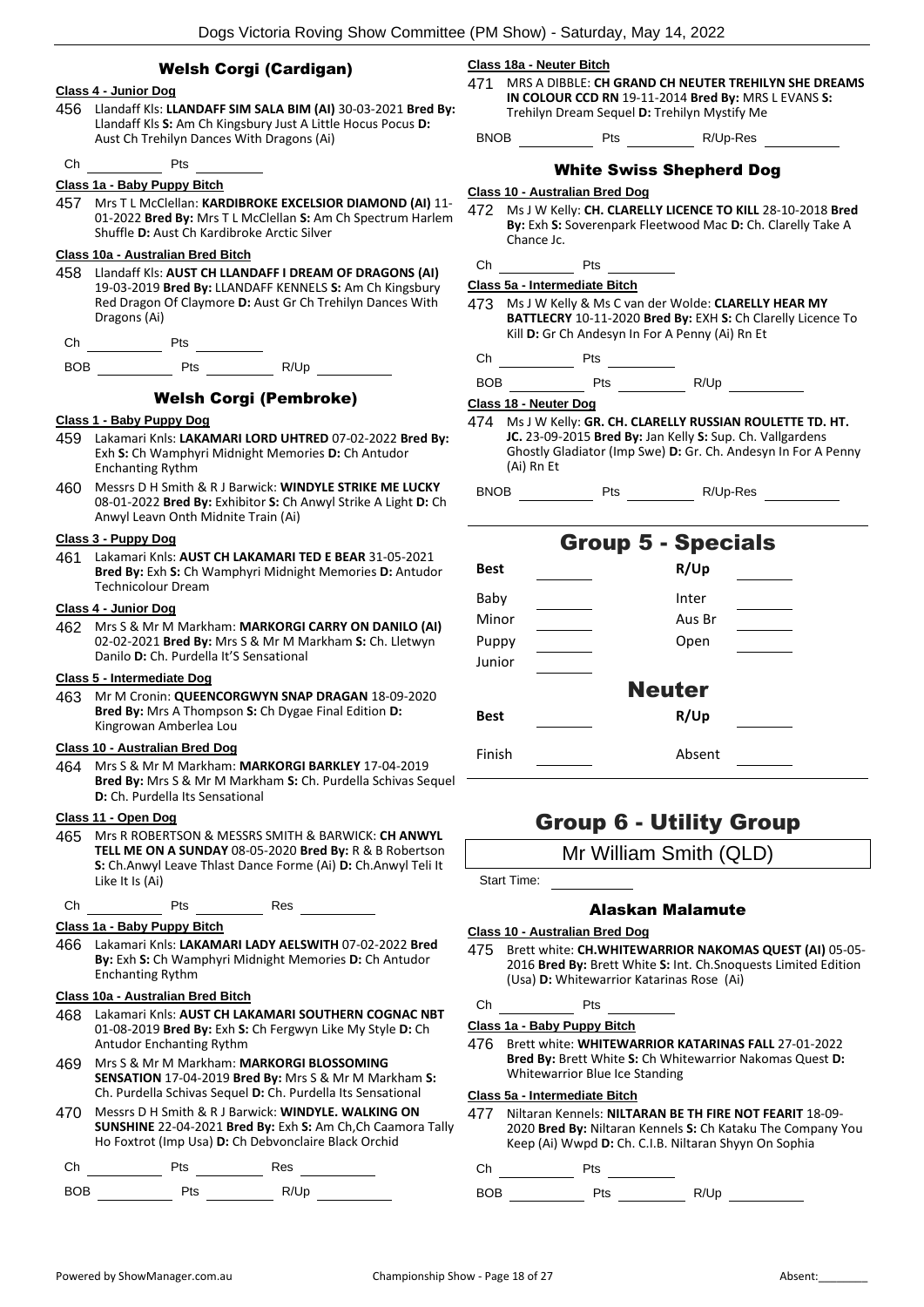## Bernese Mountain Dog

## **Class 2 - Minor Puppy Dog**

- 478 Felicity Broome: **BERNATION SIERRA TAHOE** 29-10-2021 **Bred By:** Bernation **S:** Bernation Beales St Blues **D:** Ch Bernation Golden State
- 479 Julie Venni: **VENNBERNE JINGLE BELL ROCK** 01-11-2021 **Bred By:** Julie venni **S:** Ch Kraigoaks Incoming Waves **D:** Vennberne Spirit In The Sky

## **Class 5 - Intermediate Dog**

- 480 Sue Murray and S & C Eastley: **CLOUDFOREST GHOST RYDER** 19-12-2019 **Bred By:** S & C Eastley **S:** Switzkiss Linkin Park **D:**  Ch. Cloudforest Ariadne Thread
- 481 Kerrin Balchin & Helen Potter: **AJER KONIAK MAJOWY SKARBIEC (IMP POL)** 29-07-2019 **Bred By:** Majowy Skarbiec **S:**  Blk.Ch. C.I.B. Pol. Gr Ch. Slv. Ch. Bul. Gr. Ch. Maybech Bernenska Dolina (Pol) **D:** Pol. Gr Ch. Baltic-Bern Vittoria (Rus)

## **Class 10 - Australian Bred Dog**

483 Miss F Broome & Ms N L Smith: **CH. BERNATION TOP GUN** 28- 05-2014 **Bred By:** felicity broome **S:** Ch Von Der Bernessehof (Imp Cze) **D:** Ch Bernation Breakfast At Tiffabys

## **Class 11 - Open Dog**

- 484 julie venni and Josephine lancaster: **CH. VENNBERNE ALL SHOOK UP** 03-08-2018 **Bred By:** julie venni **S:** Montreaux De Nero **D:** Vennberne Purple Rain
- 485 Tracey Gibson and Felicity Broome: **CH BERNATION HERE COMES TROUBLE** 13-12-2017 **Bred By:** Felicity Broome **S:** Ch Zollikon Call The Shots **D:** Ch Bernation Chanel Couture
- Ch  $Pts$   $Res$

## **Class 1a - Baby Puppy Bitch**

486 F Broome: **BERNATION TALISKER** 23-11-2021 **Bred By:** Felicity Broome **S:** Ajer Koniak Majowy Skarbiec (Imp Poland) **D:**  Swisskiss Whiskey Girl

#### **Class 2a - Minor Puppy Bitch**

- 488 Julie Venni: **VENNBERNE JINGLE BELLE** 01-11-2021 **Bred By:** Julie venni **S:** Ch Kraigoaks Incoming Waves **D:** Vennberne Spirit In The Sky
- 489 Kerrin balchin: **MONTREAUX STANDING OVATION** 03-09-2021 **Bred By:** Kerrin balchin **S:** Ajer Koniac Majowy Scarbiec (Imp Pol) **D:** Montreaux Dance The Salsa

## **Class 3a - Puppy Bitch**

- 490 Julie Venni: **VENNBERNE SILVER BELLE** 01-11-2021 **Bred By:** Julie venni **S:** Ch Kraigoaks Incoming Waves **D:** Vennberne Spirit In The Sky
- 491 Mrs F Broome: **BERNATION COVER ME IN SUNSHINE** 02-06- 2021 **Bred By:** Mrs F Broome **S:** Ch. Uptown Funk Alexbern (Imp Ukr) **D:** Bernation Rumour Has It

#### **Class 5a - Intermediate Bitch**

- 492 Miss F Broome: **SWISSKISS WHISKEY GIRL** 02-07-2019 **Bred By:** Felicity Broome **S:** Can Gch Belnois Shotgun Rider (Can) **D:**  Swisskiss Rollup The Rim Towin (Can)
- 493 Kerrin balchin: **MONTREAUX PERFECTION** 23-05-2019 **Bred By:** Montreaux Kerrin Balchin **S:** Zollikon Chase The Ace **D:**  Montreaux Salamanca

#### **Class 10a - Australian Bred Bitch**

494 Felicity Broome: **AUST CH BERNATION GOLDEN STATE** 12-07- 2019 **Bred By:** Felicity Broome **S:** Ch Branbern Dark Ragnar **D:**  Belnois Coup De Foudre (Imp Can)

## **Class 11a - Open Bitch**

495 Julie Venni: **VENNBERNEPURPLE RAIN** 20-05-2016 **Bred By:** julie venni **S:** Ch Montreauxwinterlude **D:** Vennbernesolar Coral

Ch Pts Res

BOB Pts R/Up

## **Class 18a - Neuter Bitch**

496 Ms S Holmes: **AUST CH NEUT CH DARKCRUSH EVEN FLOW** 06- 07-2017 **Bred By:** Ms S Holmes **S:** Ch. Montreaux Winterlude **D:**  First Crush From Balihara Ranch (Imp Nor)

BNOB Pts R/Up-Res

## Boxer

497 J Davis & H Keele: **KESDAR FIFTY SHADES DARKER AT TONMAR** 11-05-2021 **Bred By:** J Davis & H Keele **S:** Ch Kesdar Kindred Spirit **D:** Ch Kesdar Risky Romance

## **Class 10 - Australian Bred Dog**

498 Lionel Bleakley & Arthur Fry: **CH LAMBDA MASTER OF MUSIC [AI]** 06-10-2020 **Bred By:** L Bleakley & A Fry **S:** Sr Bu Ch Srb Gr Ch Srb Jr Ch Maestro Von Edelshof [Imp Sbr] **D:** Lambda Bubbles

## **Class 11 - Open Dog**

**Class 4 - Junior Dog**

- 499 Jennifer Davis & Helen Keele: **CH KESDAR KINDRED SPIRIT** 11- 03-2019 **Bred By:** Jen Davis & Helen Keele **S:** Ch Lambda Don't Ask Don't Tell **D:** Ch Kesdar Wings Of An Angel
- 500 Mrs S Eustace: **CH PENZBERG SMOKE AND MIRRORS** 02-05- 2019 **Bred By:** Owner **S:** Ch Sjecoin Love At First Sight **D:**  Miannastar All That Glitters

## Ch Pts Res Res

## **Class 1a - Baby Puppy Bitch**

501 J Davis & H Keele: **KAMNDAK RED HOT DESTINY** 26-11-2021 **Bred By:** K Kirk **S:** Ch Kesdar His Masters Voice **D:** Ch Kamndak Red Hot Diva

## **Class 2a - Minor Puppy Bitch**

502 Lionel Bleakley & Arthur Fry: **LAMBDA BELLA MIA** 01-09-2021 **Bred By:** L Bleakley & A Fry **S:** Ch Lambda Devil Mare Care [Ai] **D:** Lambda Peggy Sue

## **Class 4a - Junior Bitch**

503 Lionel Bleakley & Arthur Fry: **CH LAMBDA RIGHT ON TRACK** 01- 02-2021 **Bred By:** EXH **S:** Draco's Marco Polo's Traxx [Imp Usa] **D:** Ch Lambda Shes A Given

## **Class 5a - Intermediate Bitch**

504 Ms Sharon Mead: **NITESWATCH FROZEN IN TIME** 29-09-2020 **Bred By:** Ms Sharon Mead **S:** Grand Ch Tyeanbo Turn Back Time **D:** Ch Tyeanbo Sheso Exciting (Ai)

| Ch<br>Pts<br>$\sim$ $\sim$<br>__ | Res |
|----------------------------------|-----|
|----------------------------------|-----|

BOB Pts R/Up

## **Bullmastiff**

#### **Class 5 - Intermediate Dog**

505 Mrs M Edwards & Miss E Edwards: **CH MYMOOCH JUDGES QUEST** 08-04-2020 **Bred By:** Mrs D Cavaiuolo **S:** Nightquest Assertive Lad **D:** Ch Mymooch Smashing Diva

## **Class 11 - Open Dog**

- 506 Karen Mather Glenn Sparham Brooke Turner: **GAMEGUARD ESKIMO PIE (AI)** 18-09-2018 **Bred By:** G. Sparham & B.Turner **S:**  Nz Ch Ch Gameguard Yukon (Ai) **D:** Ch Gameguard Fade To Black (Ai)
- Ch Pts Res

## **Class 3a - Puppy Bitch**

507 Miss Jamie Pendle: **SALIERI SUNSHINE TOTHA GROUND (AI)** 15-07-2021 **Bred By:** Mr M & Mrs V & Miss D Yates **S:** Can Ch. Banbury's Zz Chops (Imp Can) **D:** Ch, Waterlea Stormy Weather At Salieri (Imp Nz)

#### **Class 10a - Australian Bred Bitch**

508 Bullmaster Kennels: **CH BULLMASTER SCANDALOUS AFFAIR** 18-02-2019 **Bred By:** Bullmaster Kennels **S:** Eng Ch, Int Ch, Sup Ch Costog Mompessons Home Bru **D:** Ch Bullmaster Lexington Avenue

Ch Pts Res

BOB Pts R/Up

**Class 18 - Neuter Dog**

509 J Pendle & V Mills: **AUST CH & NEUT CH WATERLEA THUNDA FRM DOWNUNDA (IMP NZ)** 01-02-2016 **Bred By:** Mrs Vicki Mills **S:** Nz & Can Ch Bullstock's Samcro At Waterlea (Imp Can) **D:** Ch Waterlea Tickled Pink

BNOB Pts R/Up-Res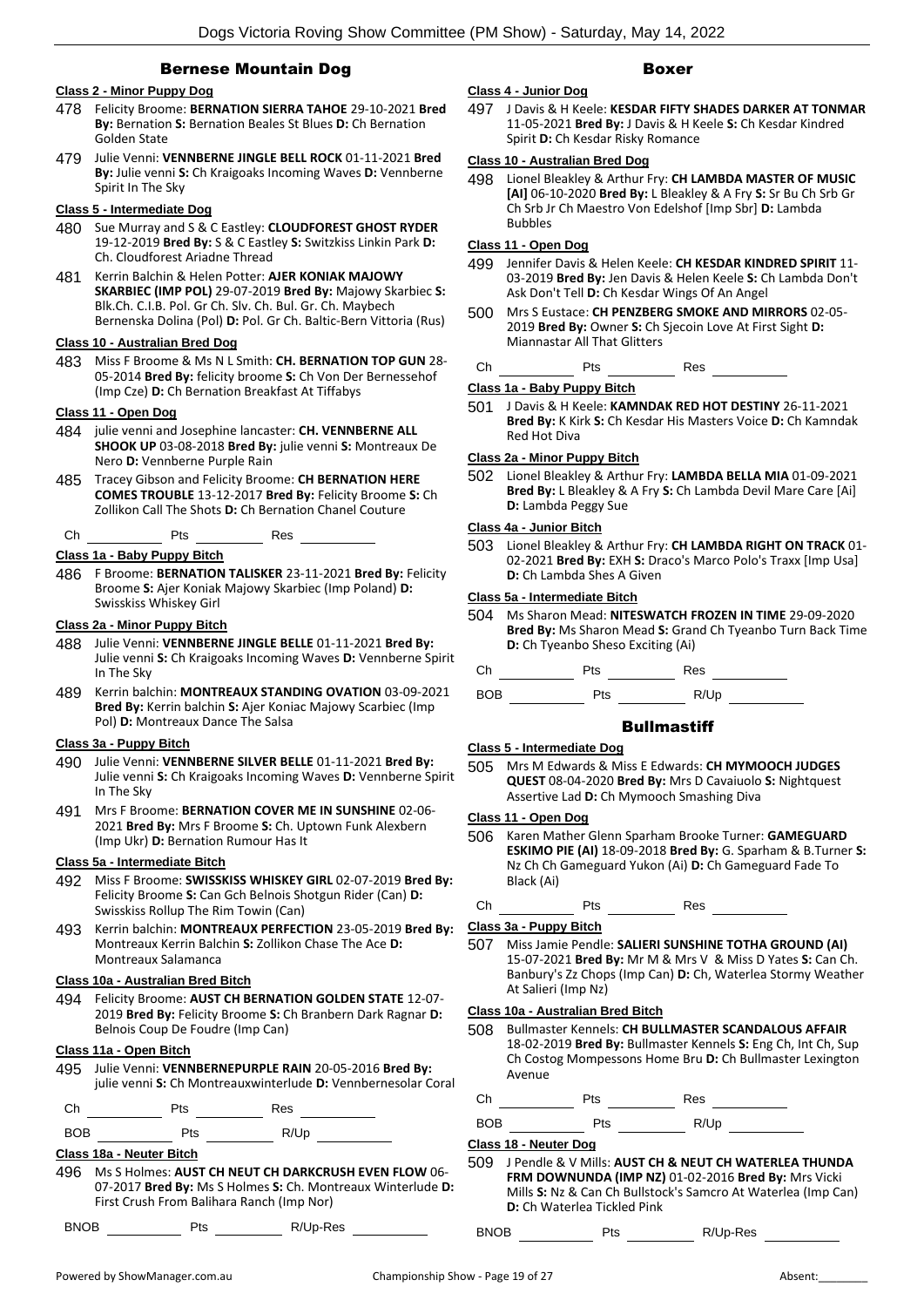## Dobermann



Grooves 519 Mr L and Mrs J Leeder: **CAPEBASS DESIGNED BY VERSACE** 27- 04-2020 **Bred By:** Mr L and Mrs J Leeder **S:** The Oustanding Air [Ita] **D:** Ch. Capebass Made By Design

#### **Class 10 - Australian Bred Dog**

- 520 Mr L and Mrs J Leeder: **CH CAPEBASS NOTHING COMPARES TO U** 24-05-2019 **Bred By:** Mr L & Mrs J Leeder **S:** Int Ch. Aust. Ch. Capebass Moccona Classic **D:** Ch. Capebass Home Coming **Oueen**
- 521 Miss B.C. Chapman: **CH. SEADALE WAY OF THE WIZARD (AI)** 08-05-2019 **Bred By:** Bev Chapman **S:** Sup.Ch Gr.Ch. Yesallaw Courage Under Fire **D:** Ch Seadale Touch Of Class (Ai)
- Ch Pts Res

## **Class 1a - Baby Puppy Bitch**

522 Mr C Stewart and Miss Emily Durant: **NEWFASHION A LITTLE BIT TIPSY AT CLAZZIC** 06-02-2022 **Bred By:** Mr I Harland and Mr G Barr **S:** Int Ch. Aust. Ch. Capebass Moccona Classic **D:**  Newfashion Fivoclock Obsession

## **Class 4a - Junior Bitch**

523 Jason woods: **CAPE BASS LOVE IN THE SHADOWS** 25-04-2021 **Bred By:** Jane leeder **S:** Shadow Mississippi Faundland **D:** Cape Bass Gone With The Wind

#### **Class 5a - Intermediate Bitch**

524 Miss B.C. Chapman: **SEADALE GALWAY BAY (AI)** 23-04-2020 **Bred By:** Miss B.C. Chapman **S:** Multi Brooklynbear Ambassador (Imp Den) **D:** Ch Seadale Touch Of Class (Ai)

Ch Pts Res

BOB Pts R/Up

## **Class 18 - Neuter Dog**

525 Miss E Durant, Mr C Stewart & Mrs J Leeder: **NEUTER CH. CAPEBASS THE COMING STORM (A.I)** 07-03-2018 **Bred By:** Mr L & Mrs J Leeder **S:** Condor Faundland (Imp Srb) **D:** Capebass Home Coming Queen (A.I.)

BNOB Pts R/Up-Res

## Portuguese Water Dog

- **Class 5a - Intermediate Bitch**
- 526 Dr Camilla Sleeth & Ms Wendy Gauntlett: **YARE HI-MARK'S OCEAN SONG AT SEACALLING (IMP USA)** 22-06-2020 **Bred By:** S Kang, J Bailey, K Marangon **S:** Am Gr Ch Yare's A River Runs Through It **D:** Am Gr Ch Marinella's Kiss Me Quick At Yare Am Rax Am Bn Am Cd

BOB-Ch Pts

## Pyrenean Mountain Dog

#### **Class 5 - Intermediate Dog**

527 Ms T Kirkland: **CHALARONNE GARDIEN DU ROYAUME (AI)** 19- 11-2019 **Bred By:** Ms T Kirkland **S:** Nord Uch, Nord Ch. Soulman's Terence (Swd) **D:** Grand Ch. Annaru L Ete Tourmaline (Ai)

BOB-Ch Pts

## Rottweiler

#### **Class 1 - Baby Puppy Dog**

528 Denise Bennett: **REVANGE JUST LIKE FIRE (AI)** 07-02-2022 **Bred By:** Denise Bennett **S:** Revel Tis Balous Reign At Straumburg (Imp Nzl) **D:** Revange Princess Meghan

#### **Class 5 - Intermediate Dog**

529 L. STEVENSON & L.RUSSELL: **CH UBERSEIN HIGH VOLTAGE** 17- 12-2019 **Bred By:** L. RUSSELL **S:** Grand Ch Ubersein Hullabalou **D:** Ch.Ubersein Hopes And Dreams A1

Ch Pts

## **Class 1a - Baby Puppy Bitch**

- 530 Denise Bennett: **REVANGE THATS NOT MY NAME (AI)** 07-02- 2022 **Bred By:** Denise Bennett **S:** Revel Tis Balous Reign At Straumburg (Imp Nzl) **D:** Revange Princess Meghan
- 531 D M BENNETT: **REVANGE FORGET YOU (AI)** 07-02-2022 **Bred By:** D M BENNETT **S:** Revel Tis Balou's Reign At Straumburg (Imp Nzl) **D:** Revange Princess Meghan

Kind Of Love (Imp Nwy) **D:** Ch Amblebrook New Empress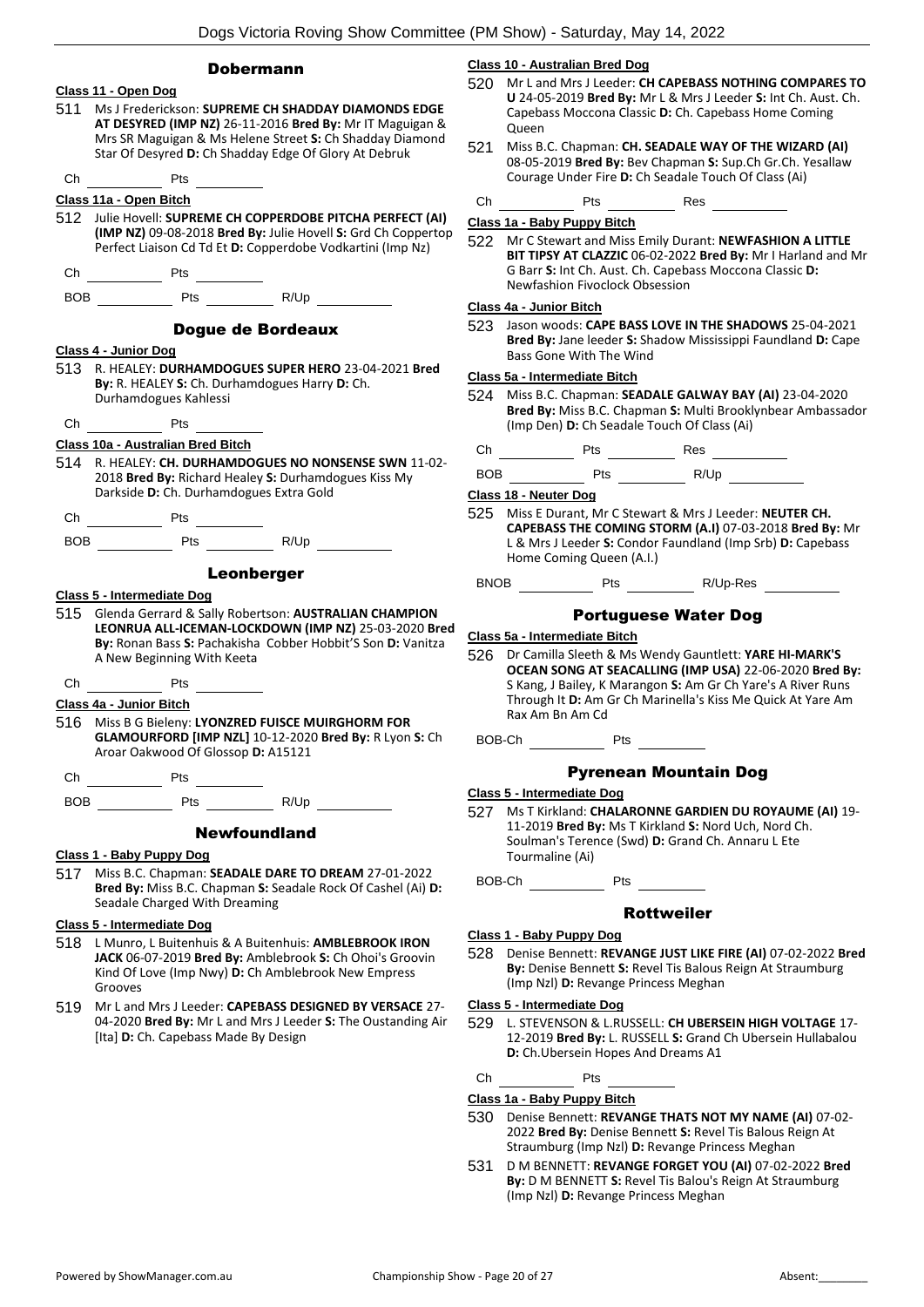## **Class 10a - Australian Bred Bitch**

532 Jenny Woodman: **UBERSEIN GOTCHA** 11-01-2019 **Bred By:** Mrs L Russell **S:** Ch Ubersein Get A Grip **D:** Ch Ubersein Sapphire Balou

#### **Class 11a - Open Bitch**

533 S&S Smith &L Russell: **CH UBERSEIN HALLELUJAHS** 17-12-2019 **Bred By:** L Russell **S:** Grand.Ch Ubersein Hullabalou **D:** Ch Ubersein Hopes And Dreams

Ch Pts Res

BOB Pts R/Up

## Samoyed

#### **Class 1 - Baby Puppy Dog**

- 534 Ms Y Chen: **LUNASEA BIG BUCKS (AI)** 23-01-2022 **Bred By:** Ms Y Chen **S:** Am Ch. Can Ch. Vanderbilt'S Strike It Big (Imp Usa) **D:**  Grand Ch. Lunasea Butter Me Up (Ai)
- 535 J Beard D Klaaysen KORiley: **KALASKA MAGIC MASTERMIND** 03-01-2022 **Bred By:** J Beard D Klaaysen K ORiley **S:** Kalaska Aloha It'S Friday **D:** Kalaska Let'S Make Magic

#### **Class 3 - Puppy Dog**

536 Ms Y Chen: **LUNASEA BIG LITTLE LIES (AI)** 27-07-2021 **Bred By:** Ying Chen **S:** Can Ch. Vanderbilt'S Tell Me No Lies (Ai) **D:** Am Gr Ch. Fin Ch. C.I.B. Sup Ch. Smiling Snowball Luminous Pandora(Imp Usa)

## **Class 4 - Junior Dog**

- 537 Mrs D Klaaysen Mr J Beard & Mrs K O'Riley: **KALASKA CANDY MAN** 03-04-2021 **Bred By:** Kalaska **S:** Sup.Ch. Kalaska Thank God It's Friday **D:** Kalaska Precious Pop Tart
- 538 S Dekker and E Edwards: **LOHNRO BACK TO THE FUTURE** 07- 01-2021 **Bred By:** Lohnro **S:** Ch Snerzok Forged In Steele **D:** Ch Kalaska Shez All Aussie Style

#### **Class 5 - Intermediate Dog**

539 J Beard D Klaaysen & K O'Riley: **KALASKA POPARAZZI** 02-07- 2019 **Bred By:** Beard Klaaysen & O'Riley **S:** Ch Kalaska Dearly Beloved **D:** Kalaska Pop Prinz. Ess

#### **Class 10 - Australian Bred Dog**

540 Miss D Williams: **CH. SNERZOK HEZ WORTH EVERY ZACK** 03- 01-2019 **Bred By:** J & D WILDERS **S:** Sunmist Walk On The Cool Side **D:** Snerzok Ocean Mist

#### **Class 11 - Open Dog**

541 Ms Y Chen: **CH. LUNASEA NOTHING HOLDIN ME BACK (AI)** 19- 09-2019 **Bred By:** Ying Chen **S:** Ee Ch. Ee Jr Ch. Fin Kva. Fin Ch. Ltu Ch. Lva Ch. Nor Ch. Smiling Snowball Voice Of Figaro (Imp Fin) **D:** Grand Ch. Lunasea Butter Me Up (Ai)

Ch Pts Res

## **Class 1a - Baby Puppy Bitch**

542 J Beard D Klaaysen K ORiley: **KALASKA MAGIC MEI MEI** 03-01- 2022 **Bred By:** J Beard D Klaaysen K ORiley **S:** Kalaska Aloha It'S Friday **D:** Kalaska Let'S Make Magic

## **Class 3a - Puppy Bitch**

543 J Beard D Klaaysen & K ORiley: **KALASKA GOLDEN EMMY** 17- 10-2021 **Bred By:** J Beard D Klaaysen & K ORiley **S:** Radish Zhizni Golden Ticket **D:** Kalaska Precious Pop Tart

#### **Class 4a - Junior Bitch**

544 Ms Y Chen: **LUNASEA LOVE THE WAY YOU LIE (AI)** 27-07-2021 **Bred By:** Miss Ying Chen **S:** Can Ch. Vanderbilt'S Tell Me No Lies (Imp Usa) **D:** Am Gr Ch. Fin Ch. C.I.B. Sup Ch. Smiling Snowball Luminous Pandora (Imp Usa)

#### **Class 5a - Intermediate Bitch**

545 Miss Kim Wardle: **AUST CH KIMARK KEYAH OF EXCELLENCE** 10- 01-2020 **Bred By:** Miss Kim Wardle **S:** Sup Ch Kimark True Excellence **D:** Ch Kalaska All For Me

## **Class 10a - Australian Bred Bitch**

546 J Beard D Klaaysen & K O'Riley: **CH KALASKA GOTTA HAVE FAITH** 18-07-2020 **Bred By:** Kalaska **S:** Ch Kalaska Thank God It'S Friday **D:** Ch Kalaska Apple Jack

#### **Class 11a - Open Bitch**

547 Ms Y Chen: **C.I.B. AUST SUP CH. FIN CH. AM GCH. SMILING SNOWBALL LUMINOUS PANDORA (IMP USA)** 09-10-2014 **Bred By:** Kristiine Uspenski **S:** Int.Am.Ee.Lt.Lv.Balt.Aust Ch. Lunasea My Game My Show (Ai) **D:** Int.Ee.Lt.Lv.Itl.Fin.Balt Ch. Smiling Snowball Moon Sonnet

Ch Pts Res

BOB Pts R/Up

## **Class 18a - Neuter Bitch**

548 Miss D Williams: **CH. NEUT. CH. SNOWISPA GOLDNLILY OFTH YUKON** 29-03-2013 **Bred By:** Lawton B **S:** Snerzok River Of Fortune **D:** Snowispa Gentas Valete

BNOB Pts R/Up-Res

#### Schnauzer

#### **Class 1a - Baby Puppy Bitch**

549 Tanya Gardner: **GRISRUY THE LAST STAW (AI)** 28-01-2022 **Bred By:** Mrs Tanya Gardner **S:** Nichi Stradivarius At Miccosukees **D:**  Doenitz Miss Calibre

#### **Class 10a - Australian Bred Bitch**

550 Tanya Gardner: **DOENITZ MISS CALIBRE** 19-02-2019 **Bred By:** Miss S Hancox **S:** Ch. Caribbean Star Khinjan ( Imp Uk ) **D:** Ave Concorde Azalea ( Iid ) ( Imp Rus )

BOB-Ch Pts

## Schnauzer (Miniature)

- **Class 11 - Open Dog**
- 551 Williams-Lay: **AUST.CH.JOKER LANDS TOP SEACLET FCI (IMP JPN)** 05-05-2019 **Bred By:** Mr Masami Uryu **S:** Am.Gr.Ch.Jap Ch. Joker Land Glacyka Fci **D:** Jap.Ch. Joker Lands Adela Fci

## Ch Pts

## **Class 1a - Baby Puppy Bitch**

552 Rodney Kirby: **SALERYDER SILVER LINNING** 11-01-2022 **Bred By:** Mrs M Sayers **S:** House Iris Kludo - Kain **D:** Egoist Tenacious Lass

#### **Class 4a - Junior Bitch**

- 553 Williams-Lay: **AUST.CH.RUSHMERE JOY TO THE WORLD** 19-12- 2020 **Bred By:** Williams & Lay **S:** Aust. Ch. Joker Lands Top Seaclet Fci (Imp Jpn) **D:** Aust.Ch.Rushmere Bella Donna
- 554 B M Luczak: **BRONTIDE MAJESTICAL MOVER** 27-11-2020 **Bred By:** B M Luczak **S:** Ch Gemais Hardy Kruger **D:** Nauza Nardia

#### **Class 5a - Intermediate Bitch**

- 555 Ralph Richardson: **CH KALAMINO CAT MEETS TIGER LILY** 20- 05-2020 **Bred By:** Miss E N Davies **S:** Ch Schonhardt Cat Goes Linedancin **D:** Kalamino Cool Water
- 556 B M Luczak: **BRONTIDE MYSTIFY ME** 30-08-2020 **Bred By:** B M Luczak **S:** Ch Gemais Hardy Kruger **D:** Ch Brontide Glitzy Gal

## **Class 10a - Australian Bred Bitch**

557 Williams-Lay: **AUST.CH.RUSHMERE BELLA DONNA** 31-08-2016 **Bred By:** Lay & Williams **S:** Ch. Chicabud Come If You Dare **D:**  Ch.Dabinette Teachers Pet

Ch Pts Res

BOB Pts R/Up

## Siberian Husky

#### **Class 3 - Puppy Dog**

558 Mr M & Mrs J Boase: **CANYONLANDS ONE MORE TIME** 20-06- 2021 **Bred By:** Mrs A. Becconsall **S:** Sup Ch Icepower The Benchmark **D:** Ch Canyonlands Once In A Blu Moon

## **Class 5 - Intermediate Dog**

559 Mrs A Beconsall: **AUST CH CANYONLANDS LIGHTS YOU UP** 15- 10-2020 **Bred By:** Mrs Amanda Becconsall **S:** Sup Ch Birindi Takin Care Of Bizness **D:** Canyonlands Once In A Blu Moon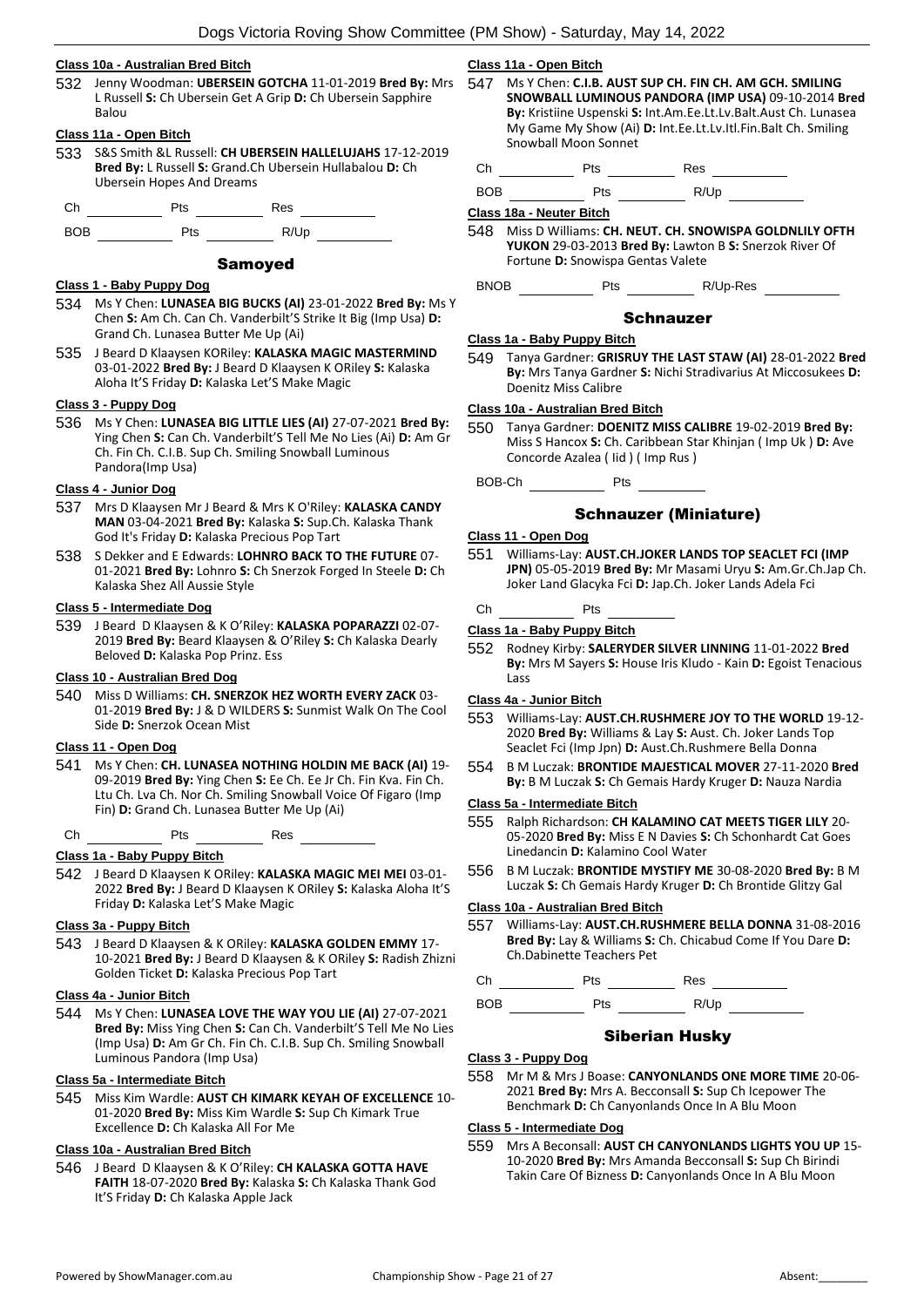#### **Class 11 - Open Dog**

- 560 Mrs A Beconsall: **AUST CH CANYONLANDS U THOUGHT U HAD ME** 21-05-2019 **Bred By:** Amanda Becconsall **S:** Can Ch Ch Vanac's Kool Move'n Dude (Imp Can) **D:** Aust Aeukanmanuva Music Queen
- Ch Pts Res

#### **Class 4a - Junior Bitch**

561 Mrs A Beconsall: **CANYONLANDS LITES UP THE SKY (AI)** 20-06- 2021 **Bred By:** Mrs A Becconsall **S:** Sup Ch Icepower The Benchmark **D:** Canyonlands Once In A Blu Moon

## **Class 10a - Australian Bred Bitch**

562 Mrs A Beconsall: **AUST CH CANYONLANDS QUEEN OF MUSIC** 21-05-2019 **Bred By:** Amanda Becconsall **S:** Can Ch Ch Vanac's Kool Move'n Dude (Imp Can) **D:** Aust Aeukanmanuva Music **Oueen** 

| . .<br>∴n<br>- - - - | ື | Res<br>. |  |
|----------------------|---|----------|--|
|                      |   |          |  |

| <b>BOB</b> | Pts | R/Up |
|------------|-----|------|
|            |     |      |

## St. Bernard

#### **Class 5a - Intermediate Bitch**

564 Miss L Jehu & Ms D Alders: **CH. WIELKOPOLSKI BERNARDYN CATTLEYA (IMP POL)** 25-06-2020 **Bred By:** Magdalena Kubacha **S:** Wielkopolski Bernardyn Wall-E Bernegarden **D:** Wielkopolski Bernardyn Queen Maxima

| <b>Group 6 - Specials</b> |        |  |  |  |
|---------------------------|--------|--|--|--|
| <b>Best</b>               | R/Up   |  |  |  |
| Baby                      | Inter  |  |  |  |
| Minor                     | Aus Br |  |  |  |
| Puppy                     | Open   |  |  |  |
| Junior                    |        |  |  |  |
| <b>Neuter</b>             |        |  |  |  |
| <b>Best</b>               | R/Up   |  |  |  |
| Finish                    | Absent |  |  |  |

## Group 7 - Non-Sporting Group

Mr Duncan McAllister (QLD)

Start Time:

## Boston Terrier

#### **Class 4 - Junior Dog**

565 J Semmler V Clarke: **BOSTONBOB SECRET LITTLE LIES** 04-04- 2021 **Bred By:** J Semmler V Clarke **S:** Bostonbob Where'S Wally **D:** Grand Ch Bostonbob Little Lulu

#### **Class 5 - Intermediate Dog**

566 Leanne Brown: **CH BOSLEA MISTER PAPARAZZI** 08-04-2020 **Bred By:** Leanne Brown **S:** Bostonbob Bruno Split **D:** Ch Zamenhof Madjik Dreams

## **Class 11 - Open Dog**

567 Rodney Kirby: **AM CH DEJA VU WARRIOR AT SAIHA** 29-03- 2019 **Bred By:** Doreen brunning / Jeri Good **S:** Am Ch Deja Vu Penny For Yo Thoughts **D:** Am Ch Deja Vu Who'S Yo Daddy

Ch Pts Res

## **Class 1a - Baby Puppy Bitch**

- 568 Ms L King: **LYNTAY SHES SO FANCY** 13-12-2021 **Bred By:** Ms L King **S:** Grand Ch Baronrath All In A Nutshell **D:** Ch Baronrath Shes Got Style
- 569 Leanne Brown: **BOSLEA HER ROYAL HIGHNESS** 14-12-2021 **Bred By:** Leanne Brown **S:** Grand Ch Baronrath All In A Nutshell **D:** Ch Zamenhof Madjik Dreams
- 570 J Semmler V Clarke: **THE SECRET LIFE OF EVE** 19-12-2021 **Bred By:** J Semmler V Clatke **S:** Loualli Wizards Wand **D:** Where'S Winnie

## **Class 3a - Puppy Bitch**

571 Rodney Kirby: **SAIHABOSTONS TIME TO SHINE** 23-05-2021 **Bred By:** rod kirby **S:** Aust Ch Saihabostons Dextersmdniteruna **D:** Saihabostons No Questions Askd

#### **Class 4a - Junior Bitch**

572 Karen Ewing: **LOUVETEAU THE FINEST CHAPTER** 19-12-2020 **Bred By:** Karen Ewing **S:** Ch Loualli Stories To Tell **D:** Ch Louveteau Fantasy N Fairytales

#### **Class 5a - Intermediate Bitch**

573 Pam Fordred: **BARONRATH REACHING FOR THESTARS** 09-09- 2020 **Bred By:** Susanne Sutherland **S:** Ch Zelos Dzined With Intent **D:** Baronrath Enchanted Angel

## **Class 10a - Australian Bred Bitch**

- 574 Karen Ewing: **LOUVETEAU A FAIRY STORY** 19-12-2020 **Bred By:** Karen Ewing **S:** Ch Loualli Stories To Tell **D:** Ch Louveteau Fantasy N Fairytales
- 575 Ms L King: **CH BARONRATH MADE TO MEASURE** 26-05-2016 **Bred By:** Mrs S Sutherland **S:** Ch Bellissimo Cosmic Starburst(Imp Nzl) **D:** Baronrath Princess Pedal

## **Class 11a - Open Bitch**

- 576 Karen Ewing: **CH LOUVETEAU FANTASY N FAIRYTALES** 25-05- 2017 **Bred By:** Mrs K Ewing **S:** Loualli Little Jack Horner **D:**  Louveteau Strike N Gold
- 577 Leanne Brown: **CH ZAMENHOF MADJIK DREAMS** 15-03-2017 **Bred By:** Mr R O'Brien **S:** Kerden Bet Ya Sweet Bippy I Do **D:** Ch Bostonwood O Wata Gale Suzy
- 578 J Semmler V Clarke: **GRAND CH BOSTONBOB LITTLE LULU** 20- 07-2017 **Bred By:** Bostonbob **S:** Loualli Little Jack Horner **D:**  Bostonbob Little Lotta Lies

Ch Pts Res

BOB Pts R/Up

## British Bulldog

#### **Class 4 - Junior Dog**

580 Ian and Karlene Wilson: **CHAMPION BEWTIFULBUL PRIDE OF EVIE (AI)** 18-12-2020 **Bred By:** Ian and Karlene Wilson **S:** Blk.Jr Ch.Bul.Jr Ch.Bul.Jr Gr Ch.Boogeyman Rada Han(Imp Pol) **D:**  Gr.Ch.Bewtifulbul Pride And Joy

#### **Class 5 - Intermediate Dog**

581 Linda Dempsey & Jeff Jansz: **CH JANAYIN THE COLOUR OF MAGIC** 16-06-2020 **Bred By:** Linda Dempsey Jeff Jansz **S:** Ch Janayin Colour Me Happy **D:** Ch Janayin As If By Magic

Ch Pts Res

**Class 4a - Junior Bitch**

582 Linda Dempsey & Jeff Jansz: **JANAYIN SWIPE RIGHT** 21-04-2021 **Bred By:** Linda Dempsey & Jeff Jansz **S:** Janayin Play Me A Memory **D:** Janayin A Lil Bit O Magic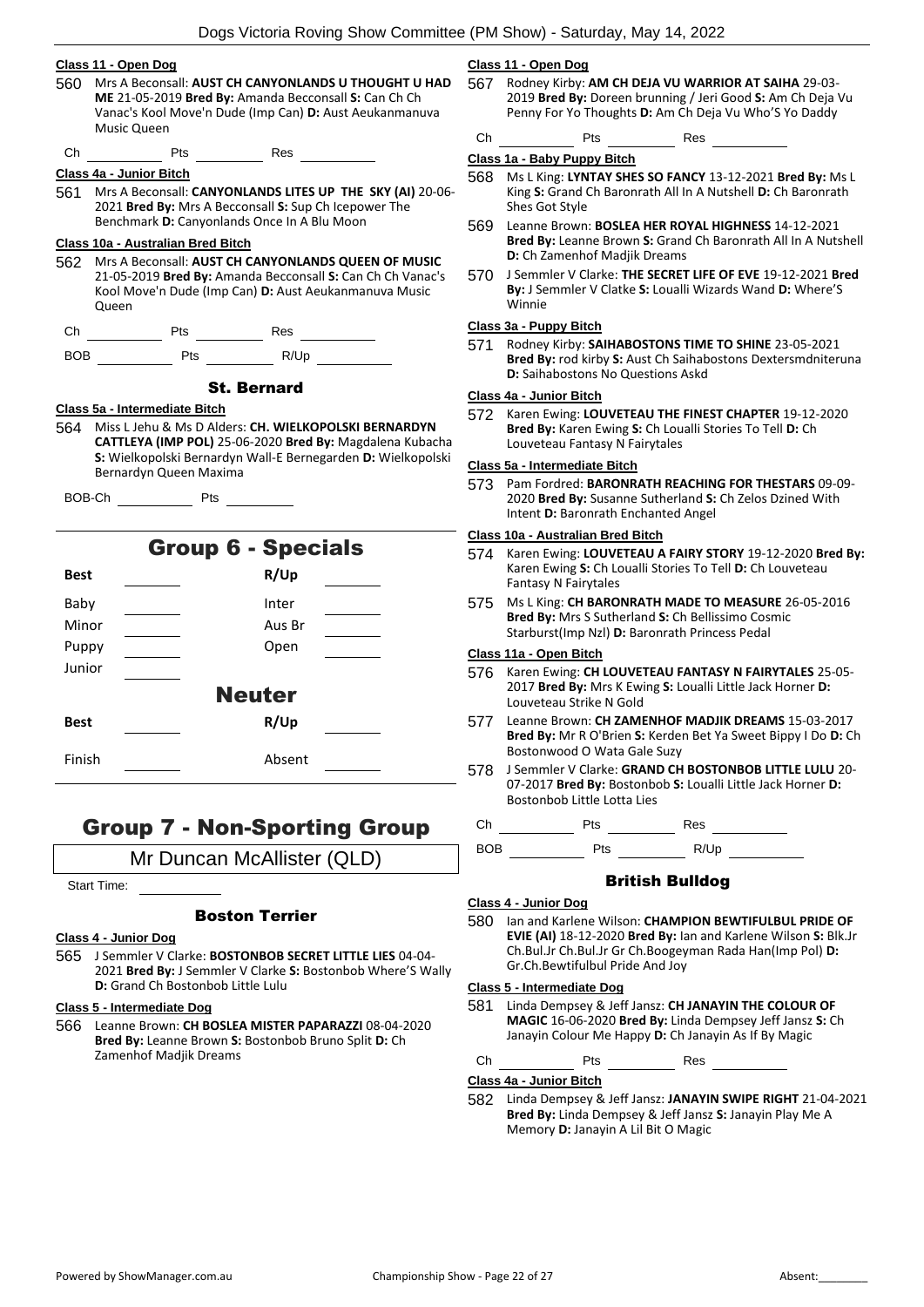## **Class 10a - Australian Bred Bitch**

- 583 Ian and Karlene Wilson: **CHAMPION BEWTIFULBUL EXTREME PRIDE (AI)** 18-12-2020 **Bred By:** Ian and Karlene Wilson **S:** Blk.Jr Ch.Bul.Jr Ch.Bul.Jr Gr Ch.Boogeyman Rada Han(Imp Pol) **D:**  Gr.Ch.Bewtifulbul Pride And Joy
- Ch Pts Res

BOB Pts R/Up

## Chow Chow

#### **Class 5a - Intermediate Bitch**

584 Vicki Robertson: **CH CHOWLEIGH HEY GIRLFRIEND** 18-07-2019 **Bred By:** Chowleigh **S:** Ch Chowleigh Mr Boombastic **D:**  Chowleigh Pick Up A Penny

BOB-Ch Pts R/Up-Res

#### **Class 18 - Neuter Dog**

585 Vicki Robertson: **CH EMPIREOFCHOW ELEMENT** 15-09-2016 **Bred By:** Empire of Chow Kennel **S:** Chowleigh A Thousand Miles **D:** Sherae Cherub Angel In Redlace

BNOB Pts R/Up-Res

## Dalmatian

#### **Class 1 - Baby Puppy Dog**

586 Susanne Wiklund: **JALORCA BACHGEN OF UTHER** 25-11-2021 **Bred By:** Jalorca Kennels **S:** Ch Paceaway Pendragon **D:** Jalorca La Nina Copa

#### **Class 2 - Minor Puppy Dog**

- 587 Whytewood Kennels: **WHYTEWOOD IN THE SPOTLIGHT** 01-10- 2021 **Bred By:** Whytewood Kennels **S:** Bogieview Dark N Stormy **D:** Whytewood James Golden Girl(Ai)
- 588 Deborah Brearley: **CCDALS TANGO TAILOR MADE** 29-10-2021 **Bred By:** CCDals **S:** Ch Ccdals Domino Dreams Come True **D:**  Ccdals Cheyenne Sun Dance

#### **Class 3 - Puppy Dog**

589 J O'Connor: **PACEAWAY HIJACK** 01-09-2021 **Bred By:** F Darling **S:** Am Ch Tuckaway Winged Foot (Imp Usa **D:** Ch Paceaway Just Havin Fun

#### **Class 4 - Junior Dog**

591 Jalorca Kennels: **AUST CH BOGIEVIEW DEL AMOR DE LA VIDA** 25-03-2021 **Bred By:** Bogieview Kennels **S:** Grand Ch Jalorca La Copa De La Vida **D:** Whytewood Winter Snowflakes

### **Class 5 - Intermediate Dog**

592 Gary O'Donnell: **JALORCA EL DRAGON DANZANTE** 20-08-2020 **Bred By:** Jalorca Kennels **S:** Ch. Paceaway Pendragon **D:** Jalorca La Nina La Copa

#### **Class 10 - Australian Bred Dog**

593 Jalorca Kennels: **AUST CH WHYTEWOOD GORDON OF THE GLEN** 23-03-2021 **Bred By:** Whytewood Knls **S:** Ch Instride The One And Only **D:** Grand Ch Kandyspot Kasandrah

#### **Class 11 - Open Dog**

- 594 Nicole Smith: **WHYTEWOOD VUITTON** 28-08-2016 **Bred By:** Whytewood Kennels **S:** Grand Ch Jalorca La Copa De La Vida **D:**  Ch Kandyspot Kasandrah
- 595 Whytewood Kennels: **CH.WHYTEWOOD BRONSON IN BLAK** 13- 12-2017 **Bred By:** Whytewwod Kennels **S:** Ch.Jendally Shakespeare In Love **D:** Ch.Kandyspot Kasandrah

Ch Pts Res

#### **Class 1a - Baby Puppy Bitch**

- 596 S stweart: **TROUBADOUR ZENWHOBERI ASSASSIN** 03-02-2022 **Bred By:** S Stewart **S:** Ch Paceaway Coach Maker (Ai) **D:** Neehi Toppspott Daisy
- 597 Tina Wells: **BANGOR BLACK WIDOW** 31-01-2022 **Bred By:** Tina Wells **S:** Whytewood Call Me Thor **D:** Bangor Purple Diamond
- 598 Sally Stewart: **TROUBADOUR BLACK WIDOW** 03-02-2022 **Bred By:** Exh **S:** Ch Paceaway Coach Maker **D:** Neehi Toppspott Daisy

## **Class 2a - Minor Puppy Bitch**

- 599 Tina Wells: **BANGOR PRETTY IN PINK** 28-09-2021 **Bred By:** Tina Wells **S:** Ch. Paceaway James Bond **D:** Bangor Ms Molly
- 600 J O'Connor: **PACEAWAY HILIGHT** 01-09-2021 **Bred By:** F Darling **S:** Am Ch Tuckaway Winged Foot (Imp Usa) **D:** Ch Paceaway Just Havin Fun

## **Class 3a - Puppy Bitch**

- 601 Whytewood Kennels: **WHYTEWOOD HAPPY TIMES HARRIET** 20-06-2021 **Bred By:** Whytewood Kennels **S:** Whytewood Rave Review **D:** Ch.Whytewood Mr.Darcys Ozi Pearl(Ai)
- 602 Tina Wells: **BANGOR LUCYINTHSKY WTHDIAMONDS** 28-09- 2021 **Bred By:** Tina Wells **S:** Ch. Paceaway James Bond **D:**  Bangor Ms Molly

#### **Class 4a - Junior Bitch**

603 Paul beutel: **WHYTEWOOD GORGEOUS BELLE** 23-03-2021 **Bred By:** Whytewood **S:** Ch Instride The One And Only **D:** Ch Kandyspot Kasandrah

#### **Class 5a - Intermediate Bitch**

604 Tina Wells: **BANGOR PURPLE DIAMOND** 16-02-2020 **Bred By:** Mrs T L Wells **S:** Ch. Whytewood Bronson In Blak **D:** Bangor Oh Lola

#### **Class 10a - Australian Bred Bitch**

605 J O'Connor: **CH PACEAWAY EYE CATCHING** 07-07-2019 **Bred By:** Ms F Darling **S:** Am Ch/Arg Grch/Brz Natgrch/Int Ch/Pan-Am Grch/Uru Ch/Sup Ch Paceaway Atrosemount **D:** Ch Paceaway Wingz O Fyre (Ai)

#### **Class 11a - Open Bitch**

- 606 Caroche kennels: **AUST CH CAROCHE RETURN TO THE HAMPTONS RN** 04-05-2015 **Bred By:** Exh **S:** Ch Trudals Dark Shadow **D:** Ch Paceaway Revenge
- 607 Jenni Oconnor: **GR CH PACEAWAY DREAM CATCHER** 12-08- 2017 **Bred By:** Fran Darling **S:** Gr Ch Paceaway Winter In Vagus **D:** Topspott Team Sky

| ı         | ູ | -- |
|-----------|---|----|
| $\ddotsc$ |   | __ |
|           |   |    |

## BOB Pts R/Up

#### **Class 18a - Neuter Bitch**

- 608 Deborah Brearley: **DIMADAL ZZIMRAH** 30-10-2018 **Bred By:** Dimadal Kennels **S:** Ch.Dimadal Journey To The Stars **D:**  Whytewood Mr Darcys Ozi Diamon
- 609 Nicole Smith: **CH NEUTER CH JALORCA MADEMOISELLE MOONBEAM ET** 03-10-2011 **Bred By:** Jalorca Kennels **S:** Ch Neut Ch Jalorca Moonlite Messr Et **D:** Ch Whytewood Georgie Gold Et
- 610 Mrs L & Mr P Mitchell: **LORAUL GLAZED CELDON SUNRISE RN** 03-08-2018 **Bred By:** Mrs L & Mr P Mitchell **S:** Ch Whytewood Mr Darcy'S Ozi Sunrise Ai **D:** Ch Jalorca Spirit Of Never Land Rn

BNOB Pts R/Up-Res

## French Bulldog

#### **Class 1 - Baby Puppy Dog**

611 Carrski Knls: **CARRSKI STORM CHASER ( AI )** 09-12-2021 **Bred By:** Carrski Knls **S:** Sup Ch Carrski Rumour Haz It **D:** Carrski On Any Given Sunday

#### **Class 2 - Minor Puppy Dog**

612 L.Balog: **BENYKIRA PLAYING WITH FIRE** 10-09-2021 **Bred By:** L.Balog **S:** Zulubul Zeuss **D:** Ch.Benykira Love Me Do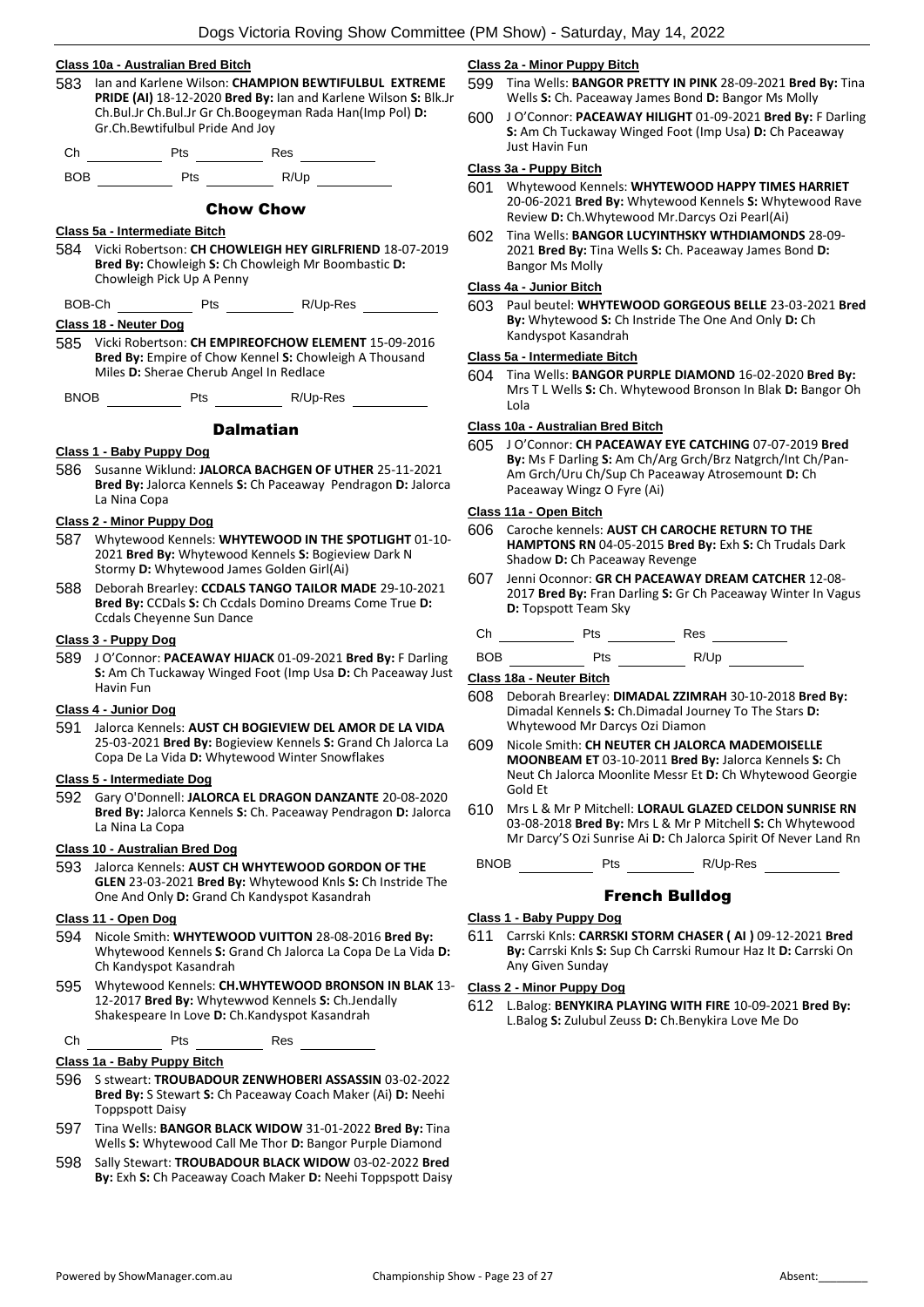## **Class 3 - Puppy Dog**

613 Mambilou Kennels: **MAMBILOU LITTLE ONE OF RISING** 29-07- 2021 **Bred By:** Mambilou Kennels **S:** Mambilou Phoenixrising (Iid Poland) **D:** Mambilou Ms Harper

Ch Pts Res

## **Class 1a - Baby Puppy Bitch**

- 614 Abiaan Kennels: **ABIAAN CALIFAWNICATION GIRL** 24-12-2021 **Bred By:** ABIAAN Kennels **S:** Ch Abiaan Rocketeer Boy (Ai) **D:**  Mambilou Ma Choupinet (Iid Poland)
- 615 Mrs B Andre & Mr S Jervies: **SARCELLES DESIGNER LABEL** 26- 12-2021 **Bred By:** Mrs B Andre & Mr S Jervies **S:** Ch Kaayin Monsieur Merlot (Imp Nz) **D:** Ch Sarcelles She Wears Bling
- 616 Miss C Bull: **CALIYA BOOTY LICIOUS** 18-11-2021 **Bred By:** Miss C Bull **S:** Sarajeni King Bronx **D:** Crishell Im Kikn But In Ausie (Imp Nzl)

#### **Class 2a - Minor Puppy Bitch**

617 Mandy Johansson: **TUFSTEEN ISLA ON FIRE** 24-10-2021 **Bred By:** Mandy Johansson **S:** Mambilou Move It Or Lose It **D:**  Tufsteen On Fire

#### **Class 4a - Junior Bitch**

- 618 Maureen Watkins: **DACCORD VELVET DASSISI AI** 14-04-2021 **Bred By:** M.A Rosser E.L Davidson **S:** Original Sin D'assisi (Usa **D:** Daccord Charisme
- 619 Mr R & Mrs N Wilson: **CARRSKI DIAMOND ON DIAMONDS** 08- 02-2021 **Bred By:** Carrski Kennels **S:** Carrski By George Ive Got It **D:** Carrski Destiny Strikes Agian

#### **Class 5a - Intermediate Bitch**

620 Sarajeni Kennels: **SARAJENI SHOWTIME BY GALVANO** 05-01- 2020 **Bred By:** Sarajeni Kennels **S:** Avigdors Galvano (Imp Usa) **D:** Zennhous Fayme

#### **Class 11a - Open Bitch**

- 621 L Balog: **ORRINSHIR KATIE PERRY** 06-02-2021 **Bred By:** Mrs S J Taylor **S:** Grand Ch Kaysand Lovin Yr Style **D:** Orrinshir Hell Has No Fury
- 622 Mambilou Kennels: **CH MAMBILOU SHE LOVES TO PARTY** 23- 11-2020 **Bred By:** Mambilou Kennels **S:** Abiaan Maverick Boy (Ai) **D:** Mambilou Have A Little Faith

Ch Pts Res

BOB Pts R/Up

## German Spitz (Klein)

- **Class 4 - Junior Dog**
- 623 Mrs L Mitchell: **CH SPITZMAGIC. SUPER TROUPER (AI)** 21-02- 2021 **Bred By:** Mrs L Mitchell **S:** Manzamas It's Right It's Wrong (Imp Uk) **D:** Ch Spitzmagic Black Valkyrie

BOB-Ch Pts

## German Spitz (Mittel)

#### **Class 1 - Baby Puppy Dog**

624 Madison Ruppell: **SHERAYLE MISCHIEVOUS DELIGHT** 01-12- 2021 **Bred By:** Sheree Aylett **S:** Ch Tralaur Trickery N Mischief **D:** Ch Mediaevalage Gemmas Delight

## **Class 10 - Australian Bred Dog**

625 Mrs K & Mr T Doyle & Mrs M & Mr J Field: **GR CH. ORIONSTARS THE DRAGON SLAYER** 07-01-2016 **Bred By:** MISS VENETIA M APRILE **S:** Mediaevalage Dragons Fire **D:** Ch. Musique Kharlessi (Imp Uk)

BOB-Ch Pts R/Up-Res RIUD-Res

## **Class 18a - Neuter Bitch**

626 OPHNBARK KENNELS: **CH. NEUT. CH. OPHNBARK MONTANAS AMETHYST AT MEDIAEVALAGE** 01-02-2017 **Bred By:** OPHNBARK KENNELS **S:** Ch. Orionstars The Dragon Slayer **D:** Ch. Mediaevalage Dragons Topaz

BNOB Pts R/Up-Res

## Great Dane

## **Class 1 - Baby Puppy Dog**

627 Mrs B Bruce: **DANEFRED ONCE A JOLLY SWAGMAN** 26-01-2022 **Bred By:** Mrs F R Clifton **S:** Ch. Riverdane Circle Of Life **D:** Ch. Danefred Echo In Time (Ai) Rn

## **Class 2 - Minor Puppy Dog**

628 Mr R & Mrs M Buckland: **BUCKERSDANE MAN IN THE MIRROR (AI)** 23-09-2021 **Bred By:** Mr R & Mrs M Buckland **S:**  Sup.Ch.Darkat Agent Provocateur **D:** Ch. Buckersdane Jitterbug

## **Class 4 - Junior Dog**

629 Alisha Watson: **STRYKERDANE ATTN T DETAIL** 19-12-2020 **Bred By:** Mrs A & Mr T Watson **S:** Aus Ch Underane Got The Look **D:**  Aus Ch Strykerdane The Cookie Monsta

## **Class 5 - Intermediate Dog**

630 Tess Lees & Mrs.D& Miss. A Alexander: **ANNADOR FEEL THE MAGIC(AI)** 10-09-2019 **Bred By:** Mrs. D & Miss A Alexander **S:**  Uk.Ch. Vanmore Stop And Stare At Castleon (Imp Uk) **D:** Ch. Annador Field Of Dreams

## **Class 11 - Open Dog**

- 631 K.M.Ward: **ONDANE JUST WILD ABOUT HARRY** 16-04-2019 **Bred By:** K.M.Ward **S:** Underane Drawcard **D:** Ondane Love Is In The Air (Ai)
- Ch Pts Res

## **Class 1a - Baby Puppy Bitch**

632 Tina Wells: **DANEFRED LIVING IN DREAM TIME** 26-01-2022 **Bred By:** Frieda Clifton **S:** Ch. Riverdane Circle Of Life **D:** Ch. Danefred Echo In Time (Ai) Rn.

## **Class 2a - Minor Puppy Bitch**

633 Tracey Coyle: **BUCKERSDANE SHE CAUSED A SCENE AT CHERAN (AI)** 23-09-2021 **Bred By:** Mr R & Mrs M Buckland **S:**  Sup Ch Darkat Agent Provocateur **D:** Ch Buckersdane Jitterbug

## **Class 3a - Puppy Bitch**

634 Tracey Coyle: **DANESWORLD SILENCE IS GOLDEN AT CHERAN (AI)** 13-10-2021 **Bred By:** MRS T WALLAGE **S:** Sup Ch Darkat Agent Provocateur **D:** Ch Dannelsa Somethin T Talk About

## **Class 4a - Junior Bitch**

- 635 Mrs F R Clifton: **RITHPEN DESIGNER GENES (AI)** 13-12-2020 **Bred By:** Mrs A Parry & Mrs P Davis **S:** Ch.Danefred A Well Tailored Man **D:** Ch.Rithpen Shezz Bootyfull
- 636 Mr R & Mrs M Buckland: **BUCKERSDANE MISSISSIPPI MAGIC** 28-12-2020 **Bred By:** Mr R & Mrs Buckland **S:** Ch Underane Got The Look **D:** Ch Buckersdane Whoa Black Betty
- 637 A & T WATSON: **STRYKERDANE BOWELL NAGARI** 19-12-2020 **Bred By:** A & T WATSON **S:** Ch Underane Got The Look **D:**  Strykerdane The Cookie Monsta

## **Class 5a - Intermediate Bitch**

638 Mr R & Mrs M Buckland: **AUS CH BUCKERSDANE YABBA DABBA DOO** 17-01-2020 **Bred By:** MR R & MRS M BUCKLAND **S:** Am.Ch.Am.Gr.Ch.Br Hauer N Rockingdane'S Knight In Shining Armour **D:** Ch Buckersdane Jitterbug

#### **Class 11a - Open Bitch**

639 Mr T & Mrs A Watson & Ms R Harvey: **AUS CH UNDERANE GIRL ON FIRE (AI)** 27-05-2018 **Bred By:** Mrs R Harvey **S:** Am.Grch Hauern Rockingdane's Knight In Shinning Armour(Imp Usa) **D:**  Aus Ch Danelyne Liberty Star (Ai)

Ch Pts Res

BOB Pts R/Up

## Japanese Spitz

#### **Class 2 - Minor Puppy Dog**

640 Mrs Corina McCaffer: **BELZBENTLEY THE ONE TRUE KING** 25- 10-2021 **Bred By:** Rebecca Bentley **S:** Ch Belzbentley Wild Card **D:** Ch Belzbentley The Last Stand

#### **Class 4 - Junior Dog**

641 Rebecca Bentley: **CH BELZBENTLEY HADRON COLLIDER** 12-02- 2021 **Bred By:** R Bentley **S:** C.I.B. Sup Ch Daesdaemar Foreign Exchange Iid Fin **D:** Grand Ch Belzbentley Saturn Five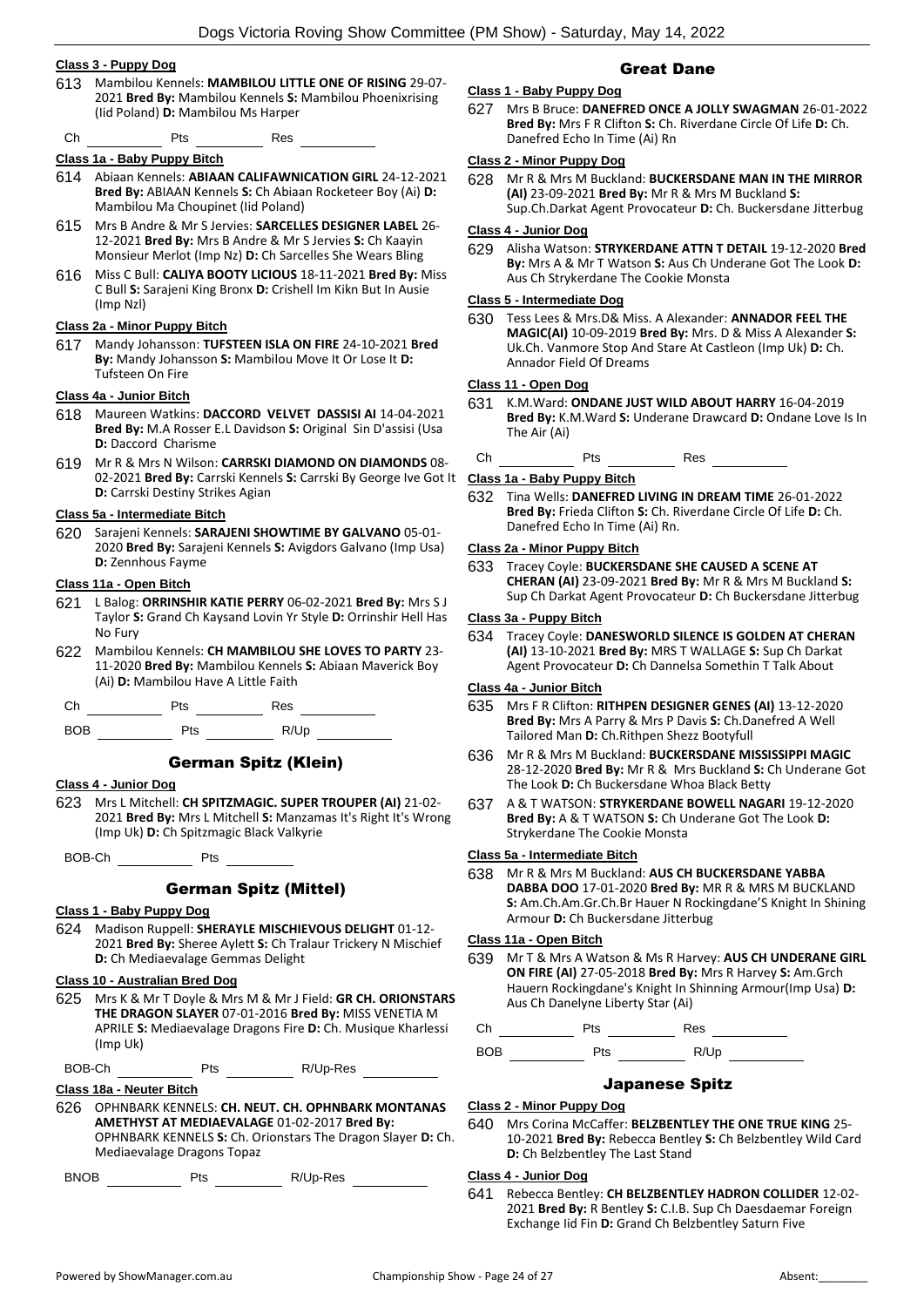## **Class 5 - Intermediate Dog**

642 JANE BUCKLAND: **PUDDLEDUCKY STARRY NIGHT** 12-04-2020 **Bred By:** JANE BUCKLAND **S:** Sup. Ch. Daesdaemar Rewrite The Stars **D:** Ch. Daesdaemar Tequila Sunrise

#### **Class 11 - Open Dog**

- 643 Leonie Wallace: **CH BELZBENTLEY THE EMINEM SHOW** 27-04- 2019 **Bred By:** Rebecca Bentley **S:** Ch Belzbentley South Of The Border **D:** Ch Belzbentley The Last Stand
- 644 Ms J Buckland: **AUST CH PUDDLEDUCKY BEES KNEES** 25-10- 2018 **Bred By:** MS J BUCKLAND **S:** Sup Ch Daesdaemar New Moon **D:** Ch Daesdaemar Tequila Sunrise
- Ch Pts Res

## **Class 2a - Minor Puppy Bitch**

645 Rebecca Bentley: **PATOME ISN'T IT IRONIC** 12-11-2021 **Bred By:** P Blattman **S:** Patome Brilliant Ambition (Ai) **D:** Patome Dark Arts

#### **Class 3a - Puppy Bitch**

- 646 Rebecca Bentley: **BELZBENTLEY ULURU** 24-06-2021 **Bred By:** R Bentley **S:** C.I.B. Sup Ch Daesdaemar Foreign Exchange Iid Fin **D:** Belzbentley The Little Mermaid
- 647 Rebecca Bentley: **BELZBENTLEY BLAZING SKIES** 12-08-2021 **Bred By:** R Bentley **S:** C.I.B. Sup Ch Daesdaemar Foreign Exchange Iid Fin **D:** Grand Ch Belzbentley Saturn Five

#### **Class 4a - Junior Bitch**

648 JANE BUCKLAND: **PUDDLEDUCKY PIKA BOO** 07-04-2021 **Bred By:** JANE BUCKLAND **S:** Puddleducky Starry Night **D:**  Puddleducky Heart Of The Sun

#### **Class 5a - Intermediate Bitch**

649 Leonie Wallace: **BELZBENTLEY CROWN OF THORNS** 13-10-2020 **Bred By:** Rebecca Bentley **S:** Ch Belzbentley Wild Card **D:** Ch Belzbentley The Last Stand

## **Class 11a - Open Bitch**

650 Rebecca Bentley: **CH BELZBENTLEY STACK THE DECK** 11-03- 2019 **Bred By:** Rebecca Bentley **S:** Sup Ch Daesdaemar Rebel Rebel **D:** Grand Ch Belzbentley Yabba Dabba Doo

Ch Pts Res



## Keeshond

## **Class 2 - Minor Puppy Dog**

651 Miss H whincup & Ms K Santas: **HUNKEEDOIR NOT A SCRUFFY RAGTAG (AI)** 25-09-2021 **Bred By:** Ms K Santas **S:** Grand Ch Hunkeedoir Mister Party Man **D:** Ch Hunkeedoir Best In Glass

## **Class 3 - Puppy Dog**

652 Miss L Wyhoon: **LEIFHOND KING OF THE DEVIL** 01-10-2021 **Bred By:** Mr. F & Miss L Wyhoon **S:** Ch. Sandstock King Of The Castle **D:** Ch. Leifhond Devils In Disguise

## **Class 11 - Open Dog**

654 Mrs Jillian Whincup: **AUST GR CH HUNKEEDORI MISTER PARTY MAN** 28-08-2014 **Bred By:** K L Santas **S:** Bargeway Next Edition **D:** Ch Hunkeedori Kan U Katch

 $Ch$   $N$  Pts  $N$  Res  $\rightarrow$ 

## **Class 2a - Minor Puppy Bitch**

655 L. Wyhoon: **LEIFHOND SWEET ASA RED ROSE** 13-09-2021 **Bred By:** Mr. F & Miss L Wyhoon **S:** Ch. Sandstock King Of The Castle **D:** Ch Leifhond Precious Rubyrose

## **Class 5a - Intermediate Bitch**

656 Mr K. & Mrs K.J. Lamble: **VENLO SHADES OF WINTER** 14-06- 2019 **Bred By:** Mr A & Mrs. P.L. Yu **S:** Sup.Ch. Nawtikees Riders On The Storm **D:** Ch. Venlo What About Me

Ch Pts Res

BOB Pts R/Up

## Lhasa Apso

## **Class 11a - Open Bitch**

657 Wyowna Kennels: **SUP CH. CHIC CHOIX PARTI TROUBLE AT ELSHAMARA ( IMP FIN )** 08-09-2017 **Bred By:** JUHA KARES **S:**  Chic Choix Black Pepper **D:** Ee Ch Fin Ch Chic Choix Sabotage

BOB-Ch Pts

## Poodle (Standard)

## **Class 11 - Open Dog**

658 Mrs Melissa Froesch: **AM GCH CH LAKERIDGE LEGENDARY IMP USA** 27-04-2019 **Bred By:** Debbie Ferguson-Jones / L'Dyne Brennan **S:** Ch Lakeridge Legacy **D:** Gch Ch Lakeridge Brighton Relentless

Ch Pts

#### **Class 1a - Baby Puppy Bitch**

- 659 Ms K Chandler: **KATSTO DEVIL ON THE DARK SIDE** 02-02-2022 **Bred By:** Ms K Chandler **S:** Trevasco West Side Story **D:** Ch Starus Dancing With Th Devil
- 660 Ms K Chandler: **KATSTO DEVIL ON THE WEST SIDE** 02-02-2022 **Bred By:** Ms K Chandler **S:** Trevasco West Side Story **D:** Ch Starus Dancing With Th Devil

## **Class 2a - Minor Puppy Bitch**

- 661 LINDA JOHNSON: **GIDAY DELTA GOODREM** 07-09-2021 **Bred By:** Linda Johnson **S:** Grandesprit Marlon Brando **D:** Giday Victorias Silver
- 662 Lilith Armstrong: **TAKANZ RATHER BE A REBEL** 21-09-2021 **Bred By:** Noeline Purdy **S:** Ch. Loana Tyrion Ai **D:** Silbrough Raven In The Snow

## **Class 4a - Junior Bitch**

- 663 Mrs M Froesch: **GLENARAPARK CLEOPATRA** 19-01-2021 **Bred By:** Mrs M Froesch **S:** Am Ch. Piedmont'S High Roller Imp Usa **D:** Ch Kellyvix Good Times
- 664 Miss K Flouskos & Miss K Chandler: **TVORIMIR QUINTESSENTIAL FOR EVOLUER** 13-03-2021 **Bred By:** Tvorimir Kennels **S:** Can Ch. Ch Tees Me Mystro (Imp Can) **D:** Ch. Celebrities Halleberry For Tvorimir-N (Imp Ita) (

## **Class 10a - Australian Bred Bitch**

- 665 Miss C. Sharpe: **CH. CAPANASH MISTRESS OF THE DARK** 07-01- 2018 **Bred By:** Miss C. Sharpe **S:** Sup.Ch. Poodelle The Boy From Oz **D:** Grand Ch. Capanash Darkest Beforethedawn
- Ch Pts Res

 $BOB$  Pts  $R/Up$ 

**Class 18 - Neuter Dog**

- 666 Janet Hanson: **NEUT. CH. POSHNOIR NEW WORLD EXPLORER** 23-11-2018 **Bred By:** Josephine Turnley **S:** Ch Poshnoir Positively Jah Jah **D:** Ch Avatar Poshnoir Nadalia (Imp Esp)
- BNOB Pts R/Up-Res

## Poodle (Miniature)

## **Class 11 - Open Dog**

- 667 Mrs J & Ms C Missen: **AUSTRALIAN CHAMPION WESTPRIORS WALLY** 09-03-2021 **Bred By:** Mrs J & Ms C Missen **S:** Ch Westpriors Here Comes The Son **D:** Ch Kateisha Glamour Girl At Westpriors (Imp Nzl)
- Ch Pts

#### **Class 1a - Baby Puppy Bitch**

668 Mrs M Froesch: **MONTAIRES MISINDEPENDANCE** 22-12-2021 **Bred By:** Mrs J L MacKenzie **S:** Ch. Dechine Top Secret (Imp Uk) **D:** Troymere Picture Perfection

## **Class 3a - Puppy Bitch**

669 Doreen Tudge: **JENUIN HEAVENLY STARR** 14-08-2021 **Bred By:** J Sculac **S:** Kateisha I Wanna Revolushin **D:** Ch Jenuin Midnight Godess

 $Ch$  Pts  $I$ 

 $BOB$  Pts  $R/Up$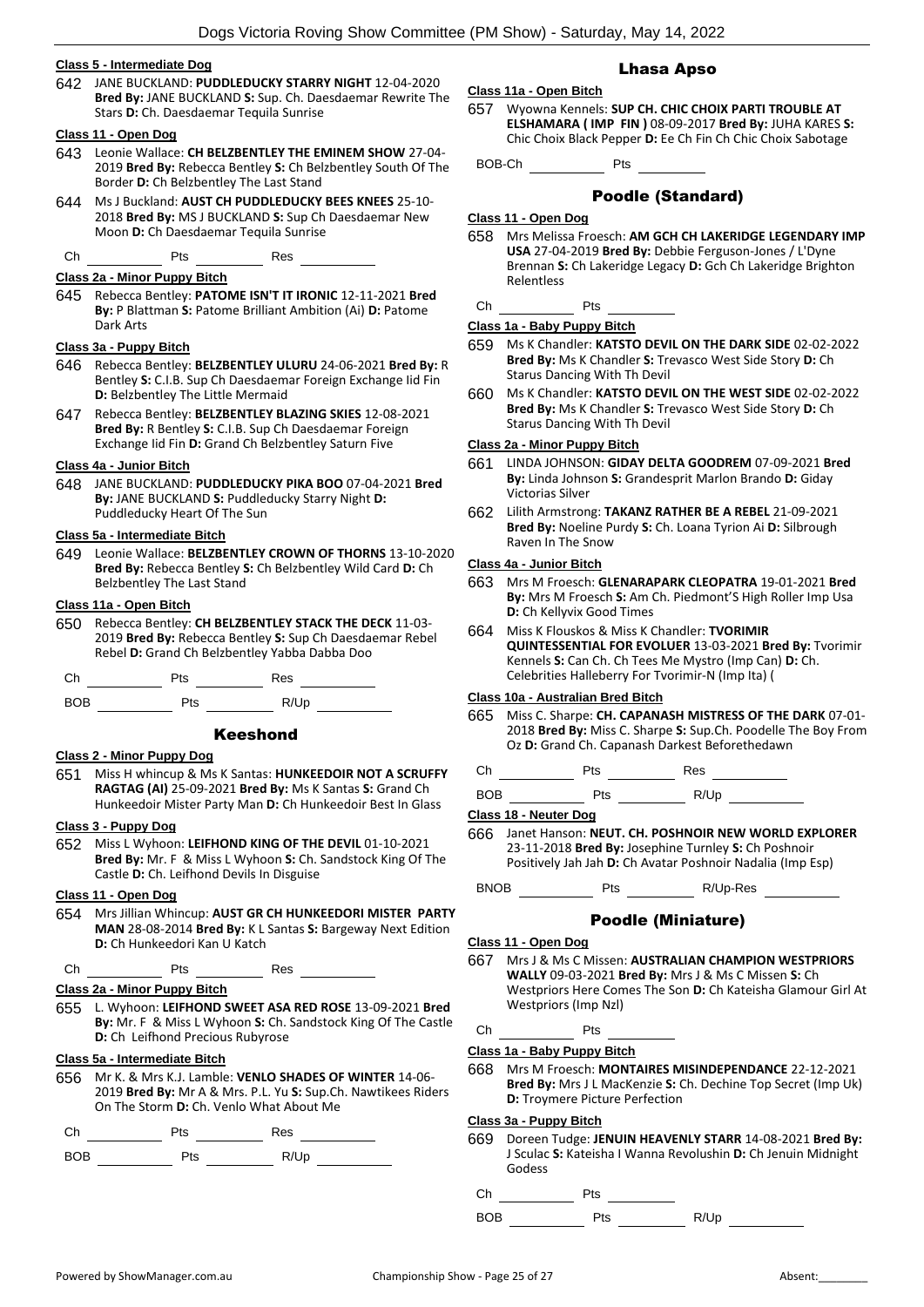## Poodle (Toy)

## **Class 1 - Baby Puppy Dog**

671 Ms Naomi Dunn: **ZALUCHA REIGN SUPREME** 03-12-2021 **Bred By:** Exhibitor **S:** Ch Montaires Reign Maker **D:** Ch Zalucha Written In The Stars

## **Class 2 - Minor Puppy Dog**

672 Zazzin Kennels: **ZAZZIN YOU ONLY LIVE TWICE** 05-11-2021 **Bred By:** Zazzin kennels **S:** Zazzin Never Say Never **D:** Ch Zazzin Enchantress

## **Class 3 - Puppy Dog**

673 HOKU: **HOKU DREAM MAKER** 06-10-2021 **Bred By:** HOKU **S:** Ch Hoku Vanilla Extract **D:** Hoku Turquoise

#### **Class 4 - Junior Dog**

- 674 GARWEY KENNELS: **CH. GARWEY ALONG CAME JONES** 23-04- 2021 **Bred By:** Garwey Knls **S:** Toylyn Valentino Noir **D:** Garwey Popstar
- 675 Iris Cartwright: **KYLACE WITH LOVE TO TONIRI** 03-03-2021 **Bred By:** Kylie Gallimore **S:** Pocketrocket Buzz Lightyear **D:** Ch Kylace Batteries Not Included

#### **Class 5 - Intermediate Dog**

- 676 Diana Cordi: **DICOR BLACK MAGIC** 20-01-2020 **Bred By:** Dicor **S:**  Robelletoy Fancy Pants **D:** Evoque Magick In The Air
- 677 Julie stott: **SHERAHZAN CATCH ME IF YOU CAN** 06-03-2020 **Bred By:** Julie stott **S:** Mitzey Chances Are **D:** Paquitastoys
- Ch Pts Res

## **Class 1a - Baby Puppy Bitch**

- 678 HOKU: **HOKU BODACIOUS BABE** 02-01-2022 **Bred By:** HOKU **S:**  Ch Hoku Silver Sensation **D:** Hoku Rumor Has It
- 679 HOKU: **HOKU BOOTYLICIOUS** 02-01-2022 **Bred By:** HOKU **S:** Ch Hoku Silver Sensation **D:** Hoku Rumor Has It
- 680 Iris Cartwright: **TONIRI MY ELUSIVE DREAM** 23-01-2022 **Bred By:** Iris Cartwright **S:** Hoku Blue Illusion At Toniri **D:** Toniri River Of Dreams

## **Class 3a - Puppy Bitch**

681 GARWEY KENNELS: **GARWEY DIPPED IN CHOCOLATE** 24-05- 2021 **Bred By:** exh **S:** Supreme Ch Garwey Tin Soldier **D:**  Garwey Sugar Plum Fairy

## **Class 4a - Junior Bitch**

- 682 Ms J Stott: **HALLABY CHECKEETAH** 22-03-2021 **Bred By:** Mr & Mrs J Nutt **S:** Ch. Hallaby I Am Reddy **D:** Hallaby Diamonds For Divas
- 683 GARWEY KENNELS: **CH. GARWEY SOCIETY SOCIAL** 05-03-2021 **Bred By:** Garwey Kennels **S:** Ch Sylvenus Art Of Illusion **D:**  Grand Ch Garwey Social Butterfly
- 684 Millard Nguyen: **SILVISTA WIND IN THE WILLOWS** 18-01-2021 **Bred By:** Mrs M Joyes **S:** Nz. Ch. Hoku Sterling Silver With Silvista **D:** Nz. Ch. Kamay Addicted To Silver (Nzl)

## **Class 5a - Intermediate Bitch**

685 Jenny larkman: **RUBICONDALE BIJOU SUKI** 25-10-2020 **Bred By:** Erin Rabot **S:** Hallaby Caviars Not Black **D:** Beaujouet Miss **Contrary** 

## **Class 11a - Open Bitch**

686 Iris Cartwright: **TONIRI IN DREAMS** 09-02-2019 **Bred By:** Iris Cartwright **S:** Ch Hoku Vanilla Extract **D:** Ch Toniri Imagine My Dream



BOB Pts R/Up

## Schipperke

- **Class 11 - Open Dog** 687 P GRUTZNER G CRUSE N CURWEN & M ADKINS: **SUP CH, AM GR CH RIVENDELS FORGED IN FIRE(IMP USA)** 27-09-2017 **Bred By:** A HALTERMAN & L HAINES **S:** Am Gr Ch Pl Rivendel's Barefoot Bandit **D:** Am Gr Ch Br Rivendel's Catching Fire
- Ch Pts

#### **Class 1a - Baby Puppy Bitch**

688 Hapipet Kennels: **BATEAUCHIEN BLACK NIGHT** 03-01-2022 **Bred By:** Bateauchien Kennels **S:** Sup Ch Sanlyn Hit The Road Jack (Imp Nz) **D:** Ch Bateauchien Mustang

## **Class 4a - Junior Bitch**

- 689 Ms P Grutzner & Mrs M Adkins: **CH MONTERREZ LIFE OF THE PARTY** 11-03-2021 **Bred By:** Mr G Cruse **S:** Am Gr/Aust Supreme Ch Rivendel's Forged In Fire (Imp Usa) **D:** Ch Ebonystar Spindrift Unforgettable (Imp Usa)
- Ch Pts

BOB Pts R/Up

#### **Class 18a - Neuter Bitch**

690 Hapipet Kennels: **CH HAPIPET ELEGANCE IN BLACK E.T.** 21-12- 2013 **Bred By:** HAPIPET KENNELS **S:** Ch Hapipet Radio Waves E.T. **D:** Ch Beadale High Flyer (A.I.) E.T.

BNOB Pts R/Up-Res

## Shih Tzu

- **Class 5 - Intermediate Dog**
- 691 RIMPOCHE KENNELS: **RIMPOCHE UBY GOT YOU** 24-12-2019 **Bred By:** Rimpoche Kennels **S:** Rimpoche Lick N Promise **D:**  Rimpoche Love On Fire

#### **Class 10 - Australian Bred Dog**

692 A Bowler & C Pedini: **AUST CHAMPION SADIYA DEVIL MADE ME DO IT** 07-05-2021 **Bred By:** J & C Pedini **S:** Ru Jr Ch Rus Ch Ch Bai Kuin Hamlet (Imp Rus) **D:** Grand Ch Sadiya Dance With The Devil

Ch Pts Res

**Class 4a - Junior Bitch**

693 Lisa Woolley: **AUSTRALIAN CHAMPION ELJAES BUTTERFLY PRINCESS** 31-01-2021 **Bred By:** Ms LJ Woolley **S:** Ch. Eljaes Prince Of Fire **D:** Ch Dawmic Special Editionn

Ch Pts

BOB Pts R/Up

## Xoloitzcuintle Standard

- **Class 5 - Intermediate Dog**
- 694 Julie Laszuk: **CH SHERABILL EL TORITO** 26-02-2020 **Bred By:** Mrs S Richards **S:** Gr Ch Sonderwol Legend Zap (Imp Rus) **D:** Ch Wazzat Feva (Ai)

BOB-Ch Pts

|             | <b>Group 7 - Specials</b> |
|-------------|---------------------------|
| <b>Best</b> | R/Up                      |
| Baby        | Inter                     |
| Minor       | Aus Br                    |
| Puppy       | Open                      |
| Junior      |                           |
|             | <b>Neuter</b>             |
| <b>Best</b> | R/Up                      |
| Finish      | Absent                    |